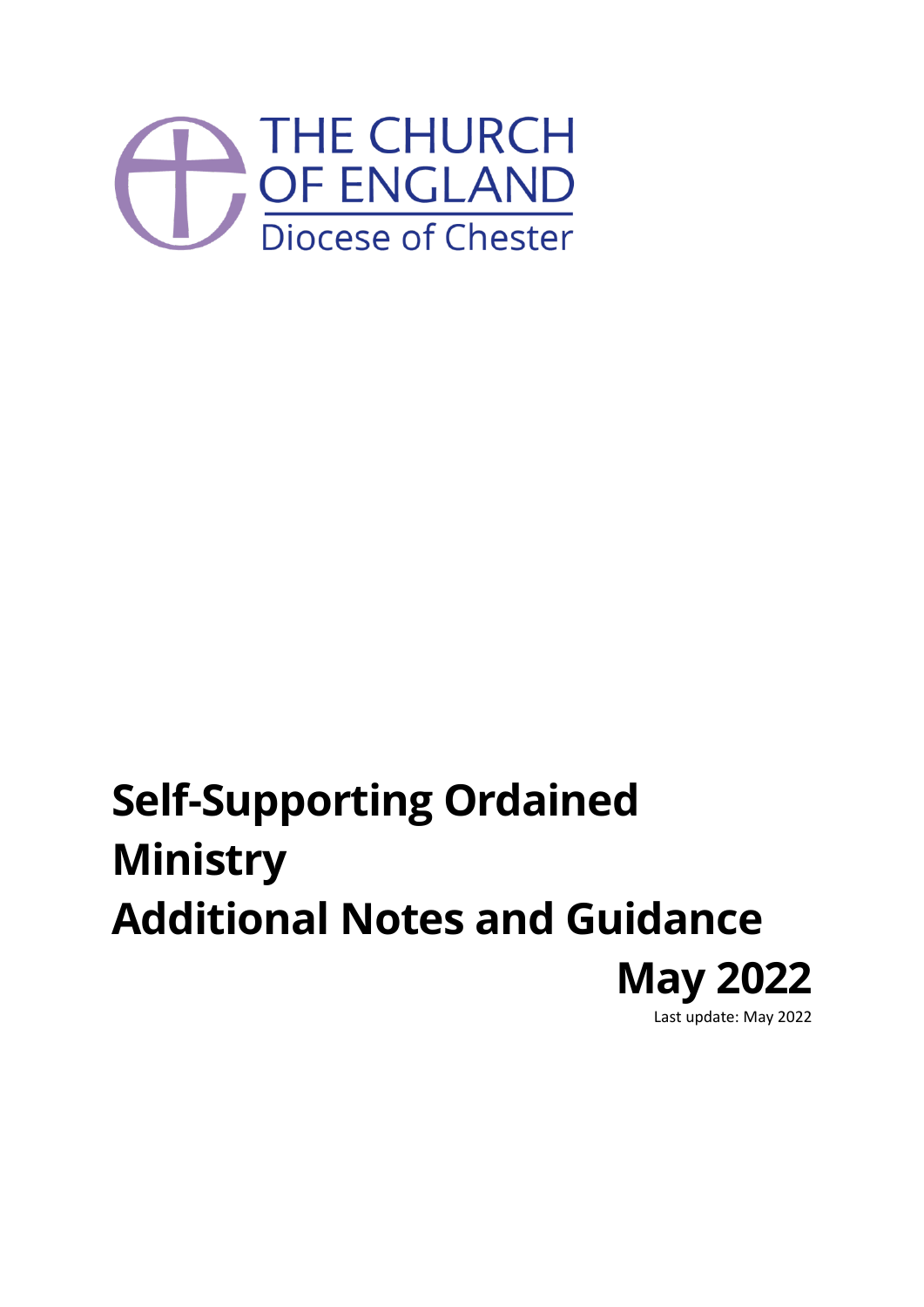

Self-Supporting Ordained Ministry Additional Notes and Guidance May 2022

#### **Please note**:

This information is to provide further clarification and guidance for those who are Self-Supporting, as well as Training Incumbents, clergy, and churchwardens / PCCs, who may have a self-supporting minister licensed to their benefice. The information, advice and guidance provided herein does not replace or supersede any existing diocesan policy (such as the 'Clergy Information' booklet accessed via the HR pages of the Diocesan website) or practice, nor does it cover those who are ministering on a House-for-Duty basis or who are retired. Separate arrangements are in place for those ministers.

*First published on the Diocesan website January 2019. And variously updated. Second Edition published on the Diocesan website in May 2022. Updated May 2022*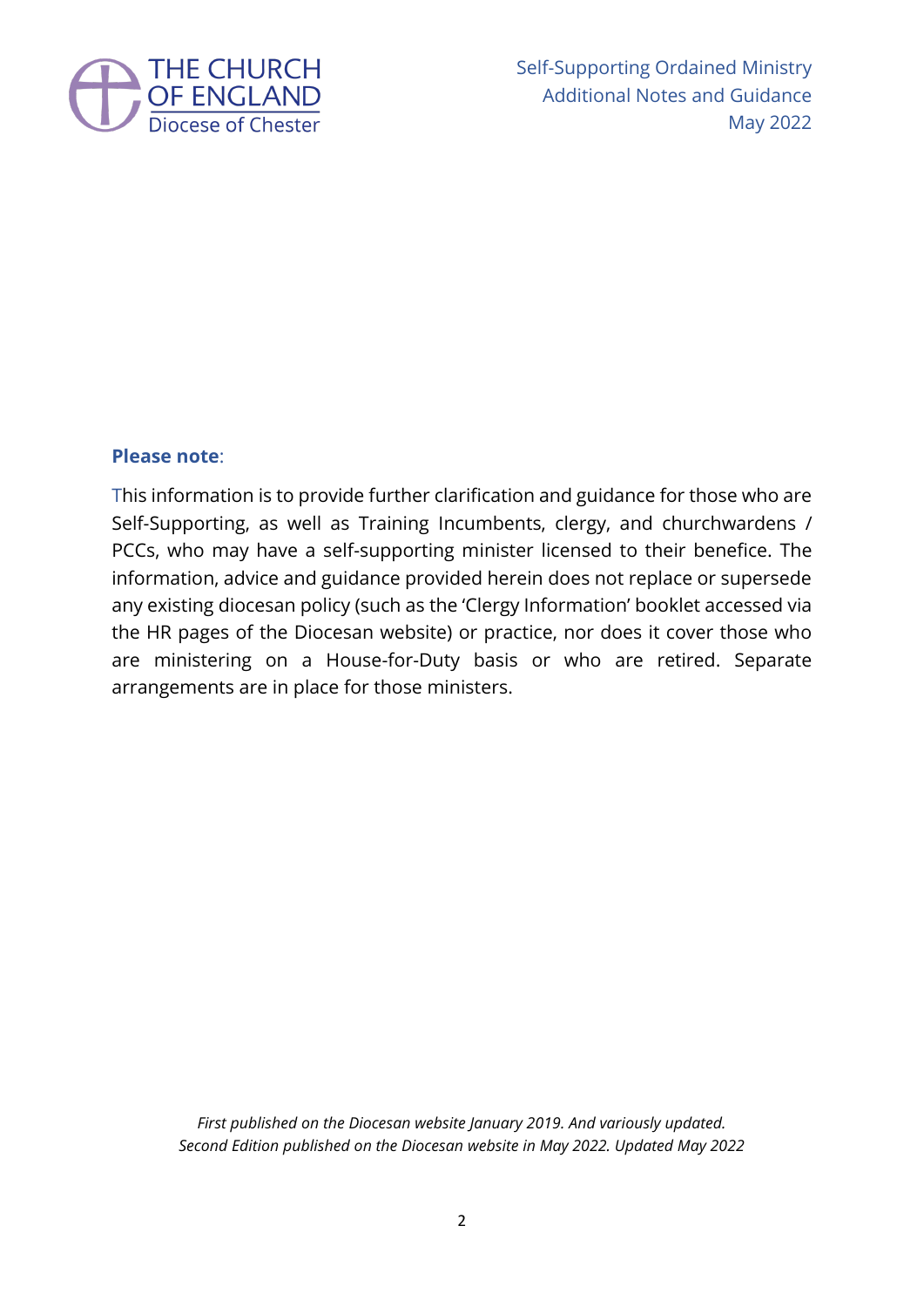

# **Contents**

| Preface                                                                                                                    |                                                                                                                                | 4  |
|----------------------------------------------------------------------------------------------------------------------------|--------------------------------------------------------------------------------------------------------------------------------|----|
|                                                                                                                            | Introduction                                                                                                                   | 5  |
| 1.                                                                                                                         | Discernment & Selection                                                                                                        | 7  |
| 2.                                                                                                                         | <b>Training</b>                                                                                                                | 8  |
| 3.                                                                                                                         | Initial Ministerial Education<br>(Including the Training Phase and the Ending of IME)                                          | 9  |
| 4.                                                                                                                         | <b>Continuing Ministerial Development</b><br>(Including Sabbaticals and Mentoring)                                             | 12 |
| 5.                                                                                                                         | <b>Managing Expectations</b>                                                                                                   | 17 |
| 6.                                                                                                                         | Common Tenure (including Insurance)                                                                                            | 19 |
| 7.                                                                                                                         | <b>Ministry &amp; Training Agreements</b>                                                                                      | 21 |
| 8.                                                                                                                         | Ministerial Development Review                                                                                                 | 24 |
| 9.                                                                                                                         | Expenses                                                                                                                       | 25 |
| 10.                                                                                                                        | Vacancies / Absence of Incumbents                                                                                              | 28 |
| 11.                                                                                                                        | <b>Extra-Parochial Work</b>                                                                                                    | 30 |
| 12.                                                                                                                        | Retirement                                                                                                                     | 31 |
| Conclusion                                                                                                                 |                                                                                                                                | 34 |
| Ministry                                                                                                                   | Appendix 1: Outline Role Description for the Bishop's Officer for Self-Supporting                                              | 35 |
| Appendix 2: Ministry & Training Agreement Template for Self-Supporting<br>Curates - MSEs (for those undertaking IME)<br>37 |                                                                                                                                |    |
|                                                                                                                            | Appendix 3: Ministry & Training Agreement Template for Self-Supporting<br>Curates - SSMs, not MSEs (for those undertaking IME) | 43 |
|                                                                                                                            | Appendix 4: Ministry & Training Agreement Template for SSM Clergy<br>(for those post-IME)<br>49                                |    |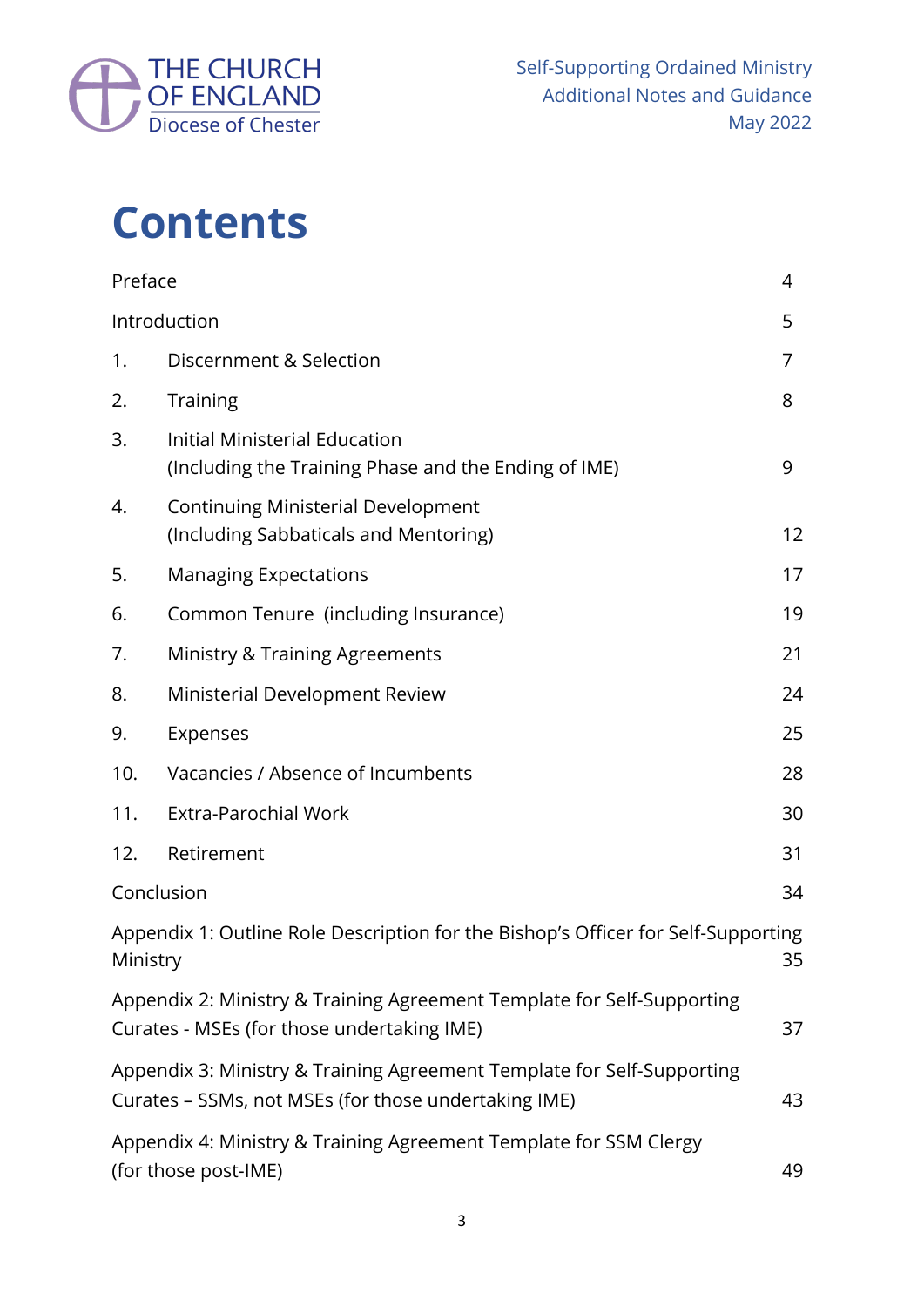

## **Preface**

We are really pleased to offer our support to this guidance for Self-Supporting Ministry in the Diocese of Chester. Change is a constant part of life, and the opportunities and demands which face the church in our day are as exciting and complex as they have ever been. As the whole people of God, lay and ordained, we are called to play our part in meeting that challenge, serving the Lord Jesus Christ with confidence and joy.

Those who exercise self-supporting ordained ministry in parishes, chaplaincies, schools, and workplaces are well aware of the unique possibilities and pressures inherent in exercising ordained ministry outside of what is regarded as 'the norm' – as if such a ministry exists. We hope very much that this guidance will help sustain you in your calling and ministry. We are also aware that there is more we need to hear and learn, so please do not hesitate to be in touch with us and with Lyndon with your feedback and suggestions.

With our prayers and our best wishes,

**The Right Reverend Mark Tanner Bishop of Chester**

**The Right Reverend Julie Conalty Bishop of Birkenhead**

**The Right Reverend Sam Corley Bishop of Stockport**

**May 2022**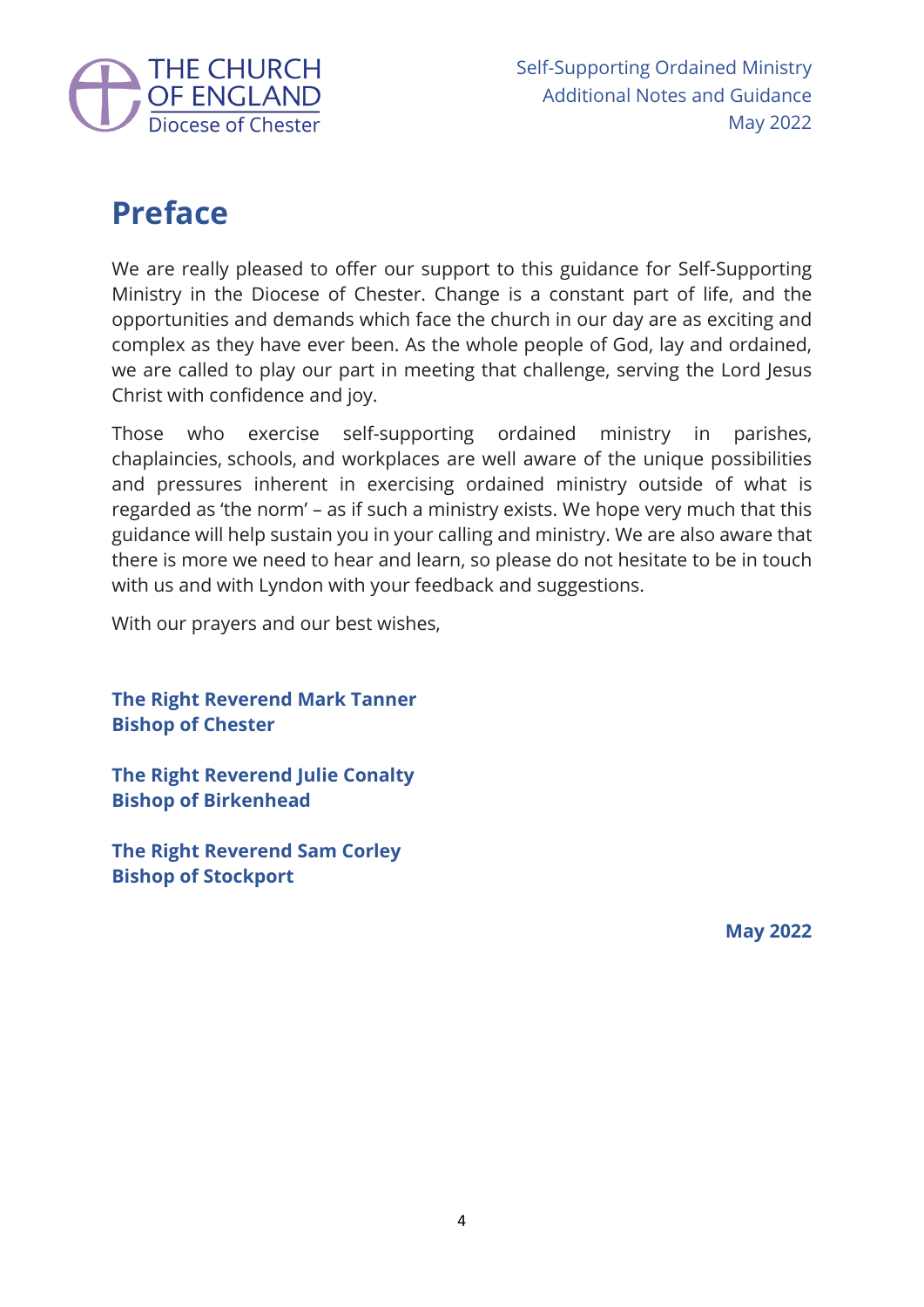

## **Introduction**

Across the Diocese of Chester, the nature of ordained ministry varies hugely, not least in the extent to which that ministry is stipendiary or self-supporting, full-time or part-time. This diversity brings a great richness to the mission and ministry to which the church is called. Within that overall picture, the role of Self-Supporting Ministers (SSMs) is very important. SSMs hold the Bishop's Licence but are not in receipt of a stipend. They are more often than not licensed to a parish, but some do operate as sector minsters.

There is some debate as to the precise terminology that best describes their work, but essentially, SSMs fall into one of the following broad categories:

- Some SSMs are in either full or part-time employment, but see the main focus of their ministry in the parish;
- Some SSMs work in either full or part-time employment, and see the main focus of their ministry in the workplace;
- Some SSMs are not in any form of employment at all.

Some SSMs prefer to describe themselves as Non-Stipendiary Ministers (NSMs), but this phrase defines what they do not 'receive' rather than what they 'give'. In addition, some SSMs term themselves Ministers in Secular Employment (MSEs), if they receive payment for work other than parochial ministry. It could be argued that in the strict sense of the term, a 'true' MSE is someone who is employed as an ordained minister in that particular context (e.g., a school chaplain), as opposed to being an ordained minister who happens to work within a particular setting, and whose employment does not depend them upon being ordained – however, this is a matter of debate!

In reality, whatever the terminology, this is unimportant when compared to the actual ministry being undertaken by SSMs. A very real expression of this, particular to the Diocese of Chester, is at ordinations, there is no distinction made between those who are stipendiary and those who are SSM. For example, in the *Church Times* issue in which ordinations are listed, there will be no reference against a newly-ordained deacon or priest indicating either NSM or SSM (where this has been the case, this distinction has been made by the publisher, rather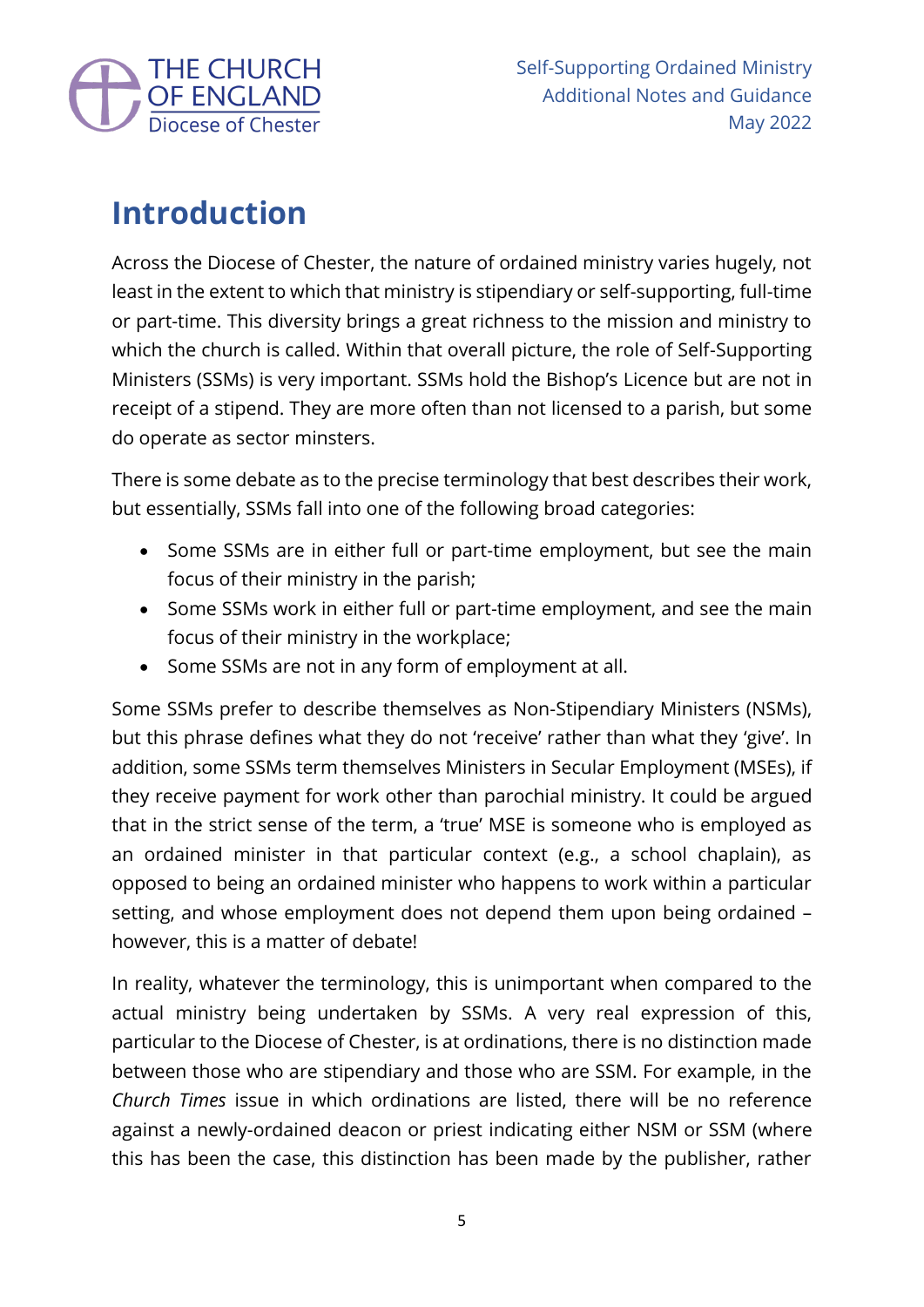

than by the Diocese!). The lack of distinction is also true in any appointment process and in the Diocesan Handbook, where clergy are not referenced as being either SSM or stipendiary.

SSM ministry can and does bring particular challenges with it:

- striking an appropriate balance between ministry in the parish and a secular job and/or other responsibilities;
- discerning what it means to be an ordained presence in a secular workplace;
- nurturing good relationship with stipendiary colleagues who might face different challenges.

It is also worth noting that some stipendiary minsters move in to SSM because of changes to domestic circumstances and callings, and vice-versa. To that end, SSMs should never see themselves or be regarded by any others within the church as the 'vicar's-helper', as the SSM is called by God to priestly ministry within His Church, regardless of personal circumstances, and regardless of whether they receive a stipend – they have their own unique and distinctive ministry / calling.

To conclude, regardless of the personal circumstances of SSMs, Canon C26 still requires that Morning and Evening Prayer is said, either publicly or in private, and that they celebrate, or be present thereat, Holy Communion on all Sundays and other principal Feast Days. SSMs, again regardless of personal circumstances, should also ensure seek regular and structured spiritual counsel / direction / accompaniment and attend regular retreats.

The notes that follow are offered in the hope of providing further guidance and clarification.

**Rev'd Lyndon R Bannon Bishop's Officer for Self-Supporting Ordained Ministry**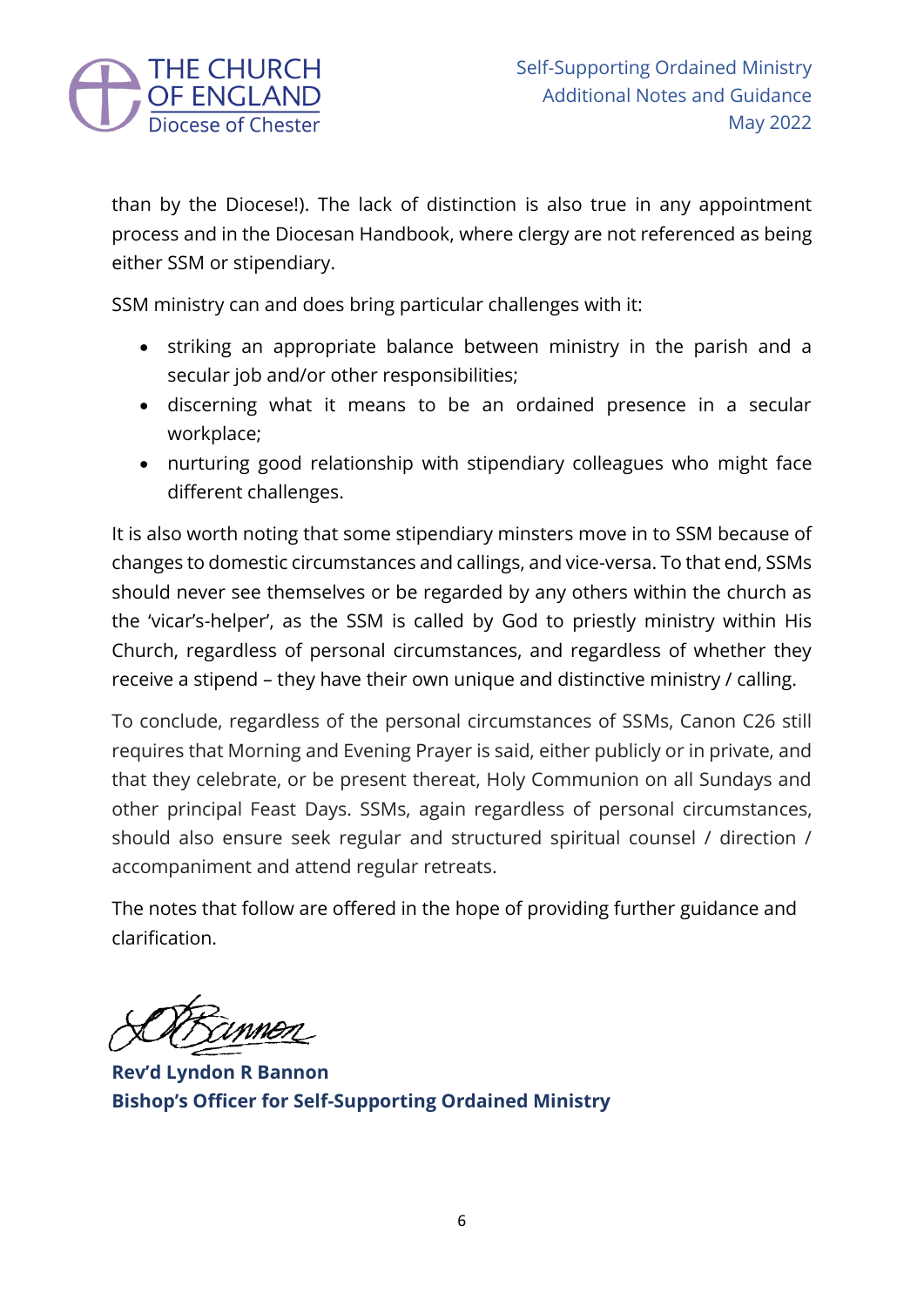

## **1. Discernment & Selection**

During the discernment process, there is no specific or formal provision for those exploring Self-Supporting Ministry, as all exploring the call to ordained ministry follow the same 'pathway'. This is because all callings to ordained ministry are just as valid as each other, although at 'selection' some candidates are selected as having 'incumbent status' (more often than not those wishing to undertake stipendiary ministry) and others as 'assistant minister' status (those generally looking to be SSMs). This does not necessarily preclude movement between the two 'categories' at a future date.

However, it might be helpful and relevant for those expressly exploring SSM to request a meeting with the Bishop's Officer for Self-Supporting Ordained Ministry, as a further aid in the overall discernment process.

Additionally, a number of current, active and practising SSMs act as 'SSM Champions'. It is their role to meet on a one-to-one with those exploring SSM ministry if this is deemed to be of use. These 'encounters' usually number two, and consist of:

- 1. Observing the SSM / ministering alongside the SSM for a day or part thereof, to see what SSM ministry looks like in practice
- 2. To meet and discuss what being an SSM 'looks like' for the SSM concerned, and how they have responded in their own contexts to that vocational call on their life

More detailed guidance is available from the Diocesan Director of Vocations. SSM Champions can be contacted via the Diocesan Discernment Team at the DDVs Office.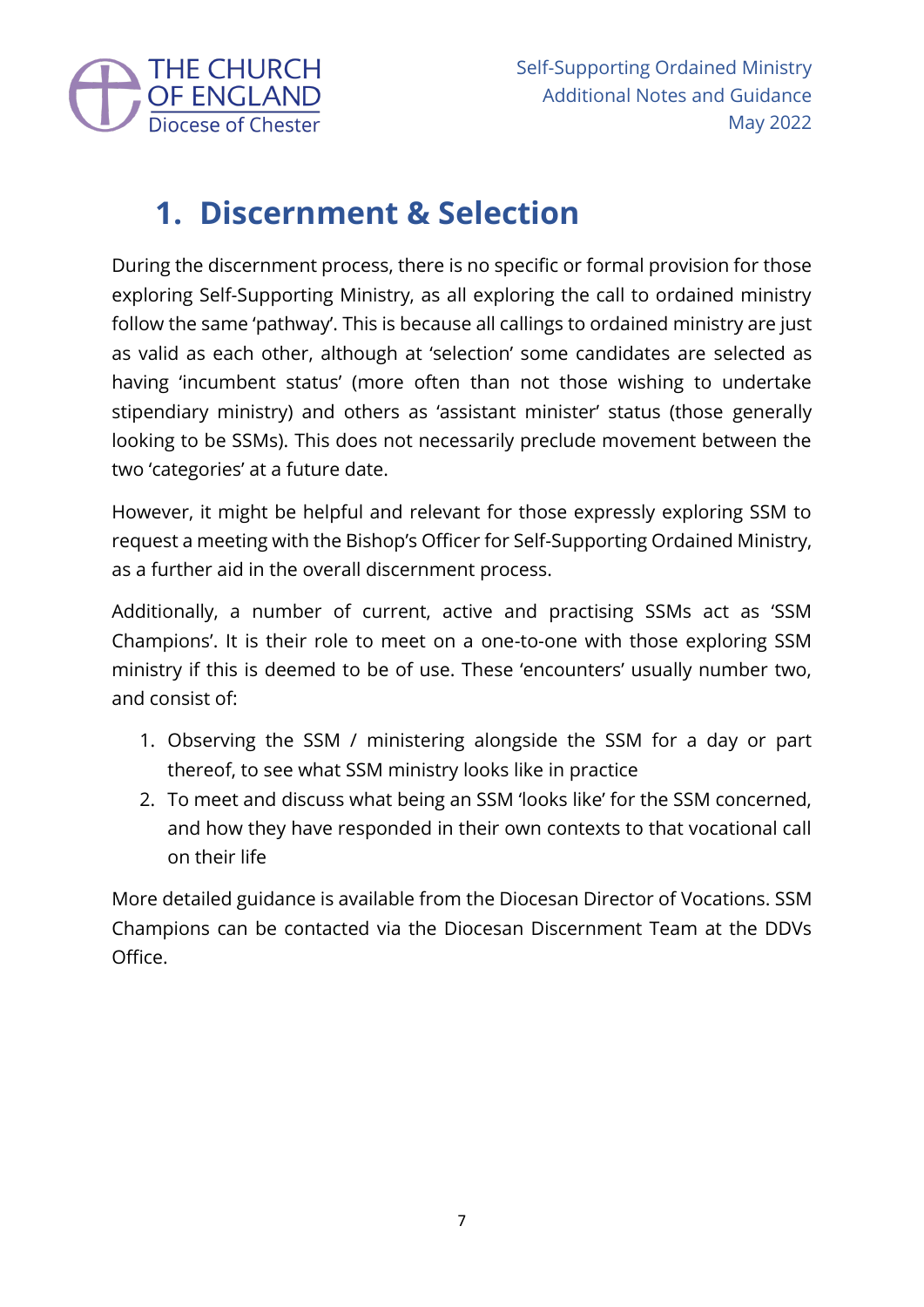

## **2. Training**

During ordination training, those who intend to be SSM are given the opportunity to meet with the Bishop's Officer for Self-Supporting Ordained Ministry and discuss the future shape of their ministry, as well as review their training to date, with particular reference to ensuring their training needs are being met.

Those who are seeking to be ordained as SSMs should contact the Bishop's Officer for Self-Supporting Ordained Ministry, if they feel their training needs are not being met, with the intention to discuss any concerns and address any perceived deficits.

Near the start of the final year of training, the Bishop will consult with the Diocesan Director of Vocations, and if applicable, the appropriate Archdeacon and/or the Bishop's Officer for Self-Supporting Ordained Ministry, over the identification of a title parish for the ordinand following ordination. As SSMs do not require church housing, there is a greater degree of flexibility over where the ordinand can serve their title, and their views will of course be sought. Consideration will also be given to the ordinand's paid employment (where applicable), that of his/her spouse and the education of any children of school age. The ordinand may also wish to raise other factors concerning the identification of a title parish, and should feel entirely free to do so, but the parish in which the title is served, is ultimately at the Bishop's discretion.

An ordinand can be licensed to their 'sending parish', but this is exceptional, as good practice dictates new experiences and learning opportunities afforded by a different parish can only enhance the 'curacy-experience'. That does not preclude a move 'back' to the sending parish upon the successful completion of the curacy and Initial Ministerial Education at a later date.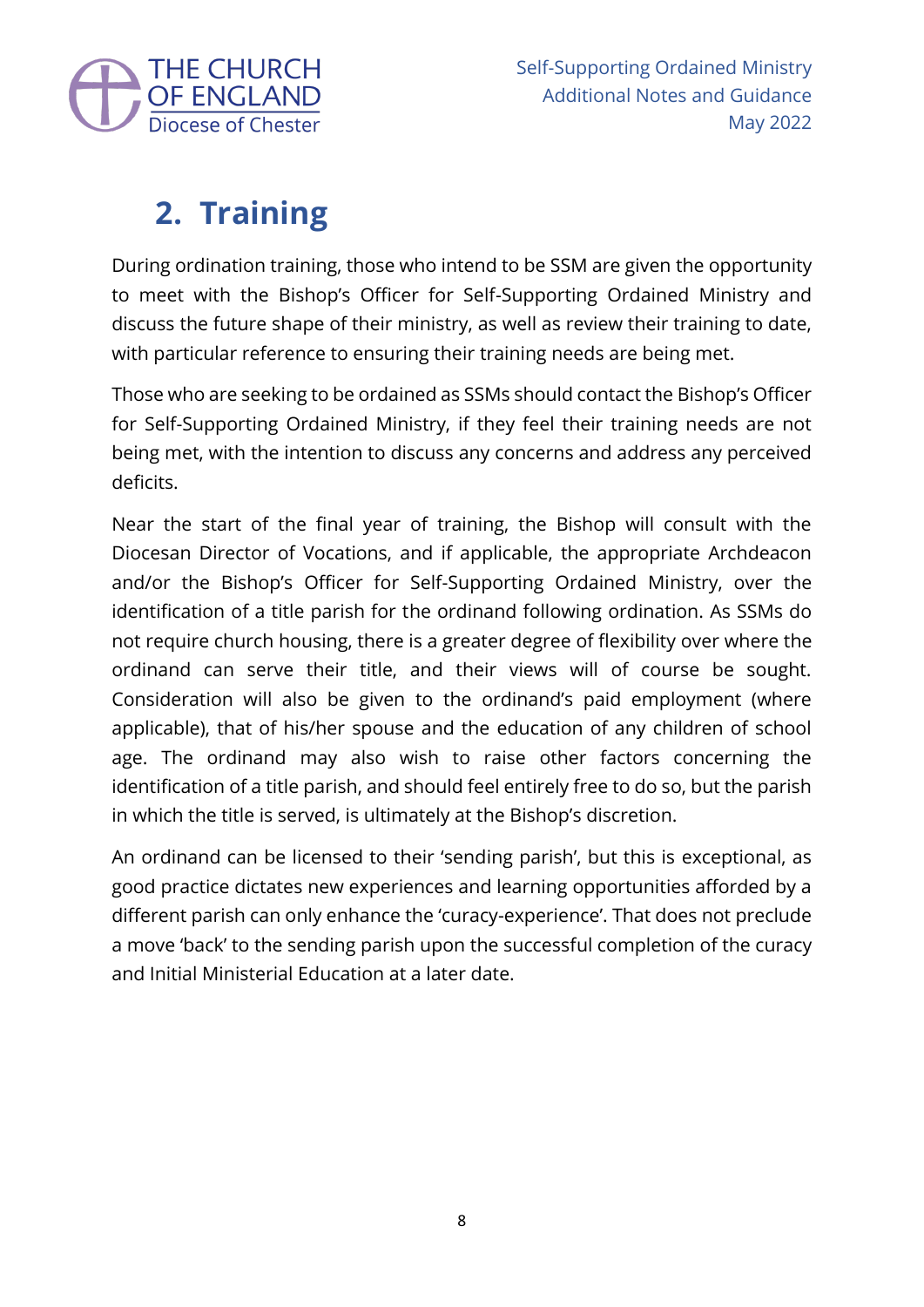

## **3. Initial Ministerial Education**

### **a. The 'Curacy' / Training Phase**

Initial Ministerial Education is not simply something that is 'done' to new curates, whether SSM or stipendiary! All those newly ordained should actively seek to be involved in the IME programme, through being as pro-active as possible.

The IME programme has been skilfully crafted to ensure that it makes a significant contribution to the formation and development of those recently ordained, whether they are stipendiary or SSM. It is important that SSMs are fully conversant with the 'IME Phase Two & Training Events' programme, which is available on the Diocesan website, as well as the *Formation Criteria for Ordained Ministry*.

SSM curates must ensure that they prioritise attendance at IME sessions, wherever possible, and certainly these should always take precedence over parochial commitments, in all but the most exceptional of circumstances. Thus, for SSMs, time given to IME must be a part of any agreed hours, as detailed in the Statement of Particulars and the Ministry & Training Agreement (see sections 6 and 7 below). Training Incumbents should actively seek to support the SSM with their IME, as well as assisting with its prioritisation.

There is no SSM specific input, as the Ordination Charge applies to all deacons / priests, regardless of whether they receive a stipend or not, although additional opportunities to meet, network, be supported are however built in to a wider SSM programme.

To ensure that SSMs feel their training needs are being met, and are understood by their Training Incumbents, the Bishop's Officer for Self-Supporting Ordained Ministry will usually attend aspects of the induction process for new deacons, including meeting and advising the training incumbents for SSMs where possible and desirable.

Any SSMs who feel that their training needs are not being met through the IME Programme, should contact either the CMD Adviser and IME2 Officer or the Bishop's Officer for Self-Supporting Ordained Ministry, who will be happy to discuss their concerns and address any deficits.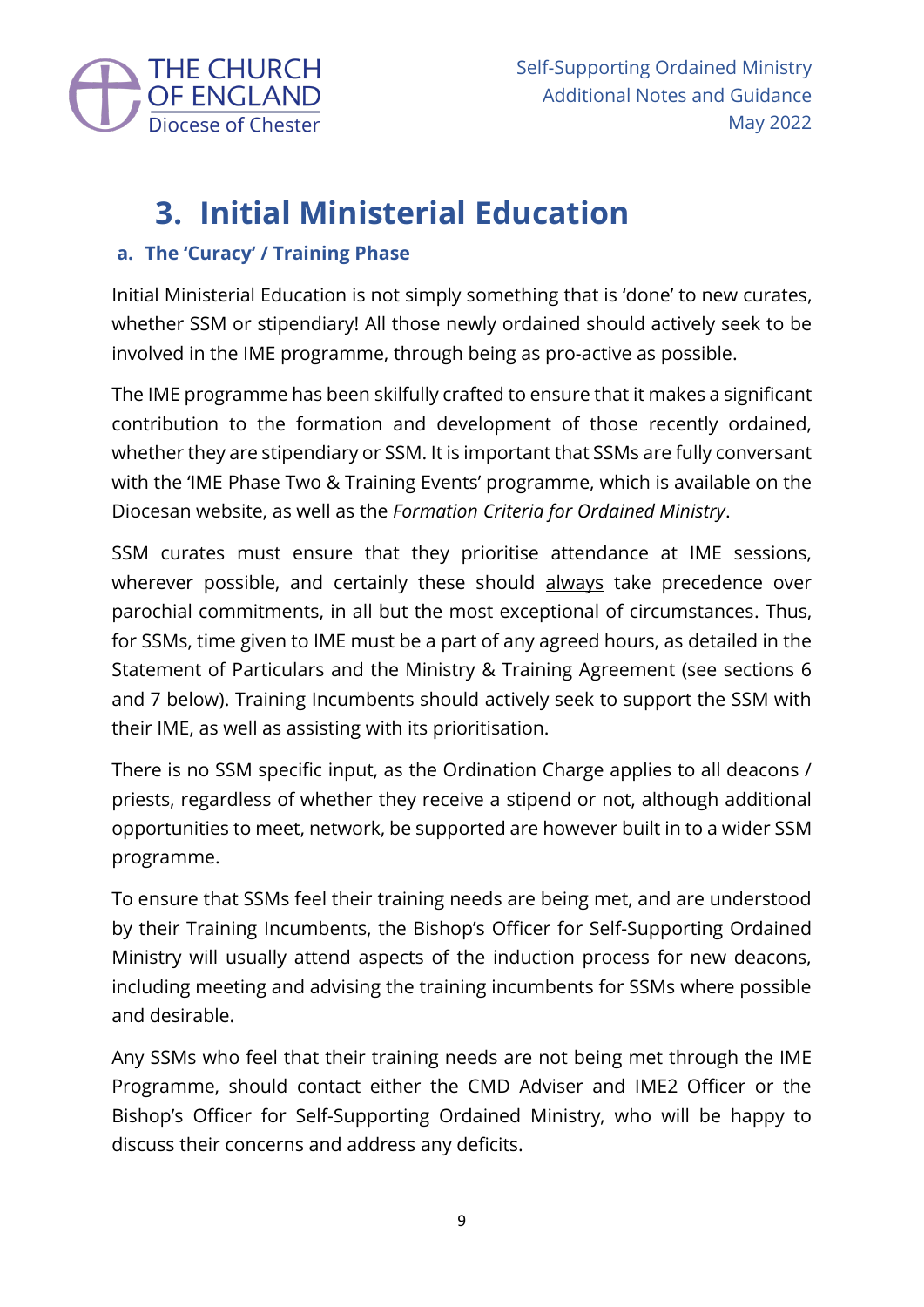

It may well be that some SSMs (e.g., those engaged in secular employment or with care commitments) may not be able to attend every aspects of the IME programme. In this case, they should contact either the CMD Adviser and IME2 Officer or the Bishop's Officer for Self-Supporting Ordained Ministry, as bespoke arrangements can, in some circumstances, be put in place for these curates.

Finally, during the IME phase (and even beyond), it may also be helpful to the SSM to be assigned an 'SSM Mentor'. This will be an experienced SSM who can act as a 'sounding board' and provide further input and guidance around SSM issues, not least as Training Incumbents / Incumbents are always almost exclusively stipendiary. If an SSM feels they would welcome the support of a mentor, they should contact both the IME2 Officer (if undergoing IME) and/or the Bishop's Officer for Self-Supporting Ordained Ministry.

### **b. As the 'Curacy' / Training Phase Ends**

It is worth noting that SSMs wishing to move on into stipendiary ministry, such as an incumbency, are required to have successfully completed IME2, as far as is possible. This is in addition to the successful completion of the curacy, in its broadest sense, in line with the 'Competencies'. This is especially important to note, as dioceses are increasingly insisting that *demonstrative evidence* that IME2 has been successfully completed in its entirety, as well as the successful completion of the curacy, in its broadest sense, is provided.

At the end of the 'Training Phase', there is, at present, no liturgy or ceremony to mark the end of the curacy. As SSMs are not in receipt of a stipend, it is entirely acceptable for them to remain in the parish, as opposed to moving on elsewhere. It may well be that they, along with their Incumbent, wish their 'title' to change to reflect that the SSM is no longer 'in training', although in the true legal sense all licenced clergy serving in a parish, who do not have incumbent status, are 'curates'. Nevertheless, 'post-IME' 'titles' could include: 'Associate Minister', 'Assistant Priest' etc. Any discussions regarding post-IME deployment should, in the first instance, involve the relevant Archdeacon and any change in 'title' should be requested and referred to HR at Church House, in order for the relevant approvals to be given.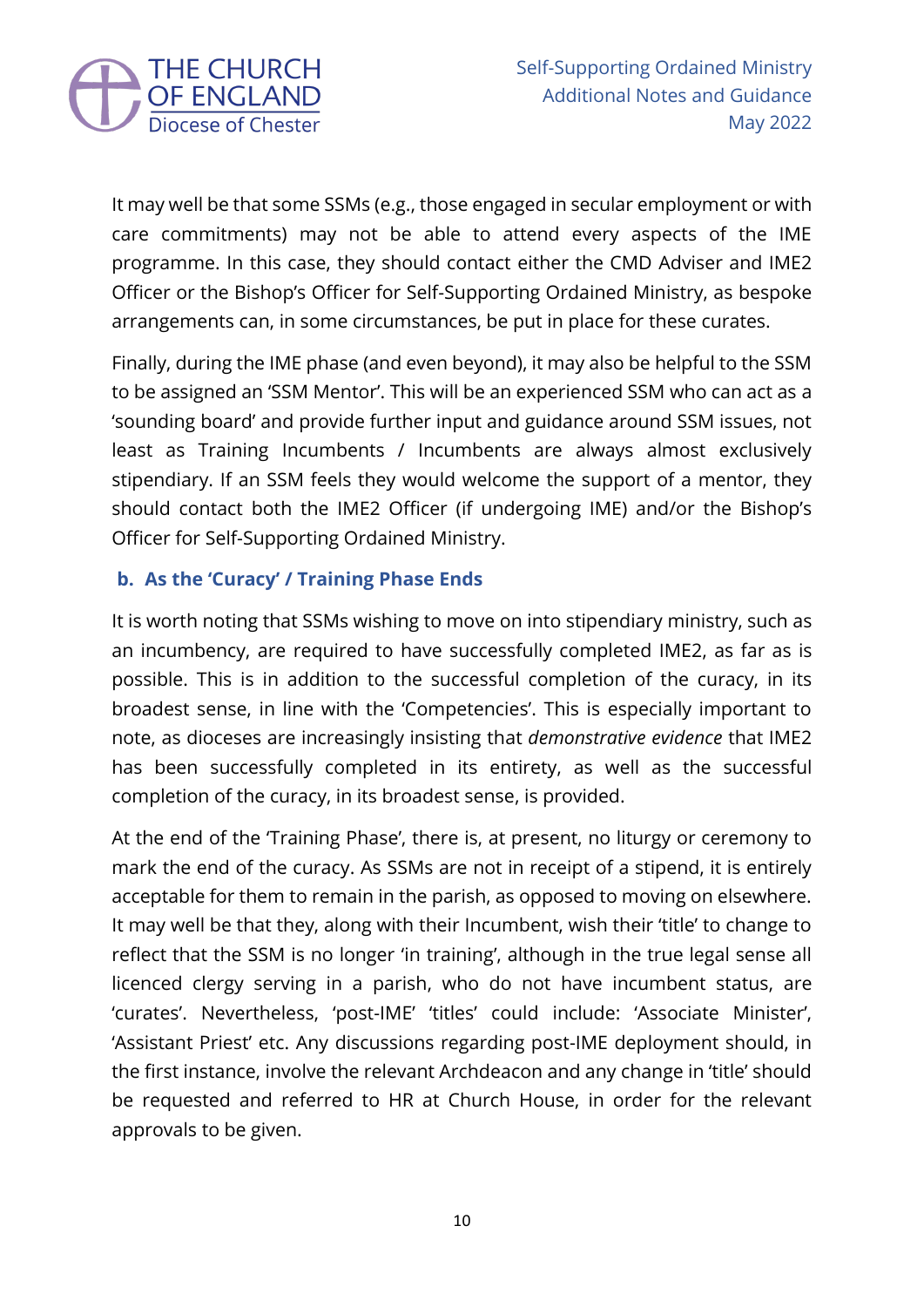

If the SSM stays within their 'training parish', there is no common practice in offering a welcome to SSMs into a new relationship with an existing congregation. However, it is desirable that incumbents / Priests-in-Charge and PCCs communicate this change clearly within the church and the wider Parish and Deanery. Best practice could include marking and celebrating the role undertaken so far; highlighting where key training and roles have been completed and new responsibilities are being taken on; noting external ministries, outside work or personal responsibilities (as appropriate) and the granting and sharing of a new local role title, e.g. Associate Priest or Minister.

SSMs who change Parishes at the end of the IME-phase or at any point thereafter, will require a new Statement of Particulars (SOP), Licence and Ministry and Training Agreement (MTA) (see below).

Any decisions regarding deployment must in the first instance be discussed and agreed with the relevant Archdeacon.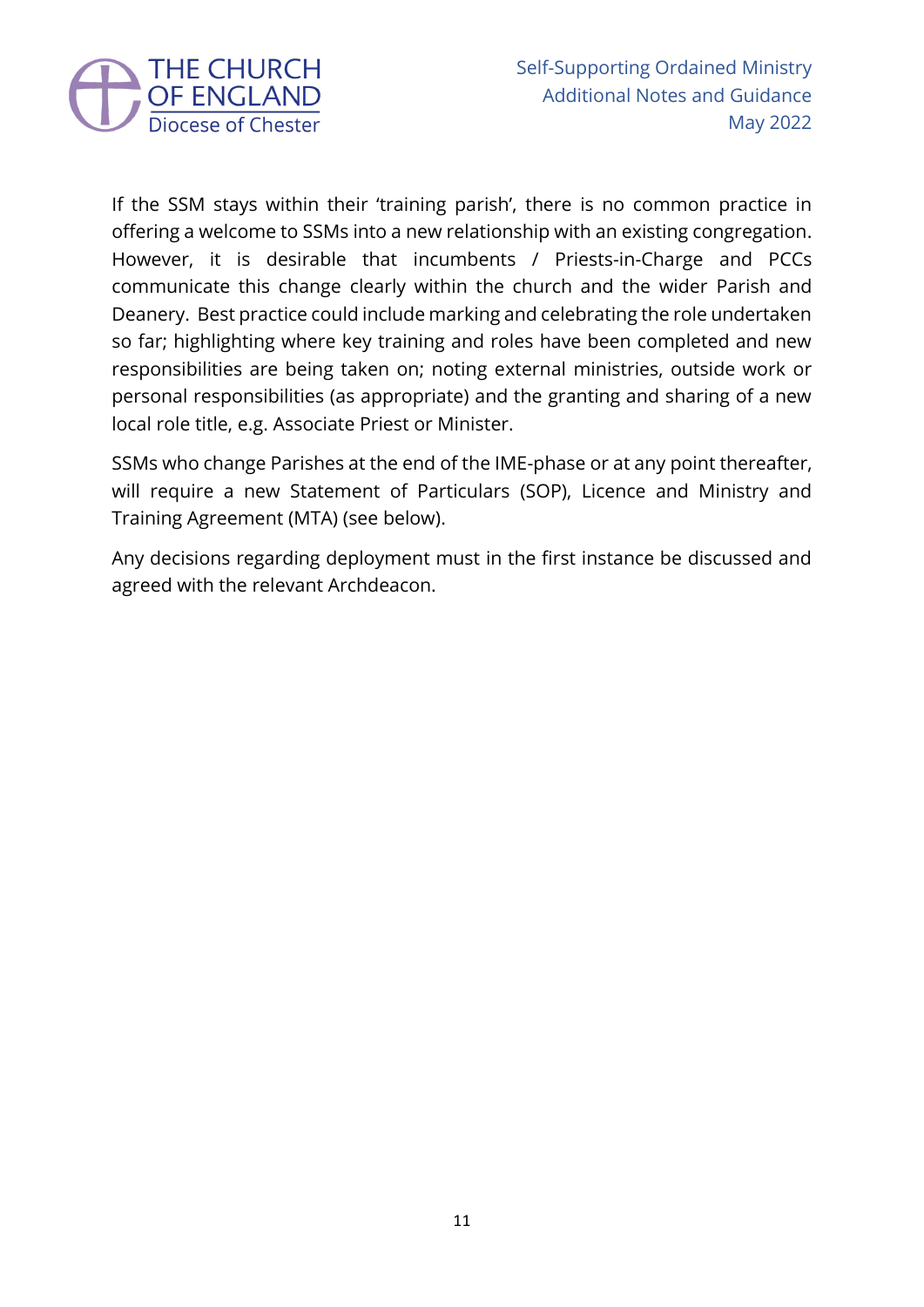

## **4. Continuing Ministerial Development**

### **a. Continuing Ministerial Development**

As with IME, SSMs should seek to be actively engaged in the CMD programmes – ministerial development should be seen as a life-long formational process and not a 'one-off' event.

It is however recognised that being SSM does bring specific challenges and as such, the Diocese is committed to providing additional bespoke CMD for SSMs through:

- Providing opportunities for SSMs to meet in fellowship and share experiences and good practice;
- Highlighting specific areas of interest / concern to SSMs through regular emails.

Those SSMs in employment, or who have care commitments, must ensure that they prioritise CMD whenever and wherever possible, ideally, this should be over parochial commitments.

SSMs are reminded that they can also access an annual CMD grant. Please note the following information:

- Most of the courses the Diocese runs are free, so there is no need for anyone to use their CMD allowance for any of these events!
- Foxhill runs a number of courses for which there is a charge, but the SSMs CMD allowance can be used to pay for these. However, to save unnecessary paperwork, SSMs are advised to check with Church House to see what allowance is left before booking. Church House can then advise Foxhill that the costs will be covered by the relevant allowance. Church House will then, on behalf of the SSM, arrange payment directly with them;
- SSMs can claim for retreats, subscriptions (e.g. *The Preacher* magazine) or events run by other organisations by completing a claim form, available via the Diocesan website. The Diocese reimburses claims for up to a month after an event (see terms and conditions on the reverse of form);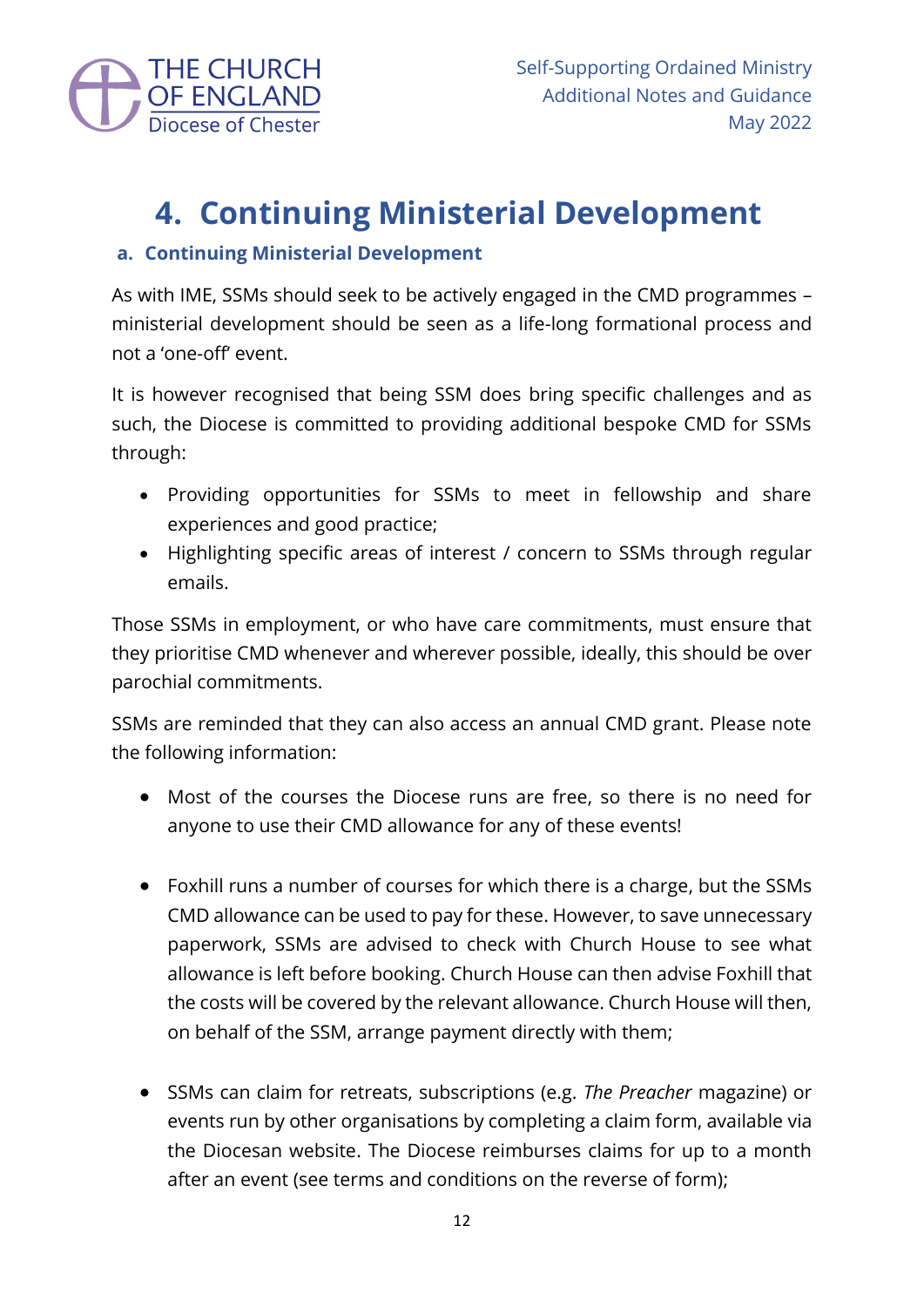

The downloadable form and CMD information are available on the diocesan website

Clergy are reminded that all claims are dealt with on a first come, first served basis.

An important aspect of CMD is an annual retreat, which all SSM clergy are advised to undertake. Time spent on retreat should not be considered as 'leave' and should count towards any 'agreed hours' the SSM serves. The CMD allowance can be used to fund the retreat, or part thereof (see above). However, where necessary, PCCs should be prepared to meet some (or all) of the costs incurred, if the CMD grant has been exceeded.

NB, all clergy, whether stipendiary or self-supporting are required to attend Safeguarding training as and when requested by the Diocese, as well as be subject to enhanced DBS checks, as per Diocesan cycle / requirements.

### **b. Sabbaticals**

The guidance / 'rules' surrounding sabbaticals (which are generally granted every ten years) are the same for all clergy, whether they are stipendiary or selfsupporting, as all hold the Bishop's Licence. However, it is crucial that SSMs in secular or sector posts are aware that sabbaticals do not apply to that aspect of their ministry / work.

For example, an SSM employed as a nurse, may take a sabbatical from church responsibilities, but the Diocese would not be able to contribute to their secular salary in order to cover any leave the sabbatical necessitated from nursing. Therefore, a sabbatical for some SSMs might mean they carry on working, but step back from church responsibilities for the duration of the said sabbatical. Thus, it is conceivable that in some circumstances, sabbaticals, in the full sense, are impossible for certain SSMs: it really does depend upon the individual's circumstances and context.

For further information about Sabbaticals, SSMs are required to contact the Diocesan Director of Ministry in the first instance, as any sabbatical must be agreed at Diocesan level, rather than simply between the SSM and their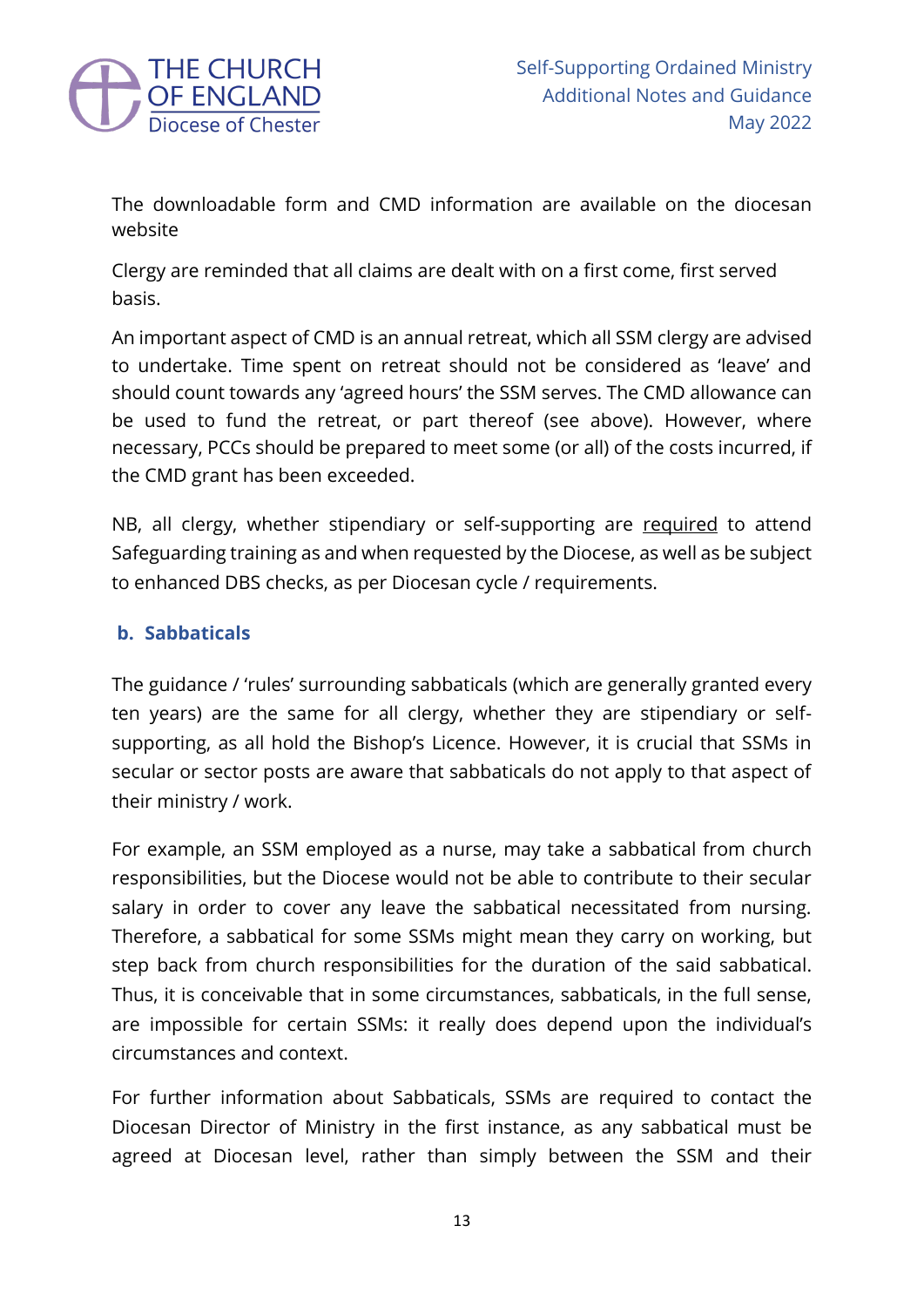

Incumbent / Priest-in-Charge / Parish. Equally, the Sabbatical should have an agreed focus and desired outcome, mutually agreed between the Director of Ministry, the SSM and in some cases, the Parish.

### **c. Mentoring**

Regardless of 'length of service' or ministerial 'stage', some SSMs have found it useful to have an 'SSM Mentor'. An SSM Mentor is an experienced SSM priest, from outside the mentee's parish, who is able to listen and guide an SSM during their training and early years in ministry (or at any other point thereafter), assisting the SSM from their experience of ministry in an empathic way suitable to the context the SSM mentee finds themselves in.

The mentor and mentee meet together, as and when required. When they do, the mentor should discuss with and help the mentee discern what 'being' SSM might look like for them, as well as give other information, insights, support and advice, that perhaps stipendiary colleagues might not be able to share.

Mentoring sits outside of the Ministry Development Review (MDR) processes and is simply a further support mechanism available to SSMs to access, if required. SSMs can 'dip in' and 'out' of the mentoring depending upon need, thus some SSMs will require a mentor for maybe only a short period of time, whereas others find it useful to have one on a more 'permanent' basis.

If any SSMs would like to be mentored or become an SSM mentor themselves, they should get in touch with Bishop's Officer for Self-Supporting Ordained Ministry, who will facilitate the process, in the first instance.

For information, a 'broad' role description of an SSM Mentor is:

### **Mentor Role Description:**

*Personal skills:*

- Experience of ministry in a self-supporting ministerial context, similar to the person being mentored
- Empathy, developed from having a similar ministry background to the person being mentored
- Listening skills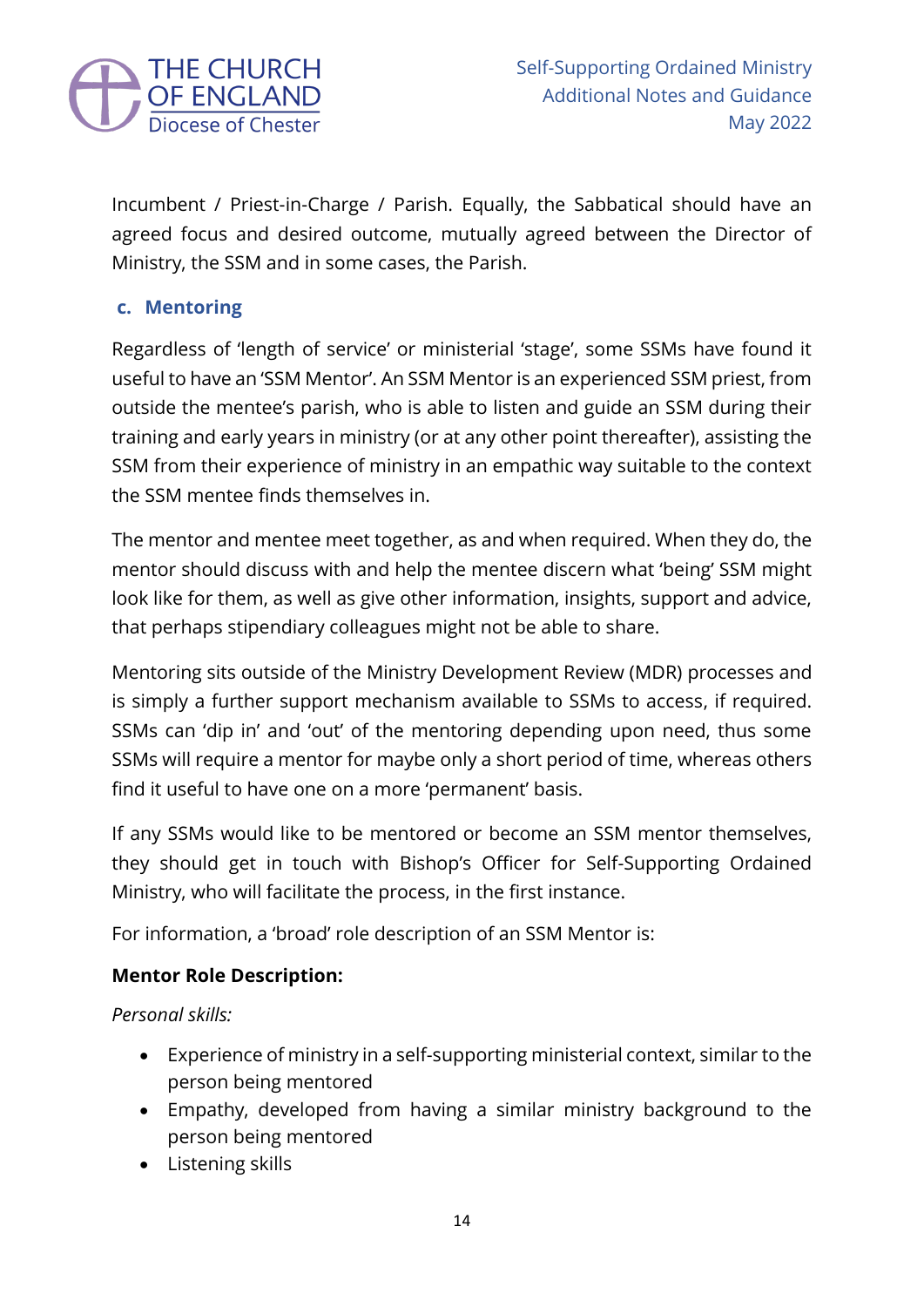

- Coaching experience is advantageous
- Discernment of what is not being said in ongoing conversations and the ability to reflect this back to the mentee

#### *What does it involve?*

Meeting up with the mentee, at least three times a year, either remotely or face to face. Probably for no more than an hour each time. The conversations will be confidential between the parties, with any issues being flagged up to the Bishop's Officer for Self-Supporting Ministry, with permission, if further action is required.

#### *What is its purpose?*

- 1. To ensure that the Incumbent / Training Incumbent and SSM understand each other's pressures and points of view, and value the others' skills, gifts and talents
- 2. To monitor the support and Ministry and Training Agreement (MTA), to ensure they are being followed, to develop the SSMs ministry skills as necessary within their own context
- 3. To encourage a sound theological understanding that SSM ministry is different from but not essentially subordinate to stipendiary ministry, working within collaborative teams.
- 4. To encourage good practice in the balancing of time commitments, priorities, "being versus doing", a healthy understanding of authority and responsibility, an outward focussed mission focus, and to understand the responsibility of "leading from the second chair"
- 5. To support the SSM in an ongoing relationship of mutual trust and support outside of a line management or spiritual directional relationship

### *Why Mentoring?*

1: The SSM is invariably being "trained" by a stipendiary priest and / or ministering alongside a stipendiary colleague with little or no experience of simultaneously working within two or more contexts, and with little understanding of the peculiar pressures faced by SSMs. Some stipendiary colleagues may also have a preconceived idea of the role of an SSM working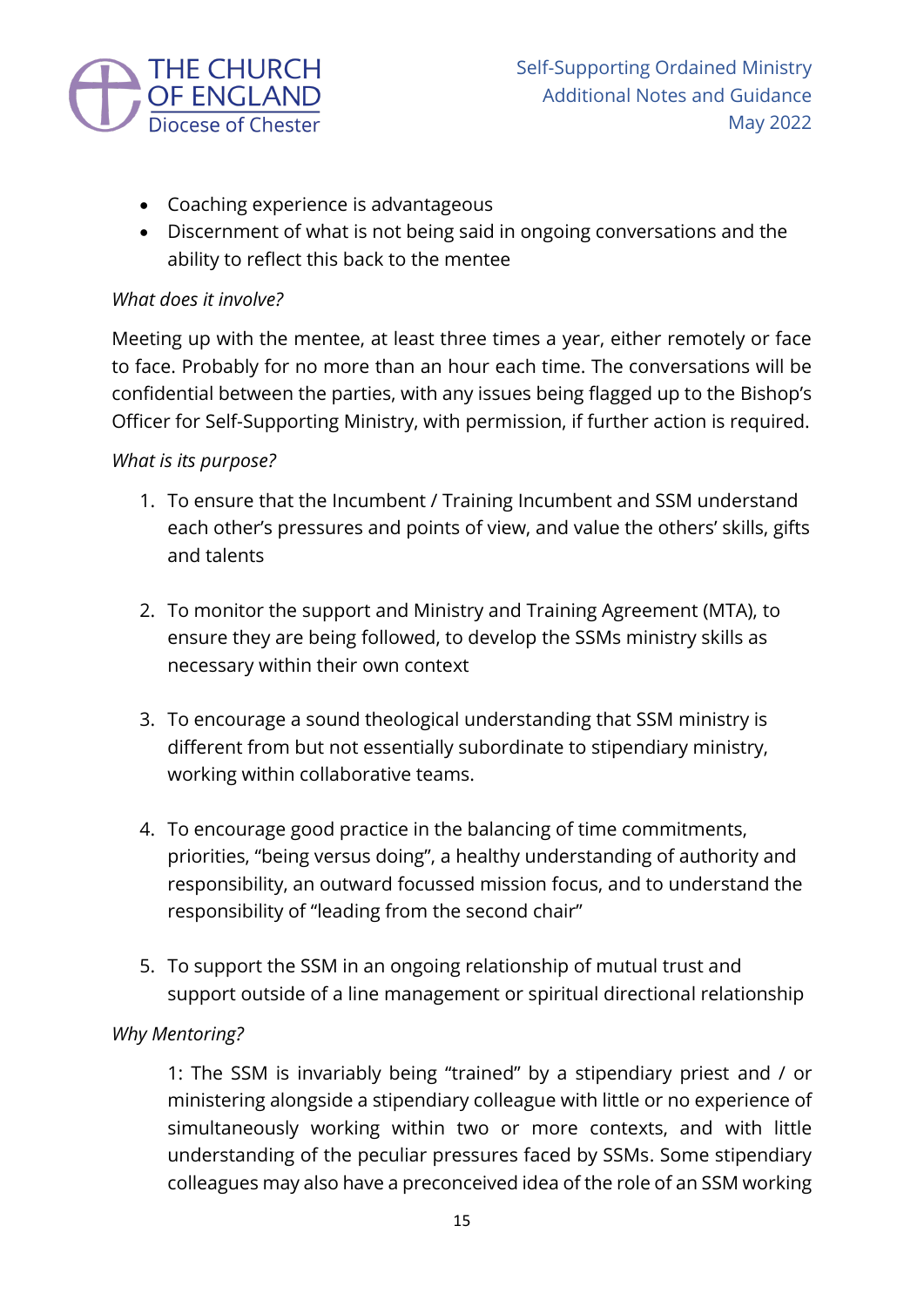

within a subordinate role, which limits their future 'deployability'. Appropriate mentoring might help SSMs to imaginatively explore the possibilities

2: Working with SSMs (who are effectively 'volunteers') is a particular skill, which IME and CMD does not always cover as well as it might. Support and understanding are required to help both stipendiary clergy and SSMs explore the joys and pitfalls

3: Many SSMs have held senior posts in a different context prior to training for ministry, and some need support and help to adjust to working within collaborative teams, whilst understanding the role of their transferrable skills where appropriate

4: For ongoing mentoring post-IME2 to enable SSMs to receive support, nourishment, and challenge regarding outcomes and accountability, with a view to producing ministry which flourishes within a team context

The length of the mentor role will be subject to personal chemistry, but given good will and a positive approach, it could last a lifetime!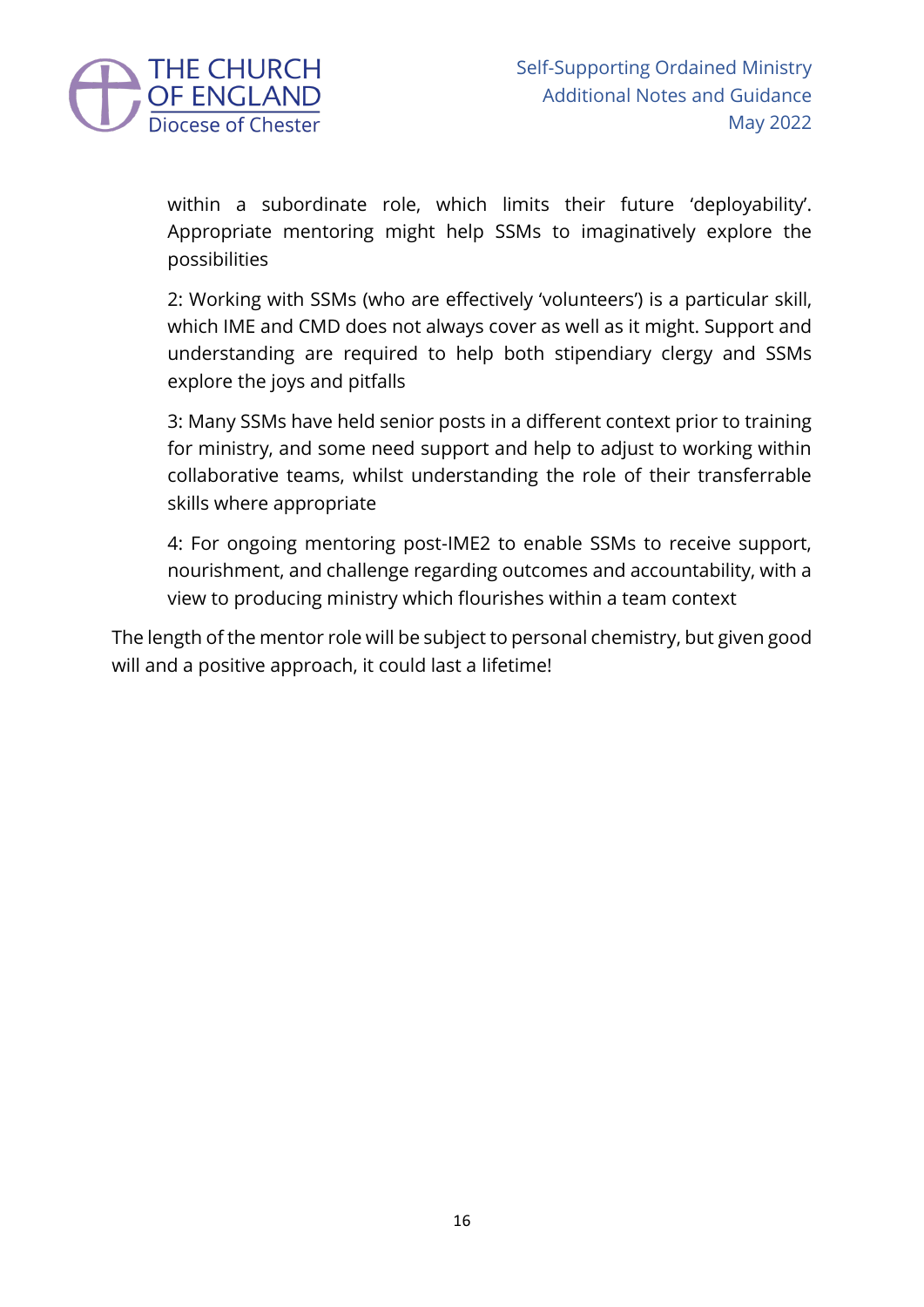

## **5. Managing Expectations**

SSMs are subject to the same expectations with regard their conduct, as stipendiary clergy. As such attention should be given to the 'Guidelines for the Professional Conduct of the Clergy' and the evolving procedures of the 'Clergy Discipline Measure' or its equivalent.

It is true to say that where conflicts arise between SSMs and stipendiary colleagues, this is mainly due to disagreements over expectations, often in terms of time commitment and/or the type of ministry / activity the SSM is engaged in. It is important that expectations are made clear and managed at every stage, from during the training phase, through to IME2 and beyond.

SSMs need to be clear with their incumbents as to the level of their commitment and activity within the parish. Equally, incumbents need to be realistic as to what they can expect an SSM to undertake, always remembering that although SSMs hold the Bishop's Licence, they are nevertheless 'volunteers', with commitments and callings outside of the church.

For this reason, it is clear that both Incumbents and SSMs need to be fully conversant with the Statement of Particulars as defined by Common Tenure (see below). Nevertheless, flexibility and transparency are required at all times. It is for this reason that Ministry & Training Agreements (formally Written Working Agreements) are key to providing clarity. Equally, it is hoped that some consideration will be given to the timings of parish ministry team meetings, Deanery Chapters etc. in order to accommodate SSMs, but for practical reasons, this may not always be possible.

It is worth noting that any misunderstandings and/or grievances should be discussed in private, and never in public within the parish. The SSM should feel free to contribute openly and with integrity to parochial matters and discussions but should also demonstrate loyalty to colleagues and church officers. The SSM and the incumbent should always seek to support one another publicly.

Although the SSM has a ministry and calling 'in their own right', they are and should nevertheless minister and work under the authority of the Incumbent / Training Incumbent / Priest-in-Charge of the parish to which they are licensed. It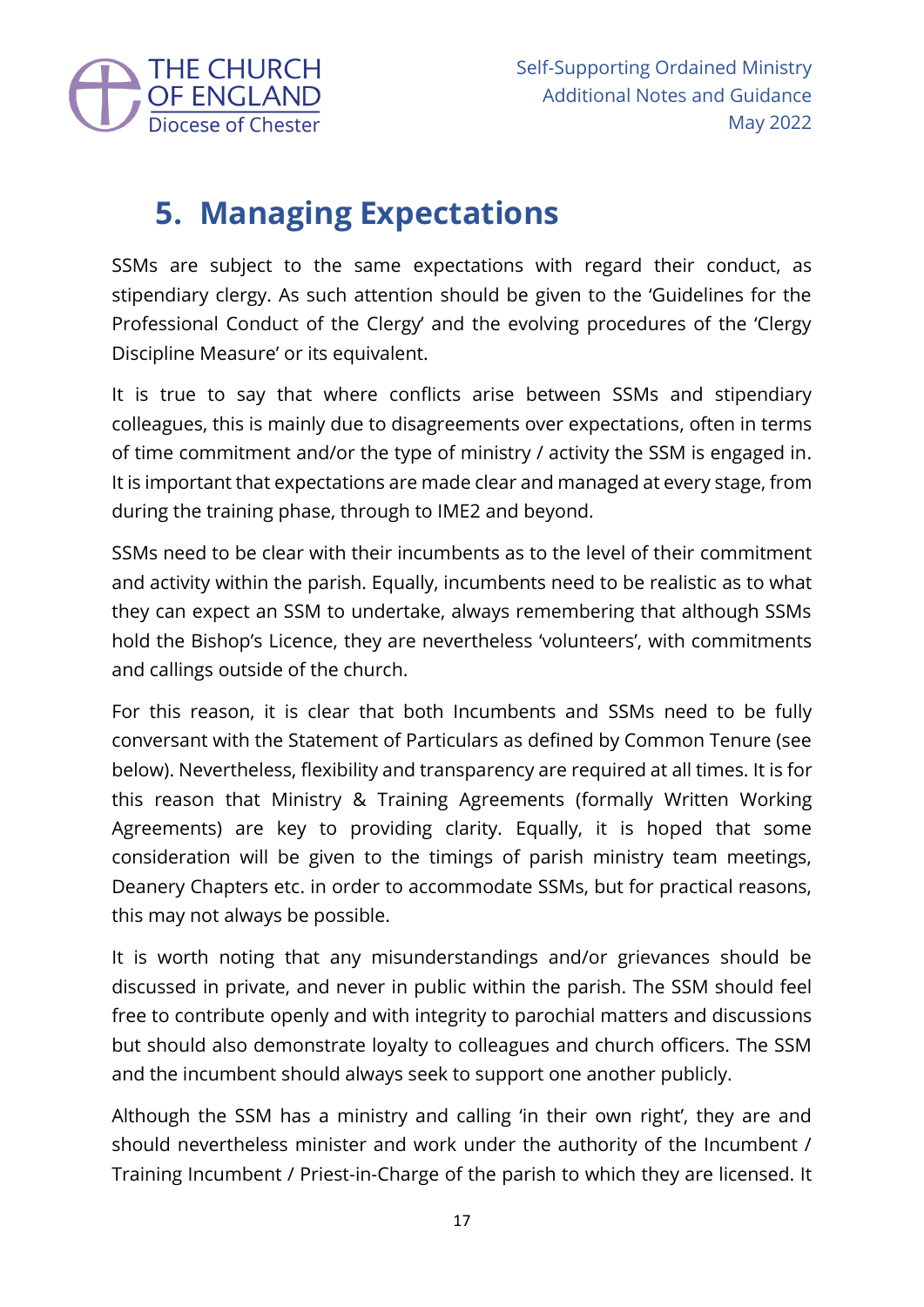

is true to say that although an 'Assistant Priest' is not the 'priest's assistant', the SSM does and should at all times be mindful, despite sharing the *Cure of Souls*, where the legal authority within the parish rests.

Where there are difficulties and issues that cannot be resolved, and they are too fundamental for colleagues to simply agree to differ, clergy should contact the Bishop's Officer for Self-Supporting Ordained Ministry in the first instance, who can assist in the resolution of any conflicts that may arise and provide clarity and guidance. Clergy are also free to seek additional support and advice from the relevant Rural Dean, Archdeacon, Bishop and/or the Diocesan Director of Human Resources.

In some extreme cases and situations, a 'move' can be brokered for the SSM, although this must be with the full agreement and support of the relevant Archdeacon and Bishop(s).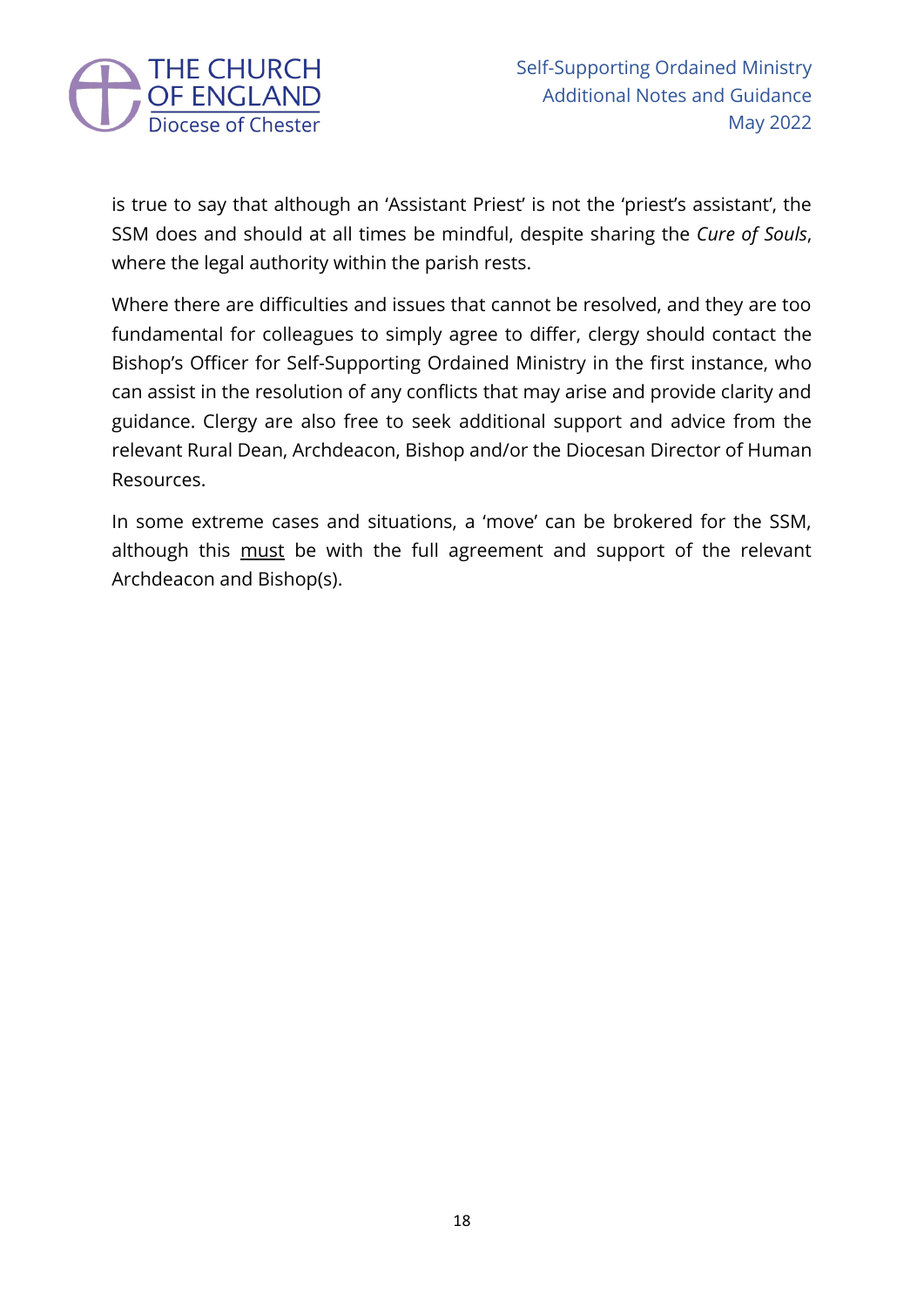

## **6. Common Tenure**

### **a. Common Tenure**

Any clergy person appointed to a post is appointed under Common Tenure – whether a stipend is involved or not. Thus, both stipendiary and SSM clergy have the same rights and privileges. This means, all clergy should have:

- 1. A licence;
- 2. A Statement of Particulars (often referred to as a SOP);
- 3. A 'local' Ministry & Training Agreement (MTA).

The Licence is simply the legal document permitting the clergyperson to operate within a certain geographical area. It also enables the clergy-person to share the 'cure of souls' with the Bishop.

The Statement of Particulars is a 'non-contractual contract', in line with the Ecclesiastical Offices (Terms of Service) Measure 2009. It includes within its terms of service.

When an Ordinand intending to be SSM draws near to the end of their training, they should, in consultation with the Diocesan Director of Vocations (and where necessary the Bishop's Officer for Self-Supporting Ordained Ministry), agree what contribution they can make to parish life (e.g., Sunday plus seven hours a week etc.). This SOP will then be used when negotiations take place between an Ordinand and parish re: a possible appointment. When agreeing a SOP, it is perhaps worth noting SSMs can of course do more than their SOP detail, as it is often when they do less, issues can occur.

This Statement of Particulars details hours, holidays, sickness arrangements etc. As SSMs are in effect 'volunteers' their holiday entitlement, number of Sundays 'off' per year etc. will not necessarily be the same as that of stipendiary colleagues, but negotiated, as per SOP, prior to appointment. It is therefore 'unhelpful' for stipendiary Training Incumbents / Incumbents to impose the same terms and conditions on SSMs as exist for them, in terms of time and holiday commitments. Equally, many stipendiary clergy quite rightly 'guard' their time off and ensure adequate holiday provision – the same courtesy should also apply to all SSMs.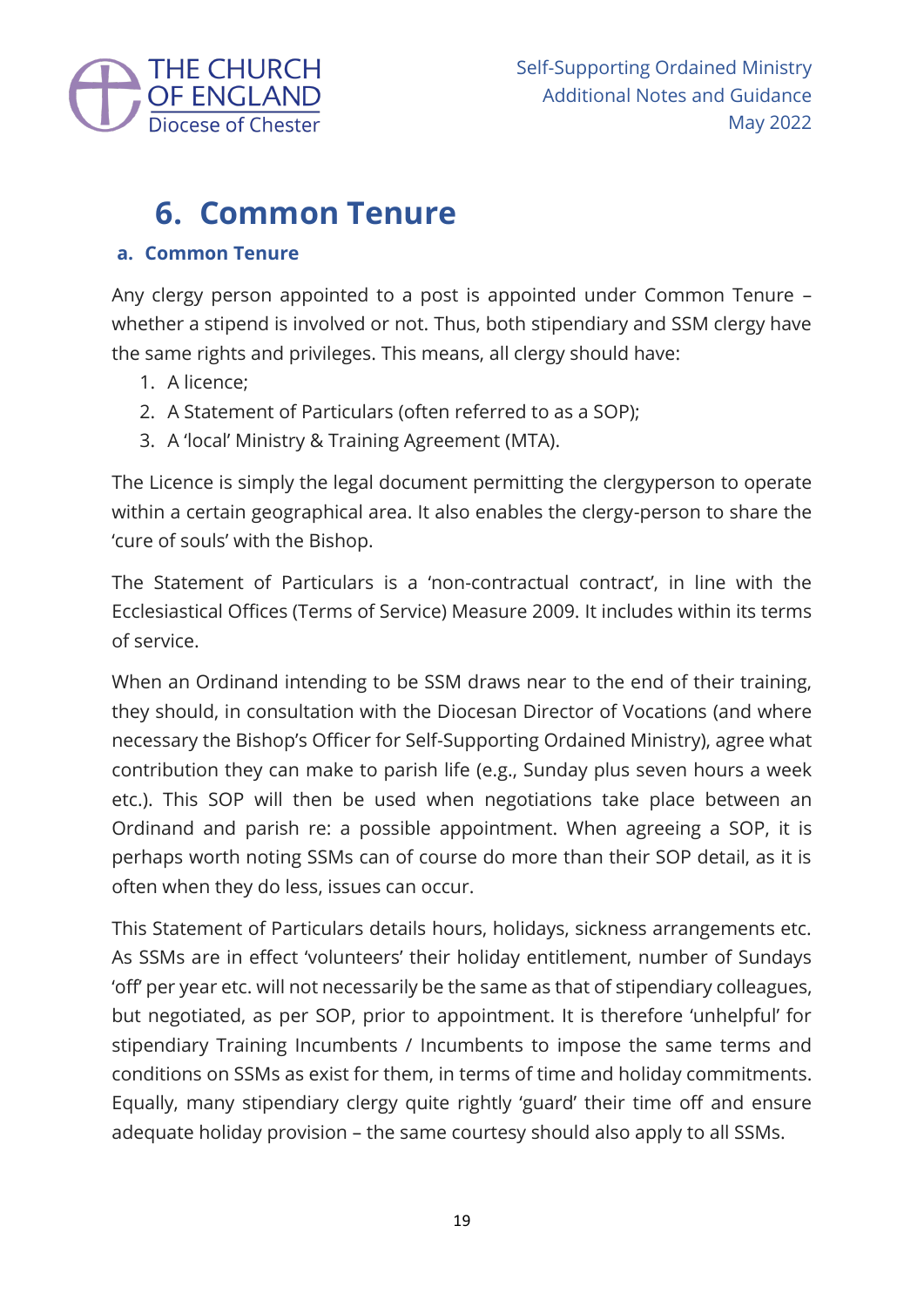

The 'local' Ministry & Training Agreement should take account of what the statement says, and should include details re: expenses etc. If the local agreement has to be changed overtime it may be necessary for the SOP to be redrawn, although if this is the case, HR at Church House must be involved in this process.

In summation:

- There's only one 'Common Tenure', which applies to everyone;
- All clergy have a Statement of Particulars;
- 'Local' Ministry & Training Agreements should also be in place, but that must cohere with the Statement of Particulars.

Further guidance on Common Tenure and SOPs, can be provided on request by the Diocesan Director of HR at Church House.

### **b. Insurance**

As SSMs are office holders and not in receipt of a stipend, they are not covered under or by any Diocesan Insurance policy. Instead, they should be covered by the policy / policies held by the parish to which they are licensed. Nor does any Diocesan Insurance policies cover the SSM if and when engaged in any secular work commitments.

SSMs are strongly advised to check the provision of insurance within the parish with their Training Incumbents / Incumbents, and where necessary, refer to it in the Ministry & Training Agreement (see below).

However, any aspects of the work the SSM undertakes for the DBF (Diocesan Board of Finance), is covered by Diocesan Policies, although in most cases, it is unlikely the SSM will be engaged in work directly for the DBF. For further information, SSMs are advised to contact the Diocesan Secretary and/or the Director of HR at Church House.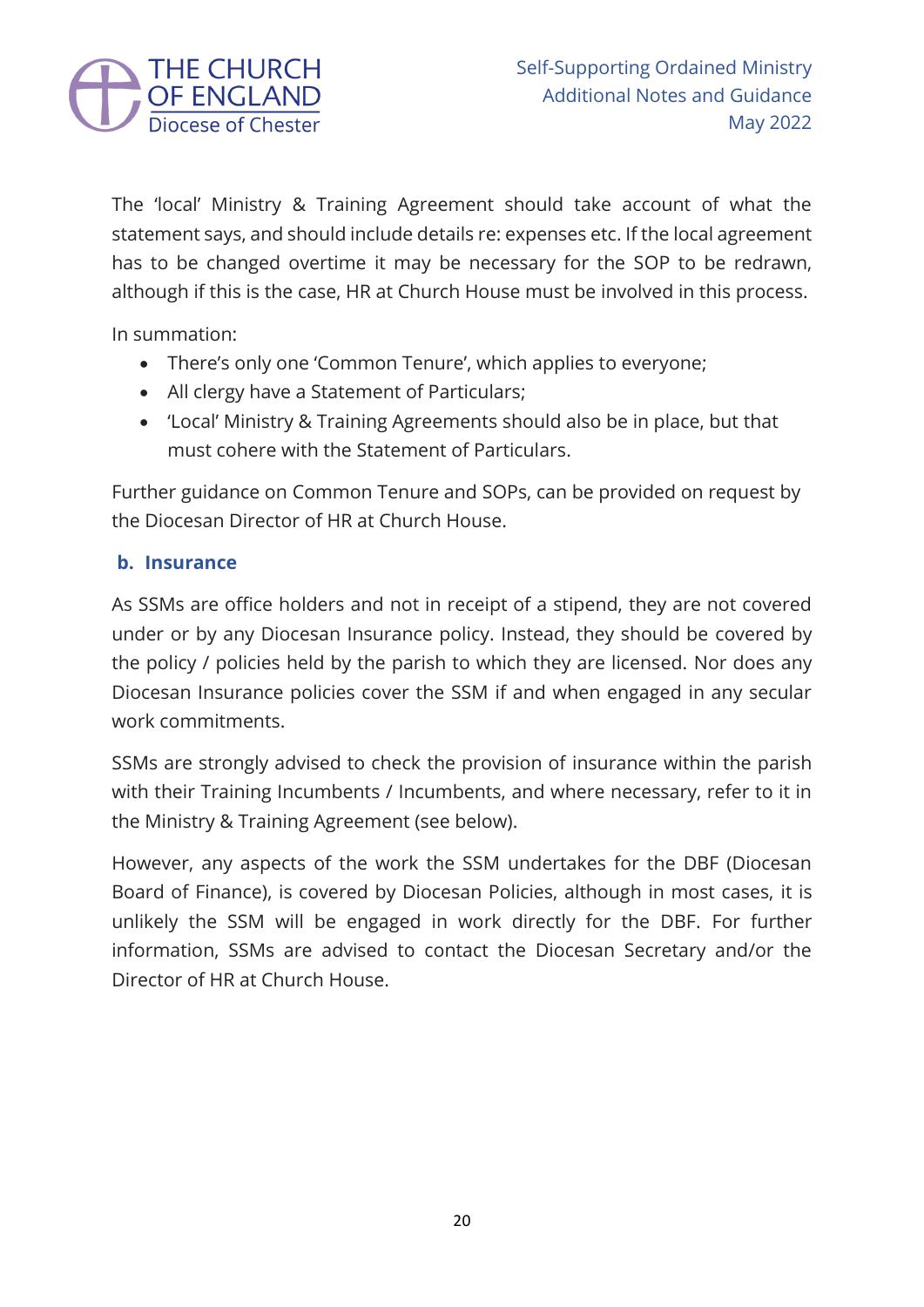

## **7. Ministry & Training Agreements**

The MTA is designed to support the SSM in their ministry and should not simply be seen as an administrative exercise / task. The MTA should set out those things that will help the SSM to give structure to their vocation and calling, thus it should help fulfil the SSMs vocational response.

To avoid any misunderstandings, it is important that the Ministry & Training Agreement (MTA) is clear re: expectations on the part of the SSM and the Training Incumbent / Incumbent. To this end, it is helpful, as part of the MTA, to consider the following :

- The SSMs skills and experience
- Expected time commitment to parochial work
- Details of time 'off' and holidays
- Details of supervision meetings, including frequency
- What other meetings the SSM is expected to attend e.g., PCC
- Any specific or special responsibilities the SSM may have in the parish
- Provision of office and clerical support
- Expectations around clerical dress, including during services
- Expenses
- Ministerial formation and continuing ministerial development
- Confidentiality.

As stressed above, it is important that any 'local' Ministry & Training Agreement takes account of the relevant Statement of Particulars.

In the past, MTAs were called Written Working Agreements, in part to emphasise that they should always be 'under review'. However, an MTA is more than a Working Agreement, as it should not simply be about what an SSM 'does', but also about what they 'are' and will 'become'. Formation is thus an important aspect of any MTA.

MTAs should therefore be informed by the Ordinal, as well as any list of competencies.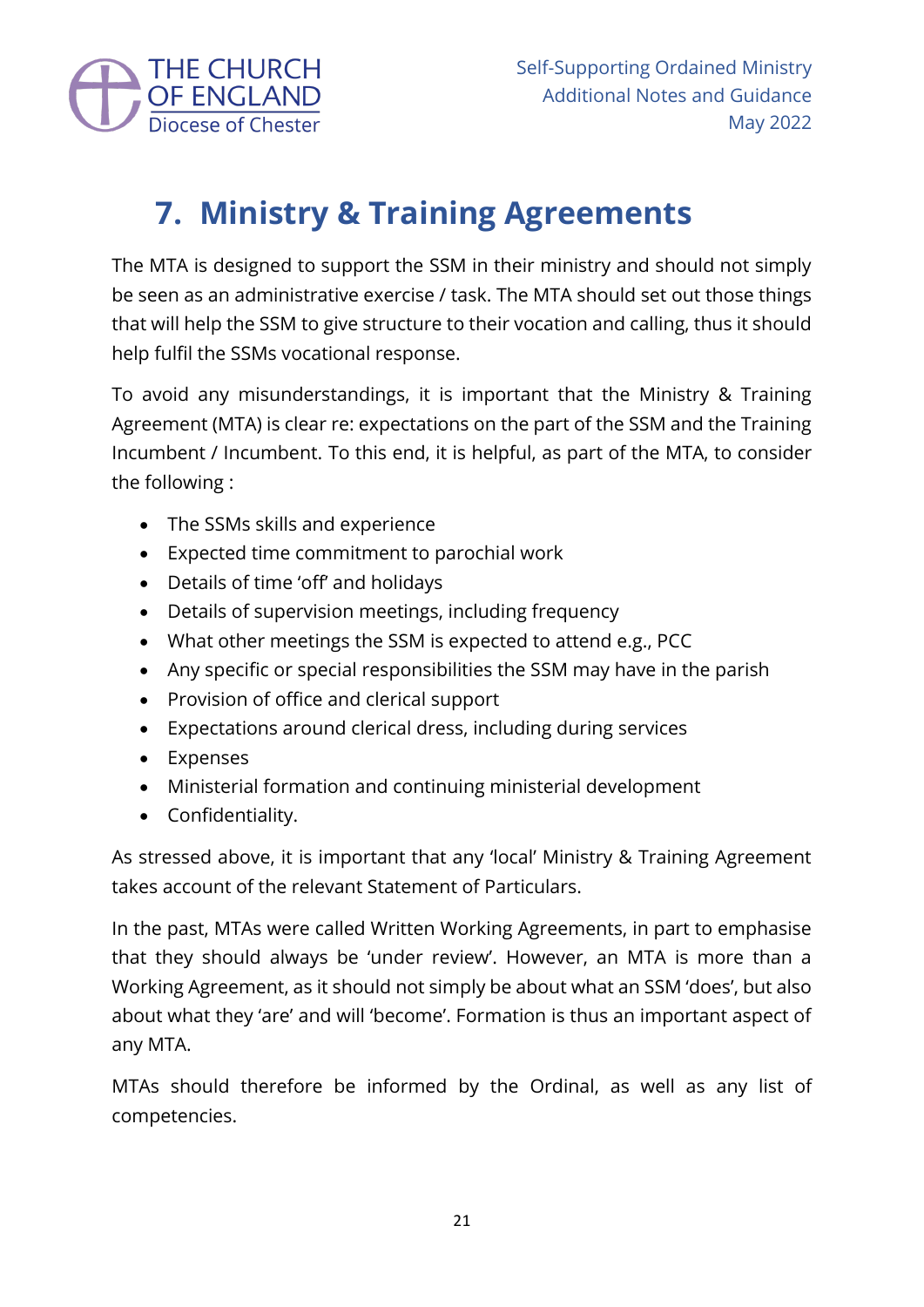

Newly ordained SSMs need to be aware ordination is a life-changing event and it will inevitably take some considerable time to make the necessary adjustments, in terms to 'settling down' as an ordained minister. For that reason, the Ministry & Training Agreement is likely to change and develop and should be seen as a working document – it is important that it is regularly reviewed, at least annually if not more often.

It is worth recognising it can take some time to achieve an equilibrium and pattern of ministry in terms of expectations, commitment and time, between parochial duties, work (where applicable) and family / leisure time. In some cases, the pattern may well be there is no pattern! However, until a pattern is discerned and works well between the Training Incumbent / Incumbent and the SSM, in some cases, much patience may well be required!

SSMs should be aware 'duties' required of them and recorded on the Ministry & Training Agreement, should be wide-ranging, to give them the necessary skills and expertise (and certainly in the case of curates, a 'full experience' of ministry), notwithstanding any particular 'specialisms' clergy may have.

To that end, Training Incumbents / Incumbents should ensure:

• SSMs in their parish(es) experience a broad and balanced range of ministerial experiences, and certainly for those in the IME phase, have the relevant experiences in order to successfully complete their 'curacy'

However, SSMs must also ensure:

• Despite, in some cases, limitations on time, they should not and cannot simply 'cherry-pick' those aspects of ministry which they wish to be involved in – the needs of the parish must always be considered, as well as the needs of the SSM

It is worth noting, the ultimate decision regarding the SSMs ministry within the parish, in terms of 'duties', rests with the Incumbent / Training Incumbent, although the SSM should 'lead' the formation of the MTA, as it is 'their' ministry, calling and vocation. However, for 'experienced' SSMs (those who have successfully completed IME), it may be that agreement can be reached where the SSM focusses upon particular aspects of ministry, to the exclusion of others.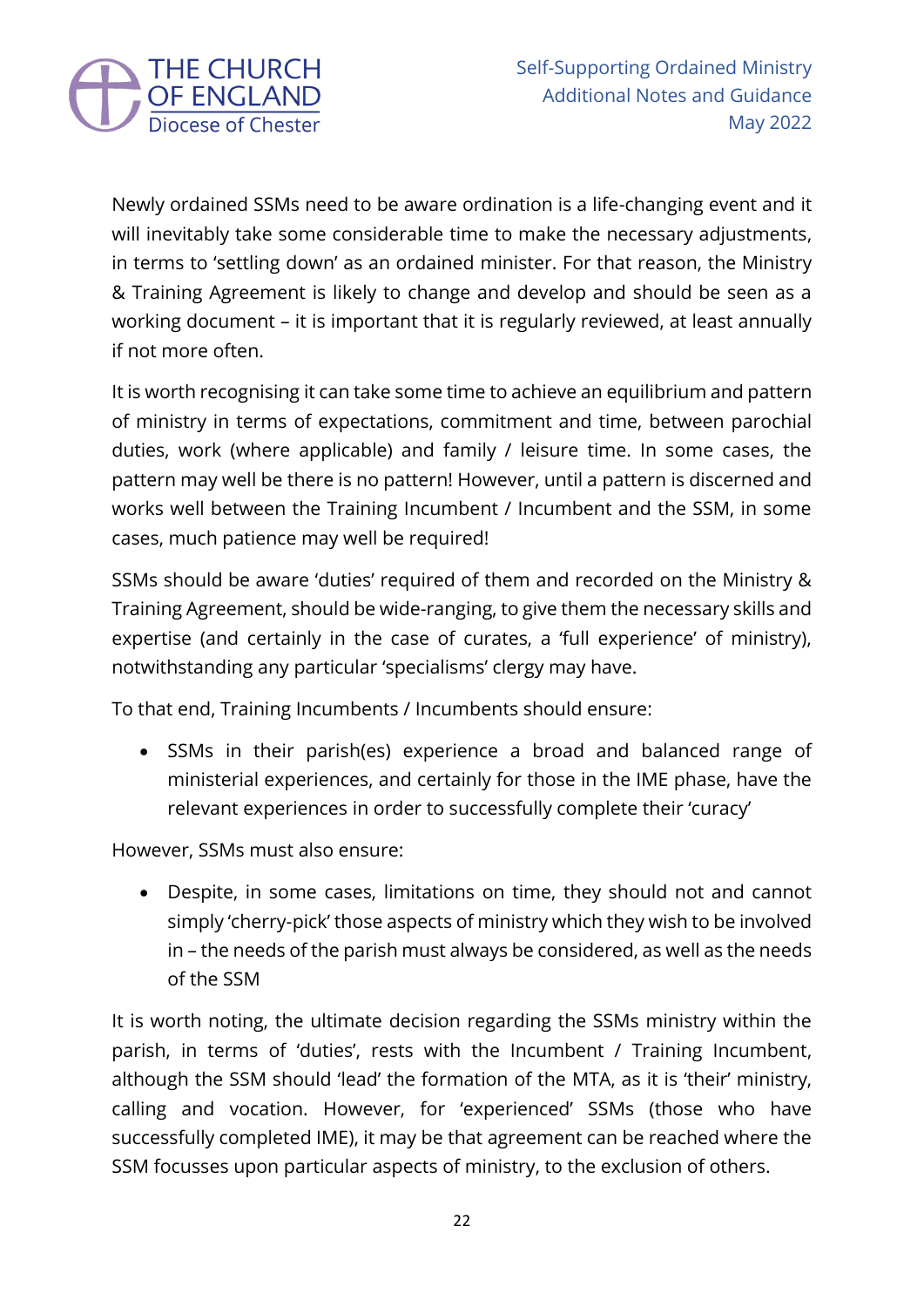

The Bishop's Officer for Self-Supporting Ordained Ministry is available to advise and assist with the contents of role descriptions, including the specific expectations of scale and nature of parish responsibilities.

SSMs who work and/or see themselves as MSEs should make clear reference to this in their MTA, and ideally it is helpful to outline how the parish can support the MSE in their secular role(s).

Templates for SSM MTAs can be downloaded from the Diocesan website. Please note, there are two templates that can be used / adapted, one for those undertaking IME and the other for use post-IME (see Appendix 2 and 3 below).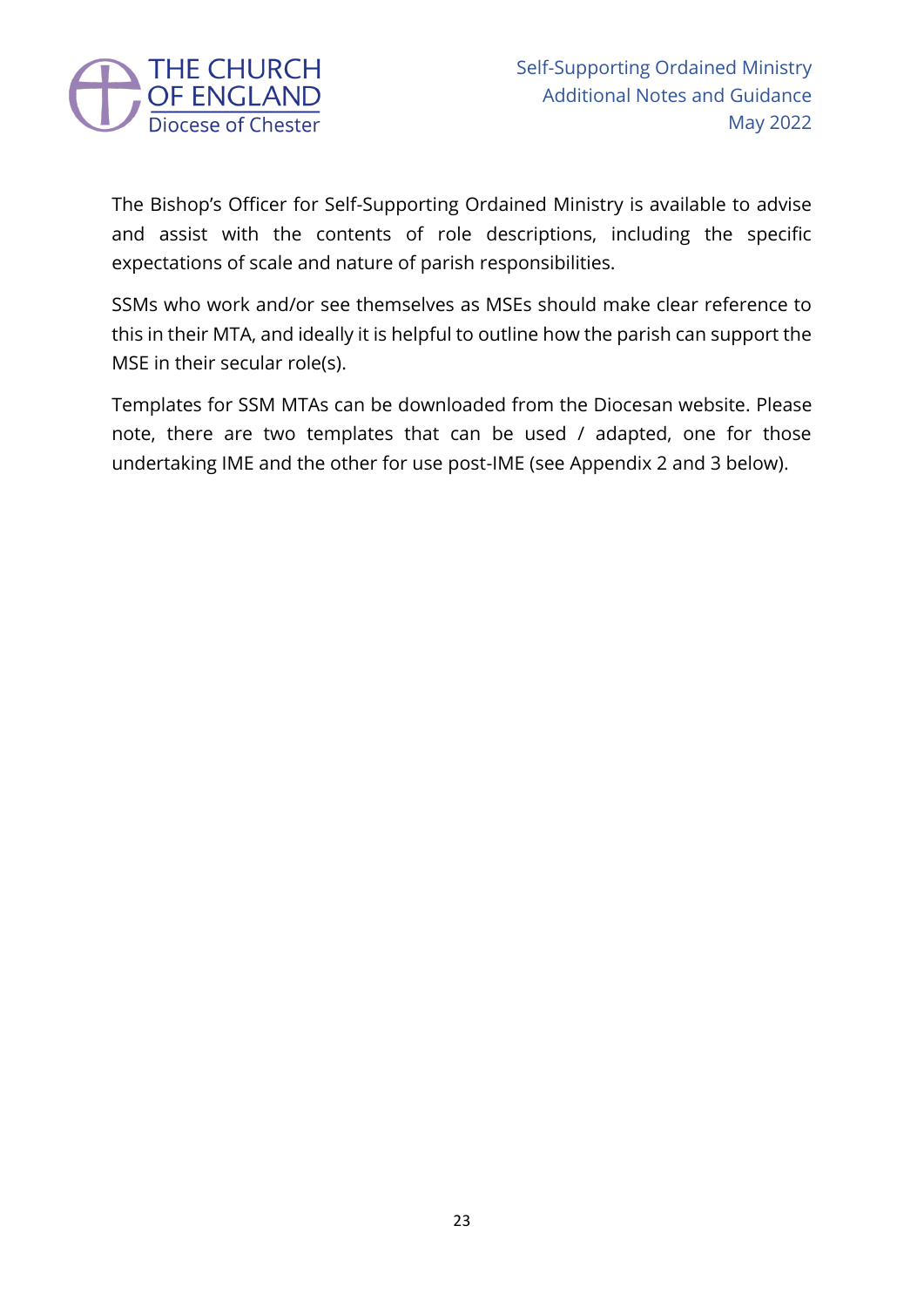

## **8. Ministerial Development Review**

This is administered and runs in exactly the same way for all clergy, whether they are stipendiary or SSM. Those who are SSM are encouraged to engage as actively as they can in the process, as it is not about appraisal, but about equipping, resourcing and encouraging those involved in ministry. SSMs are therefore requested to prioritise MDR at every stage of the process. At the various stages of the process, SSMs may wish to consult the Bishop's Officer for Self-Supporting Ordained Ministry for further support and guidance and should feel entirely free to do so.

It is worth stating that MDR for SSMs should reference and make explicit any aspects of ministry that are not parochial the SSM is engaged in, and this should always include secular work commitments (whether they are deemed a focus of ministry of not) and/or care commitments.

Further information, advice and guidance is available from the Bishop's Adviser for MDR and on the Diocesan website.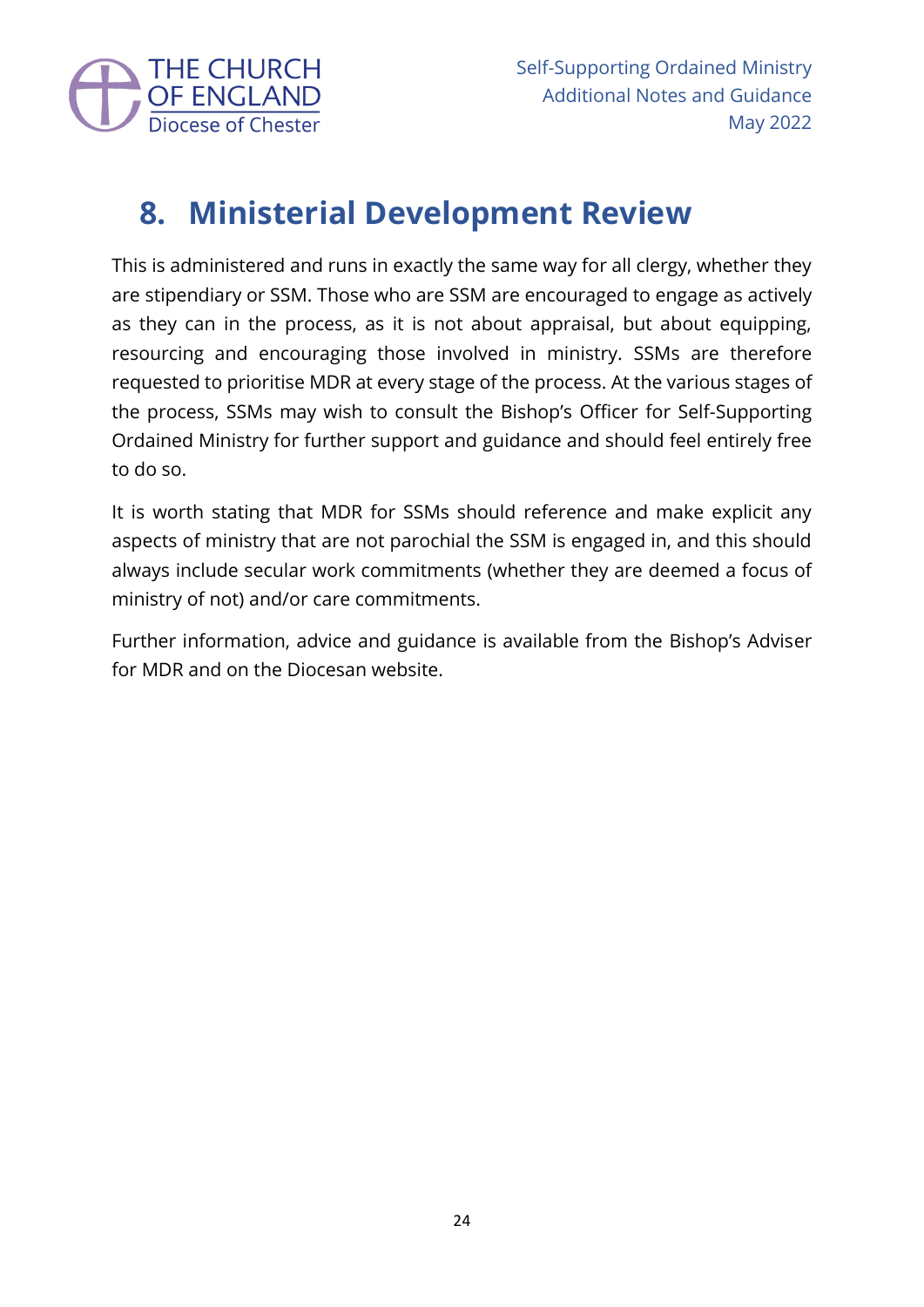

## **9. Expenses**

Those newly ordained to the diaconate will receive a 'fist appointment grant' to cover the cost of robes, vestments, books and/or other requisites of ministry as determined by the SSM. How and where this money is spent is entirely down to the discretion of the SSM concerned.

The more general question of expenses is however essentially between the SSM, the incumbent and the PCC. However, it is important that reference to expenses is made explicit in any Ministry & Training Agreement.

It is worth highlighting the following points:

- The decision to claim out of pocket expenses is down to the SSM (in consultation with the relevant Incumbent / PCC). However, SSMs are entitled to expenses and should not be 'out of pocket' in order to resource their ministry. It is for this reason it is highly recommended expenses are claimed by the SSM. Expenses are normally claimed for:
	- o Travel (e.g., to and from a funeral visit, PCC meetings etc,) usually at 45p per mile
	- o Parking (e.g., at a hospital), if conducting a pastoral visit
	- o Postage
	- o Stationery (e.g., paper and/or ink for printing)
- SSMs should not suffer any undue hardship due to out-of-pocket expenses.
- Some PCCs agree a budget each year to support further development in the SSMs practice, e.g., for books, learning resources, software, professional mentoring, and the like, and encourage the SSM to fully use this support in her/his practice.
- Some parishes will also support with the purchase / replacement / mending of robes as and when required.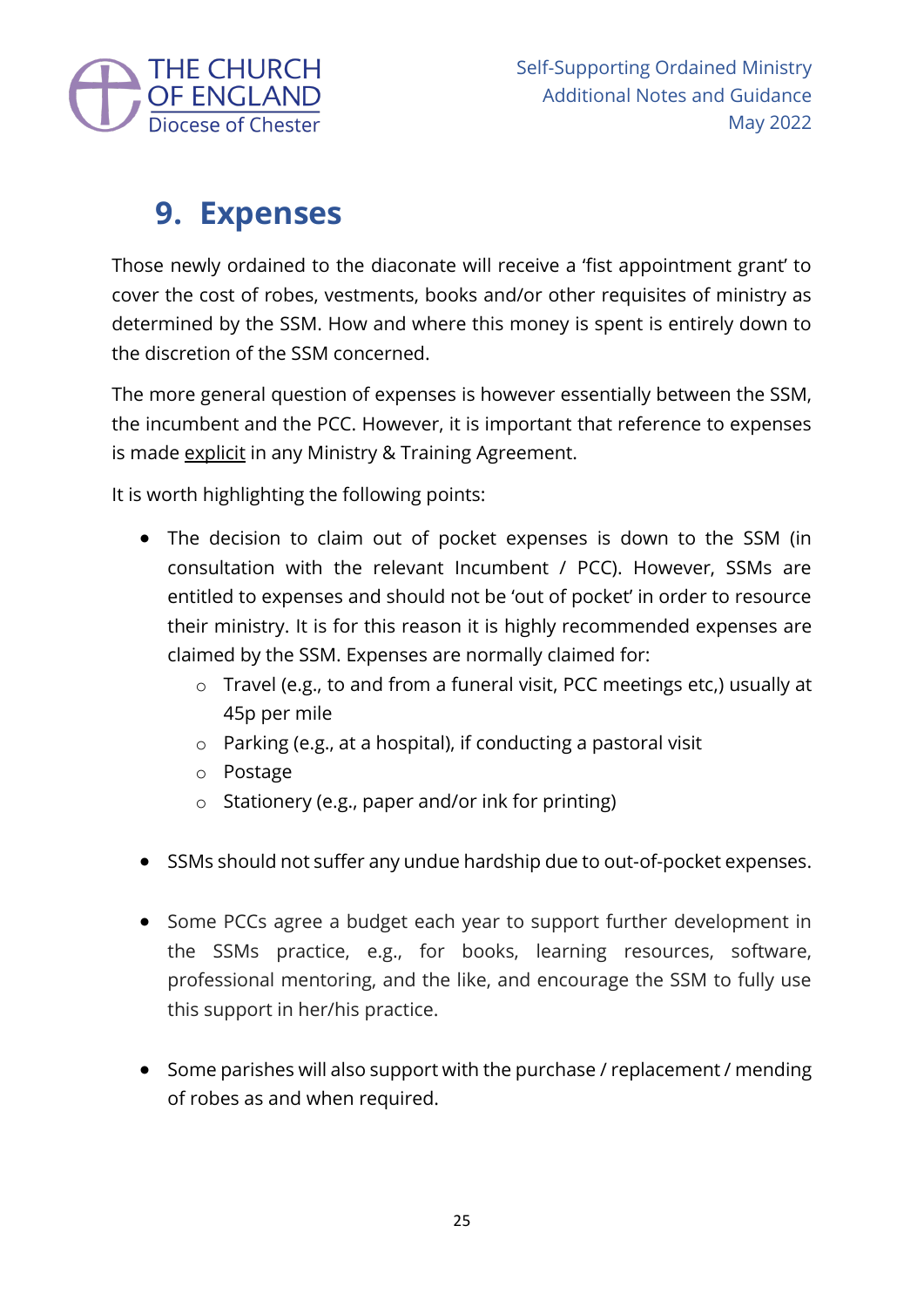

- Some parishes may also assist with the purchase of clerical shirts, notwithstanding guidance given in the publication 'The Parochial Expenses of Clergy'. This is because for SSMs, ministry is not their 'day-job' / paid employment, thus it can be appropriate, with agreement, for these claims to be made.
- SSMs cannot claim any fees for baptisms, weddings or funerals or for taking services in a church and/or at a crematorium (neither for that matter can stipendiary colleagues or Readers!). This includes during any vacancy / interregna or at other churches in which the SSM is invited to minister. It is for this reason SSMs should ideally only undertake the 'occasional offices' at their will and in a voluntary capacity. In the extremely rare and exceptional circumstances where SSMs do receive fees, it is important that this is first agreed in writing with the relevant Archdeacon, in consultation with the Diocesan Secretary. SSMs do need to be aware of their personal tax position in respect of any fees paid.
- When an SSM 'retires' and ceases to hold a licence, they need to seek PTO from the Diocesan Bishop, via the Bishop's Chaplain. Without PTO, they cannot carry out ministry on behalf of the Church of England. Often, they will be required to take a three month 'study break', but this is at the Bishop's discretion. Thus, once an SSM retires and is in receipt of PTO, they cease to be SSM and so can claim the fees due to all retired clergy. It is hoped when the SSM retires, even if they remain in the same parish, that churches will mark this significant event in the life of the SSM and parish (see below for more details re: retirement).

It is worth noting that every parish is different and has multifarious financial constraints under which they work. However, if there are any issues, or any clarification is sought, then do contact the Bishop's Officer for Self-Supporting Ordained Ministry.

Reference should also be made to the Church of England's publication: 'The Parochial Expenses of Clergy' and attention is drawn to the various societies that offer financial support to clergy facing hardship. It should not be assumed such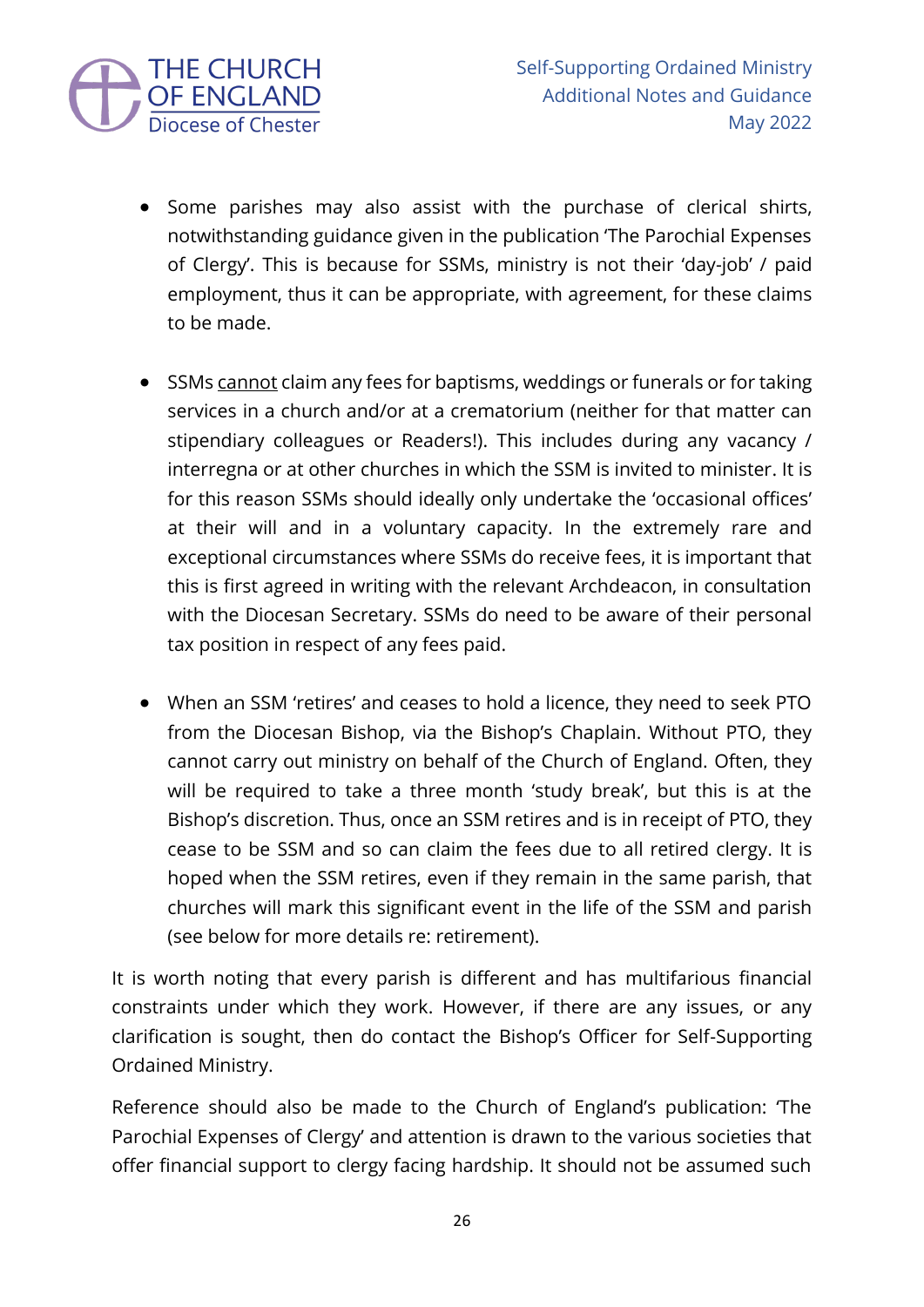

groups only exist to support and benefit stipendiary clergy. For example, *The Clergy Support Trust* will offer assistance to both stipendiary and SSM clergy alike.

Additionally, it is worth noting that '*Report of the Review of Clergy Remuneration 2020–21*' (GS Misc 1298), which was published in June 2021, states:

*'…we acknowledge that some SSMs may encounter financial difficulty at various points in their life, it is also important to consider the long-term welfare of clergy in selfsupporting ministry. Although most will have income from other sources, this should not be assumed, particularly when their ministry is full time and leaves them no opportunity to earn other income and accrue a pension. Self-supporting clergy who are provided with a house for the better performance of their duties will still need to house themselves once they reach retirement age and could suffer hardship if they do not own a house of their own and have not accrued sufficient pension to be eligible for assistance with retirement housing via the Pensions Board's CHARM scheme.'*

Finally, please remember, it is not possible to designate an office as selfsupporting and then make payments, by calling the payment an honorarium, or by using such terms as housing allowance, payments in lieu of expenses, or compensation for not receiving benefits. Such payments are taxable and will need to be declared to HMRC.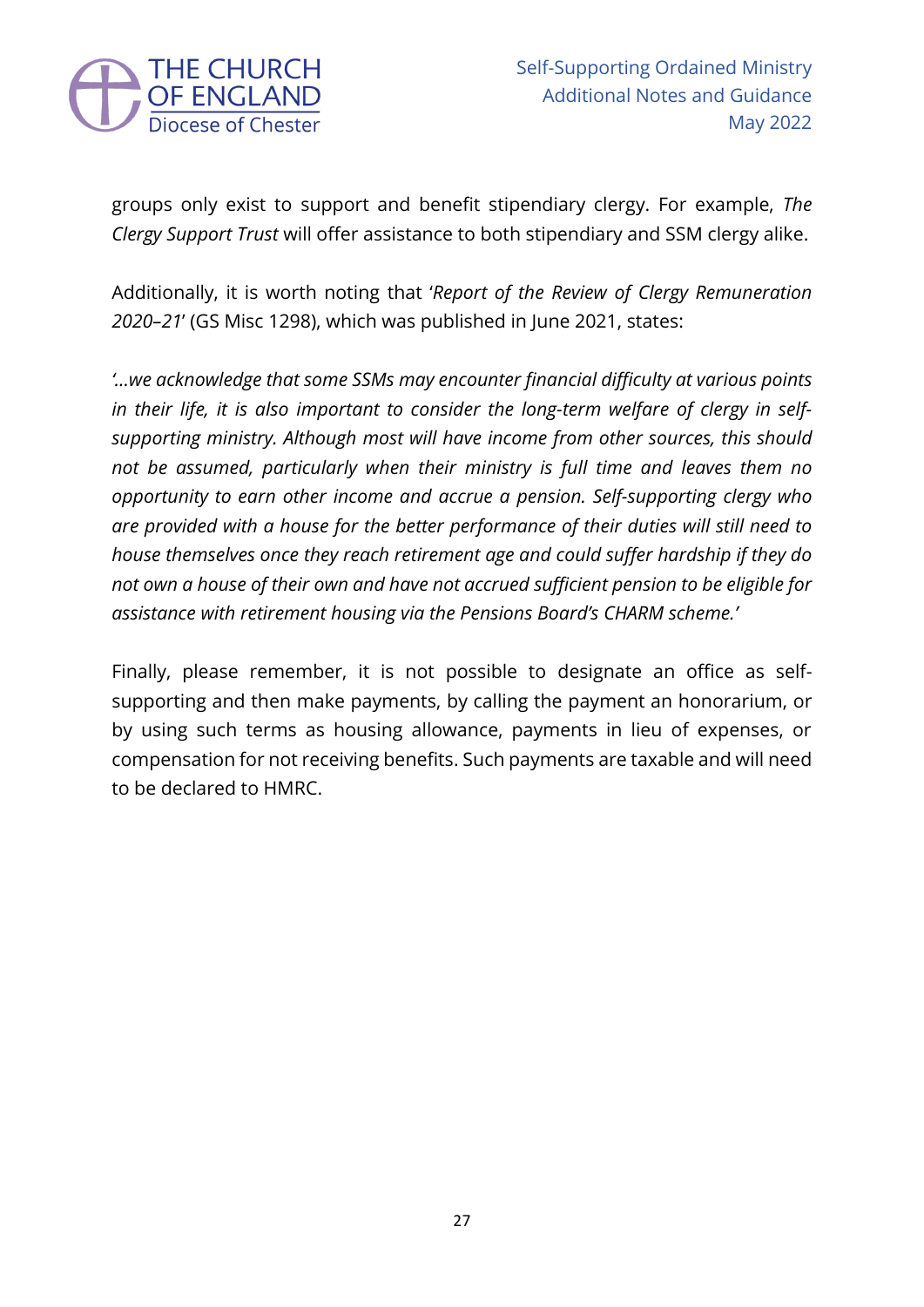

## **10. Vacancies / Absence of Incumbents**

### **a. Vacancies**

The role of an SSM during a parochial vacancy is often mis-understood. Legally, during any vacancy, the Churchwardens, with the Rural Dean, have overall responsibility for the parish in question, and as such, SSMs work / minister under their direction. Care should be taken to ensure that Churchwardens in particular, are not 'disenfranchised' of their status and responsibility, with regard to leadership during the vacancy.

It is however entirely appropriate that liturgical matters (e.g., worship rotas, arranging baptisms etc.) may be devolved to an SSM, but it is of paramount importance that all remember the SSM is not 'in-charge' of the parish. Equally, the SSM must ensure the 'status-quo' is maintained and service patterns, policies, procedures etc. are not changed ahead of the appointment process.

To avoid any misunderstandings, as the vacancy begins, the SSM, together with the Churchwardens and where possible, the Rural Dean, should meet to clarify roles and expectations. Thus, it is entirely appropriate that agreement is reached as to what the SSM might, could and should do, as well as not do, during the vacancy.

Under no circumstances should any clergy licensed to serve within a parish that is in vacancy, as stipendiary or as SSMs (this also includes retired clergy), be appointed or nominated to serve as the 'Parish Representatives'. They may however take part in PCC meetings and be asked to *contribute* to the Parish Profile, but they certainly should not write it.

It is the Rural Dean's responsibility to provide pastoral support and oversight of SSMs in a parish during a vacancy, within their deanery, in the first instance.

That said, Parishes and Churchwardens should be aware that the vacancy and the process of finding of a new Incumbent are key times of change and can also be sources of great concern for SSMs. Thus, it is clear that PCCs and Churchwardens can help by: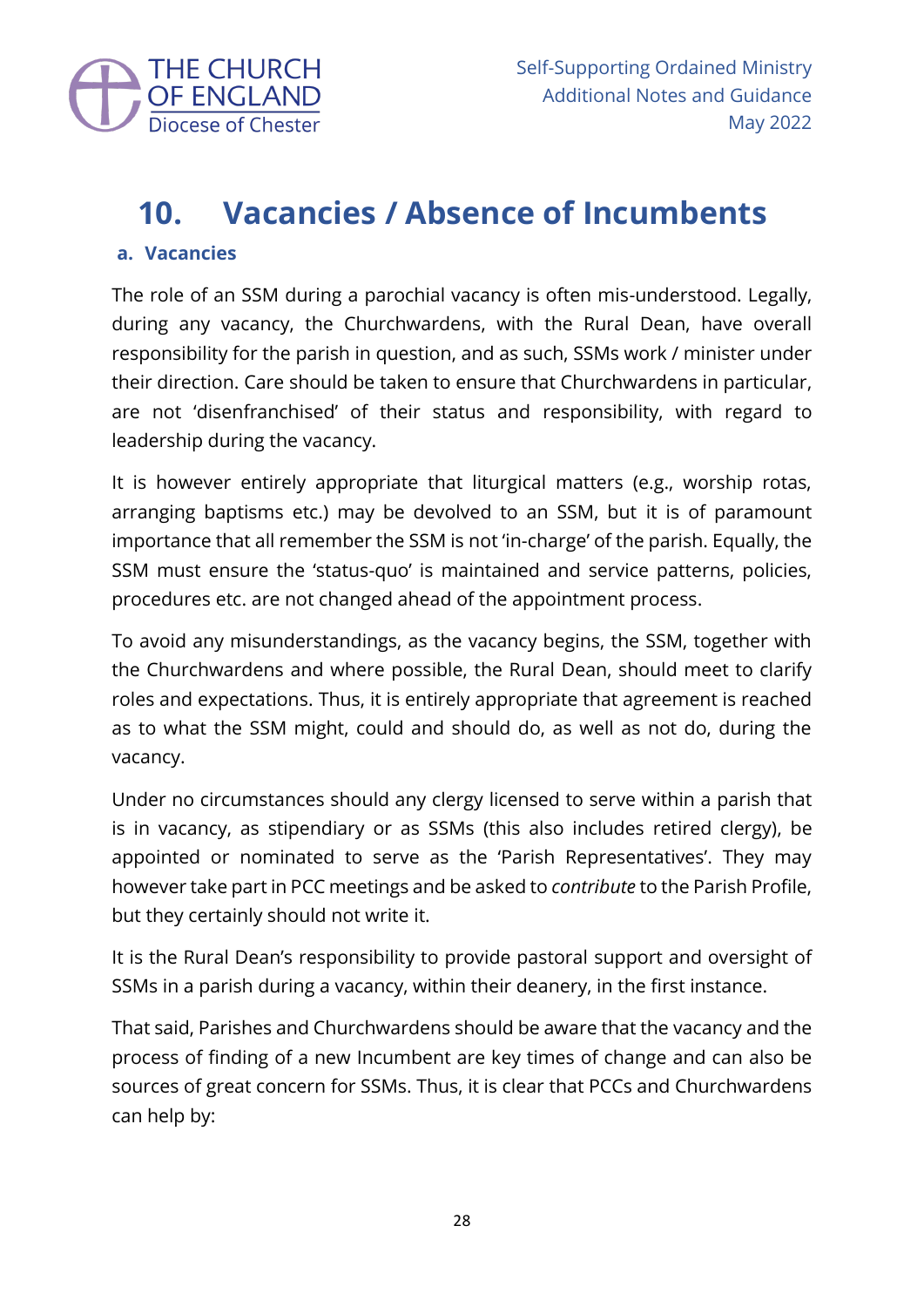

- Ensuring all SSMs are *included* in discussions and *contribute* towards the drafting of the Parish Profile
- Ensuring the role(s) and scope of the ministry the SSM undertakes is *referred to* in the role description and/or the parish profile
- Ensuring existing Ministry and Training Agreements (MTAs) are upheld during the vacancy, with a view to the MTA being renegotiated within the first year of any new incumbency
- Ensuring any areas of additional responsibility held temporarily (e.g., coordinating worship) during the vacancy are acknowledged and discussed with sensitivity
- Suggesting ways in which the licensing service / Induction could include the SSM and acknowledge the role(s) played by SSMs as the new incumbent / Priest-in-Charge begins their work

SSMs, Churchwardens and Rural Deans may wish to consult the Bishop's Officer for Self-Supporting Ordained Ministry for further support and guidance in these matters and should feel entirely free to do so.

### **b. Absence of Incumbents**

If for any reason the Incumbent / Priest-in-Charge of a parish is absent for a prolonged period of time (e.g., due to illness or a sabbatical), the same expectations as outlined above apply, in so far as the Churchwardens, with the Rural Dean, have overall responsibility for the parish in question.

Again, it is however entirely appropriate that liturgical matters (e.g., worship rotas, arranging baptisms etc.) may be devolved to an SSM, but roles and expectations should be clarified as far as is possible. Thus, it is entirely appropriate that agreement is reached as to what the SSM might, could and should do, as well as not do, during any prolonged period of absence by their Incumbent / Priest-in-Charge.

For clarity, it is worth emphasising that the SSM is not in any of the above cases 'in charge' of the parish and thus has no 'legal' responsibility for the life and work of the Parish, save that of 'sharing the Cure of Souls'.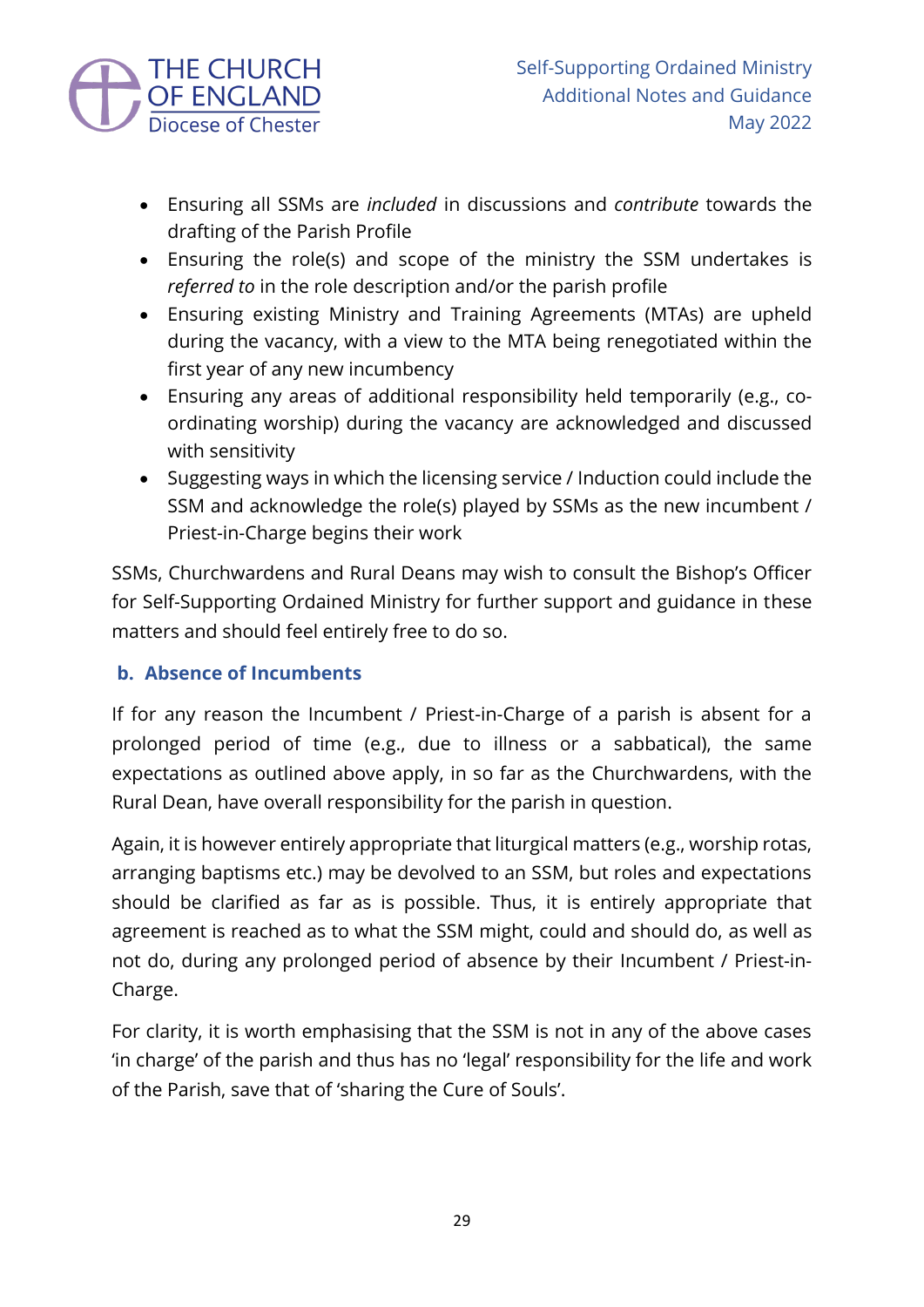

## **11. 'Extra-Parochial' Work**

Many SSMs by virtue of secular working or established networks, may be asked to conduct occasional offices or other expressions of ministry by work-colleagues, friends and neighbours, in churches and parishes other than those to which they are licensed.

SSMs are reminded to be mindful of the sensitivities around parish boundaries and seek the support of the incumbent in whose parish they intend to carry out any work, prior to any commitment being made – this includes in the workplace for those who consider themselves MSE.

It is hoped that incumbents will offer a welcome and hospitality to SSMs from outside their parish, as and when the need arises, but the SSM does not have an automatic right to minister outside of the parish to which they are licensed.

If any difficulties arise, the SSM is advised to speak with their own incumbent in the first instance, who may be able to resolve the issue. Alternatively, the Bishop's Officer for Self-Supporting Ordained Ministry can be contacted for advice.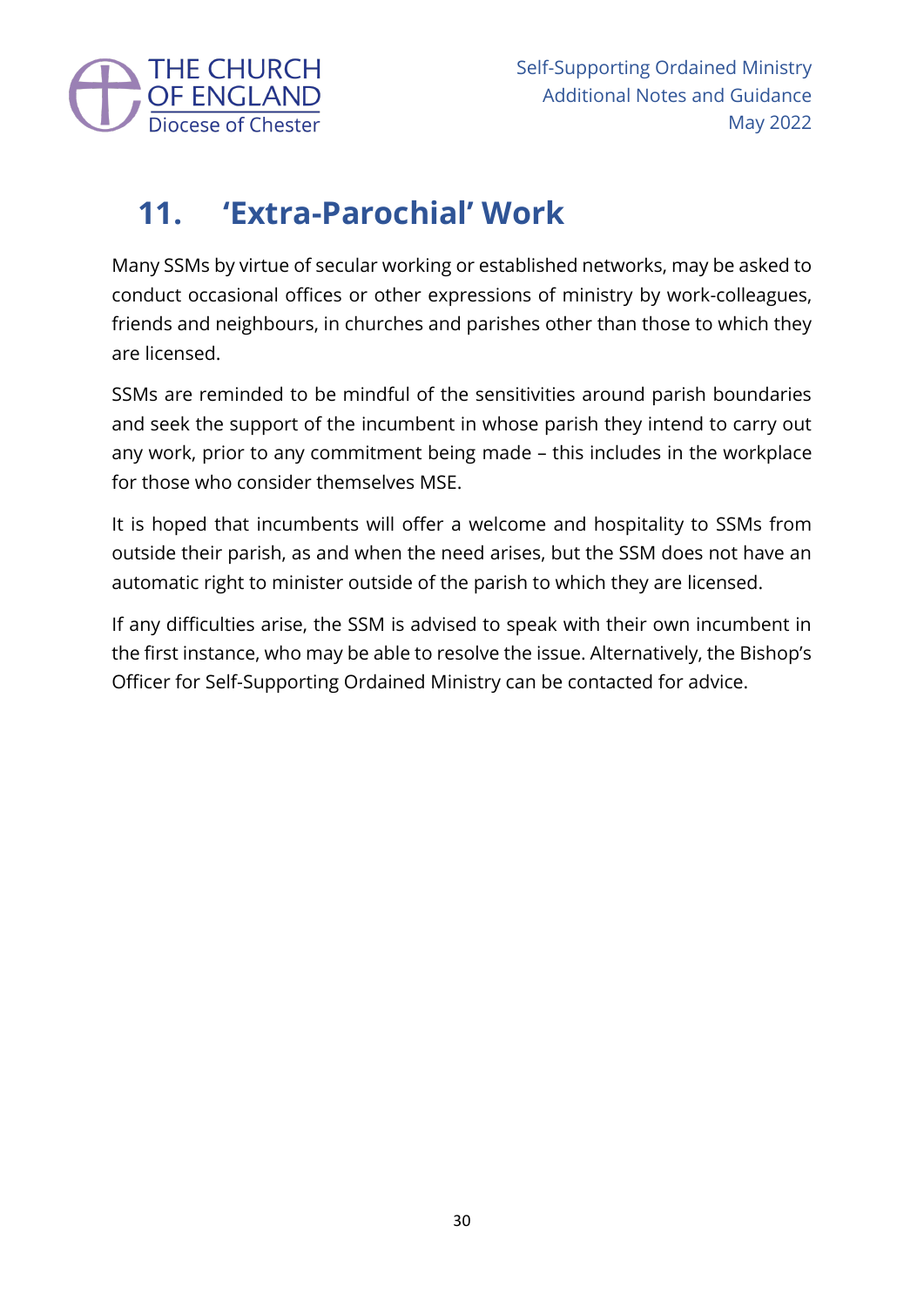

## **12. Retirement**

As stated above, when an SSM 'retires' and ceases to hold a licence, they need to seek Permission to Officiate (PTO) from the Diocesan Bishop, via the Bishop's Chaplain. Without PTO, they cannot carry out ministry on behalf of the Church of England. Often, those retiring will be required to take a three month 'study break', but this is at the Bishop's discretion, who may decide, in agreement with the SSMretiree, that no 'break' is necessary.

As with stipendiary clergy the retirement age for SSMs is 70 and can only be extended in exceptional circumstances by the Diocesan Bishop. Upon retirement and the issue of PTO, the 'status' of SSM ceases, and the now retired priest / deacon with PTO falls under the pastoral care and supervision (remit) of the Diocesan PTO (Retirement) Officer(s). Additionally, they will have a 'designated responsible person', who is usually their Incumbent / Priest-in-Charge, or their Rural Dean, to whom they are accountable.

When preparing for retirement, the SSM should:

- a) During an MDR review, ideally two years before the SSMs anticipated retirement date, review their recent ministry, and share with their reviewer and Incumbent the nature of their contributions
- b) Consult, discern and pray about the style and extent of ministry the SSM can envisage for the next 3-5 years – thus, the transition period from being SSM to a holder of PTO
- c) Considerer seriously whether ministry in retirement will be largely based in their current parish, or possibly elsewhere

A ministry with 'Bishop's Permission to Officiate' (PTO) is in the gift of the Bishop and then by invitation(s) from the/an Incumbent, which can be accepted or declined.

If the SSM, post-retirement, wants and is invited to continue to minister on a regular or settled basis in a particular parish, then the drawing up of a Ministry and Training Agreement (MTA) will help everyone to have some clarity of expectation (see the above section, covering MTAs). For SSMs moving into retirement, the MTA, post-retirement, should not officially be drawn up and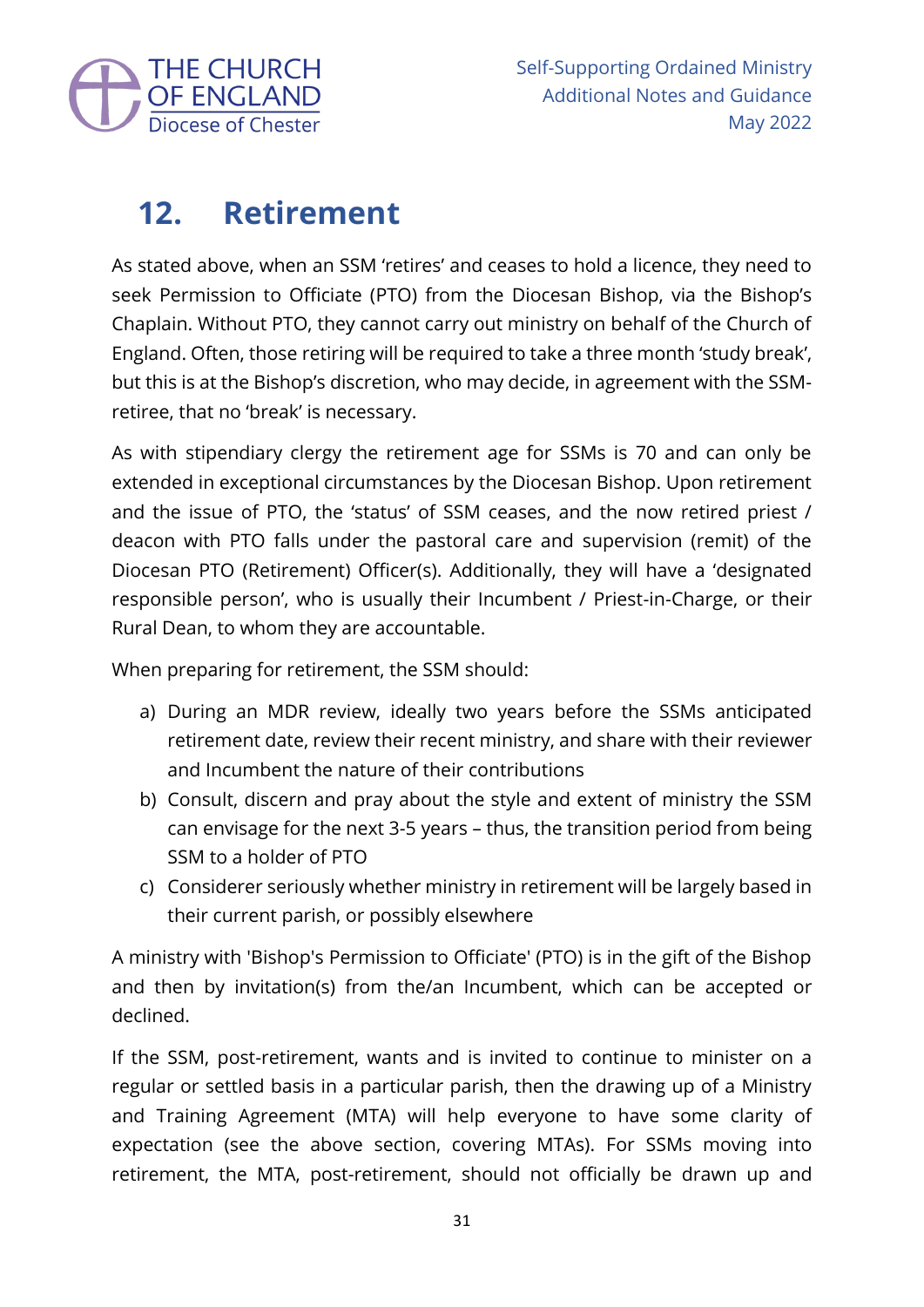

finalised with the incumbent until six months after the date of retirement. This will allow a time for reappraisal after a period of rest and refreshment. However, an MTA post-retirement is not in any way a 'requirement'.

Ideally, when the SSM ends their service under Licence, their retirement (even if they are to remain in the parish) should be marked with parochial / community expressions of appreciation and followed by the suggested period of three months before the resumption of any form of ministry under PTO.

Resuming after a break, if remaining in the same parish, can be celebrated in an act of worship or other appropriate event emphasising the diversity of ministry available locally.

The SSM, once retired and holding PTO, will find it helpful to consider how they respond to invitations now that their licensing arrangements have been changed (NB, PTO is ministry 'by invitation' only). Additionally, in any ensuing vacancy, they must ensure responsibility rests with the Rural Dean and Churchwardens, who can 'invite' as they choose. With the arrival of a new Incumbent, the MTA (if there is one) should be reviewed fully as explained in previous sections.

Incumbents / Parishes with an SSM entering retirement should:

- i. Consider the current and future ministry needs of the parish. There is a task to discern how resources and gifts available should best be developed and deployed in the next period of time
- ii. Remember that a minister operating under PTO does so at the express invitation of the Incumbent – invitations which the minister can accept or decline. For someone who wishes to continue to play a part regularly, the process is eased by the creating of an MTA, which could be drafted before the transition, but only finalised and ratified by the incumbent about six months after the 'transition'
- iii. The ending of a minister's service under Licence should be marked with parochial / community expressions of appreciation and followed by a period of around three months before the taking up of any form of ministry under PTO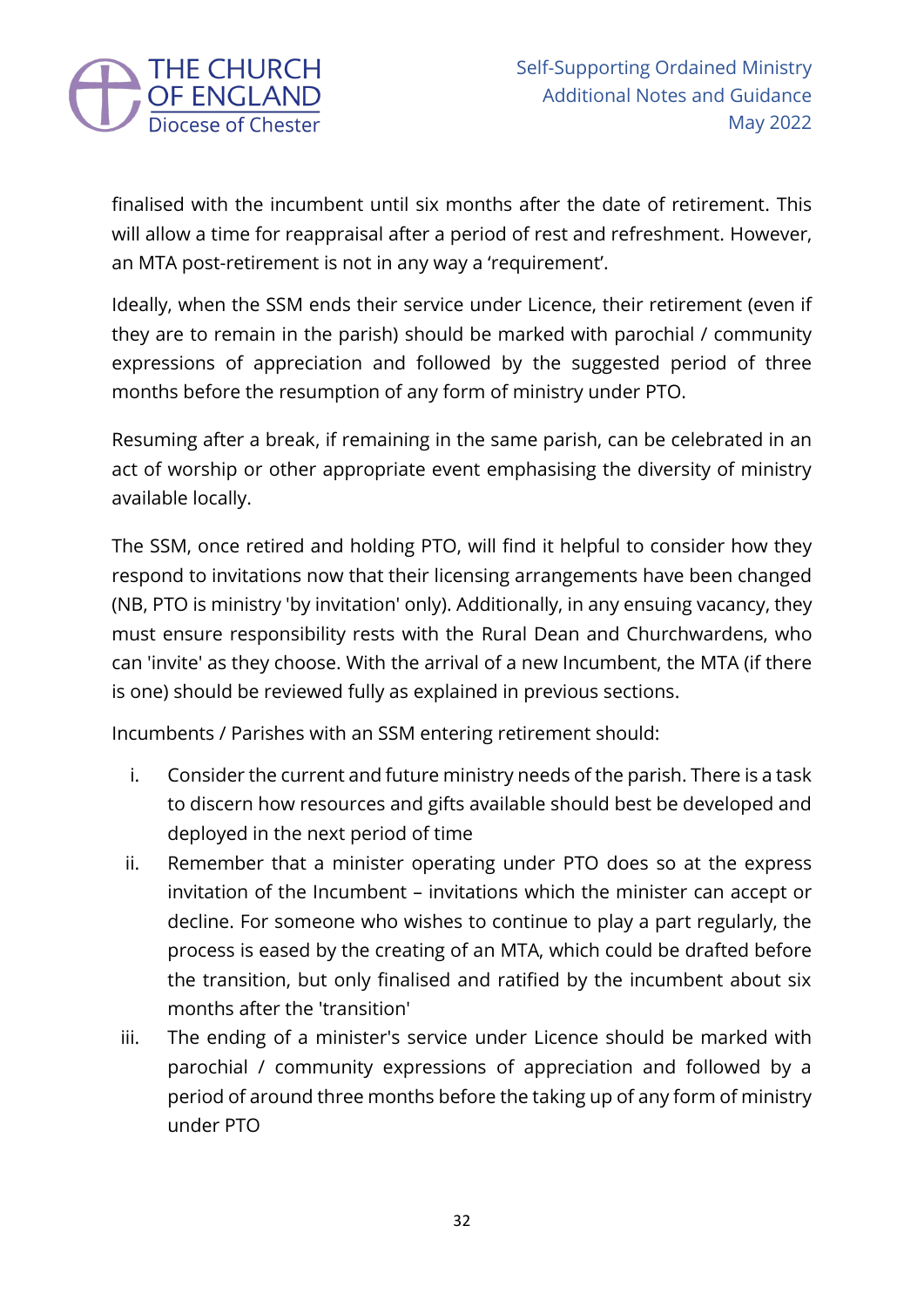

- iv. In this three-month (or longer) period, it is very important that the congregation / community grow to understand the changing nature of the SSMs future involvement in ministry. Every effort needs to be made to communicate the change - and fresh points of contact be established and well publicised to help all concerned
- v. The start of PTO 'retirement' ministry in the parish could be marked with a special celebration and used as an opportunity to outline the diversity of ministries exercised in the parish, within which the new ministry of this person will sit.
- vi. In any ensuing vacancy, when responsibility for the parish rests with the Rural Dean and Churchwardens, the retired SSM, with PTO, can be invited to conduct worship etc. With the arrival of a new Incumbent, the MTA should be reviewed fully as detailed elsewhere
- vii. Although the 'voluntary nature' of the ministry of the retired SSM continues, as a retired priest /deacon in receipt of PTO, they can claim any fees due to retired clergy

For further information, support and guidance regarding retirement, please feel free to contact the Diocesan Retirement Officer(s) or the Director of HR at Church House.

Finally, once PTO is obtained, although the SSM status has ceased, any clergy who hold PTO having been an SSM prior to receiving PTO, will still be on the 'SSM List', in so far as they will still be invited to any SSM Diocesan Events, despite not being SSM. This is to ensure 'ex-SSMs' still feel very much a part of what we strive to be and do as a Diocese, as well as still feel they belong to the SSM Diocesan Network. Attendance at any events is however entirely voluntary.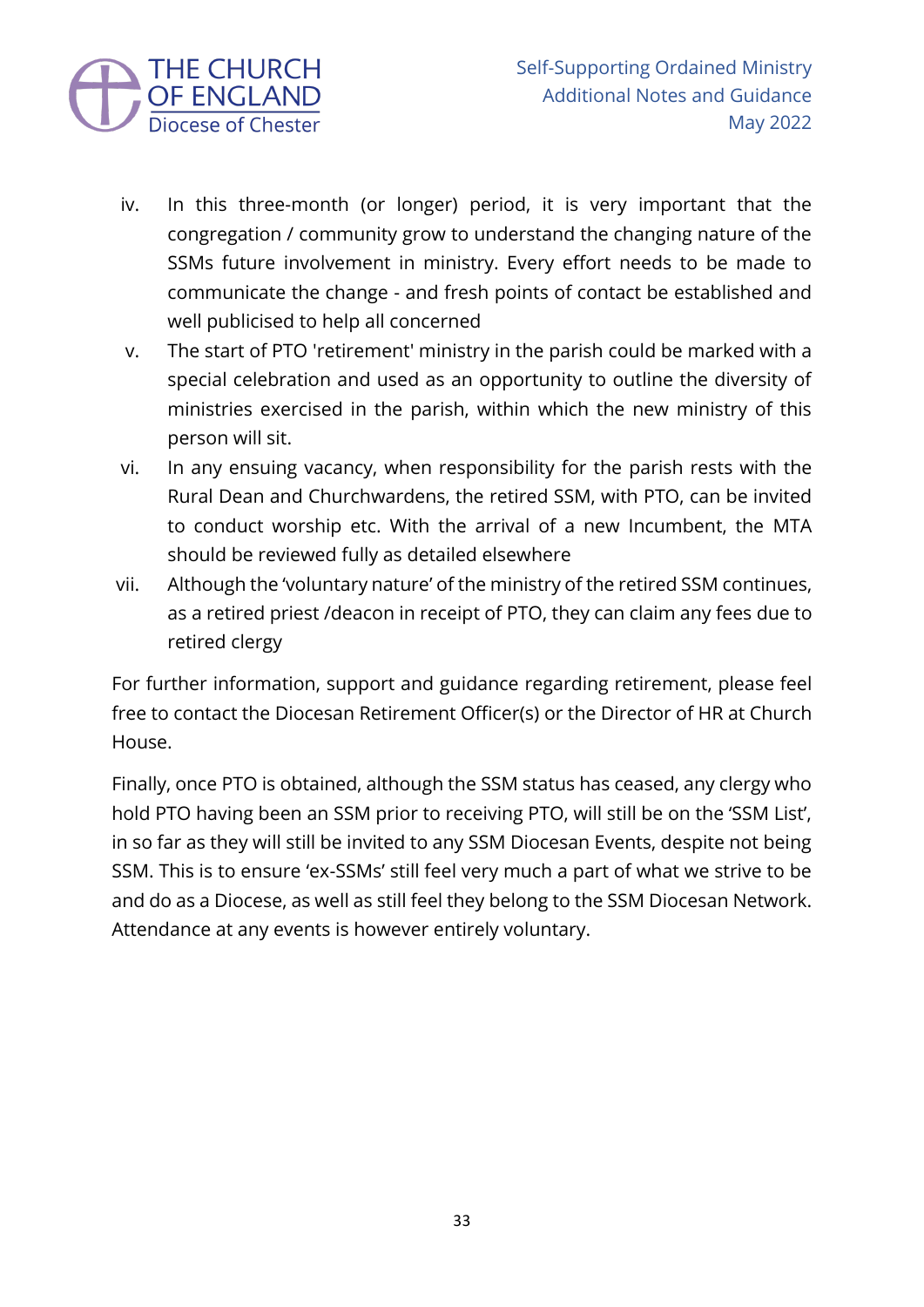

## **Conclusion**

It is hoped the information above provides further clarity for those involved in and with, or who support SSM. The role of the Bishop's Officer for those in Self-Supporting Ordained Ministry is to be a resource for the diocese as a whole, through providing advice and guidance on the role of SSMs. Therefore SSMs, other clergy, churchwardens and PCCs are reminded to make use of that provision, with the aim of further resourcing and equipping all those who seek to serve the church and build the Kingdom of God. To that end, some Deanery Chapters and Deanery Synods have requested a presentation to promote a wider appreciation and understanding of the work of SSMs, as well as the privileges and challenges.

In addition, the Bishop's Officer for Self-Supporting Ordained Ministry contributes to and attends the Diocesan Committee for Ministry and relevant inter-diocesan events, to further support and promote the ministry of SSMs. In addition, the Bishop's Officer for Self-Supporting Ordained Ministry is also responsible for highlighting to Bishop's Staff any particular issues or concerns relating to SSMs.

Finally, although there are a wealth of resources and books that can support the SSM in living their vocational response to God's Call, the following books may be of particular use to all those who are SSM or work with SSMs in whatever capacity:

- John Lees, *Self-Supporting Ministry: A Practical Guide* (SPCK, 2018)
- Jenny Gage, *Priests in Secular Work: Participating in the Missio Dei* (Sacristy Press, 2020)
- James Francis, *Busking the Gospel: Ordained Ministry in Secular Employment*  (Sacristy Press 2021)





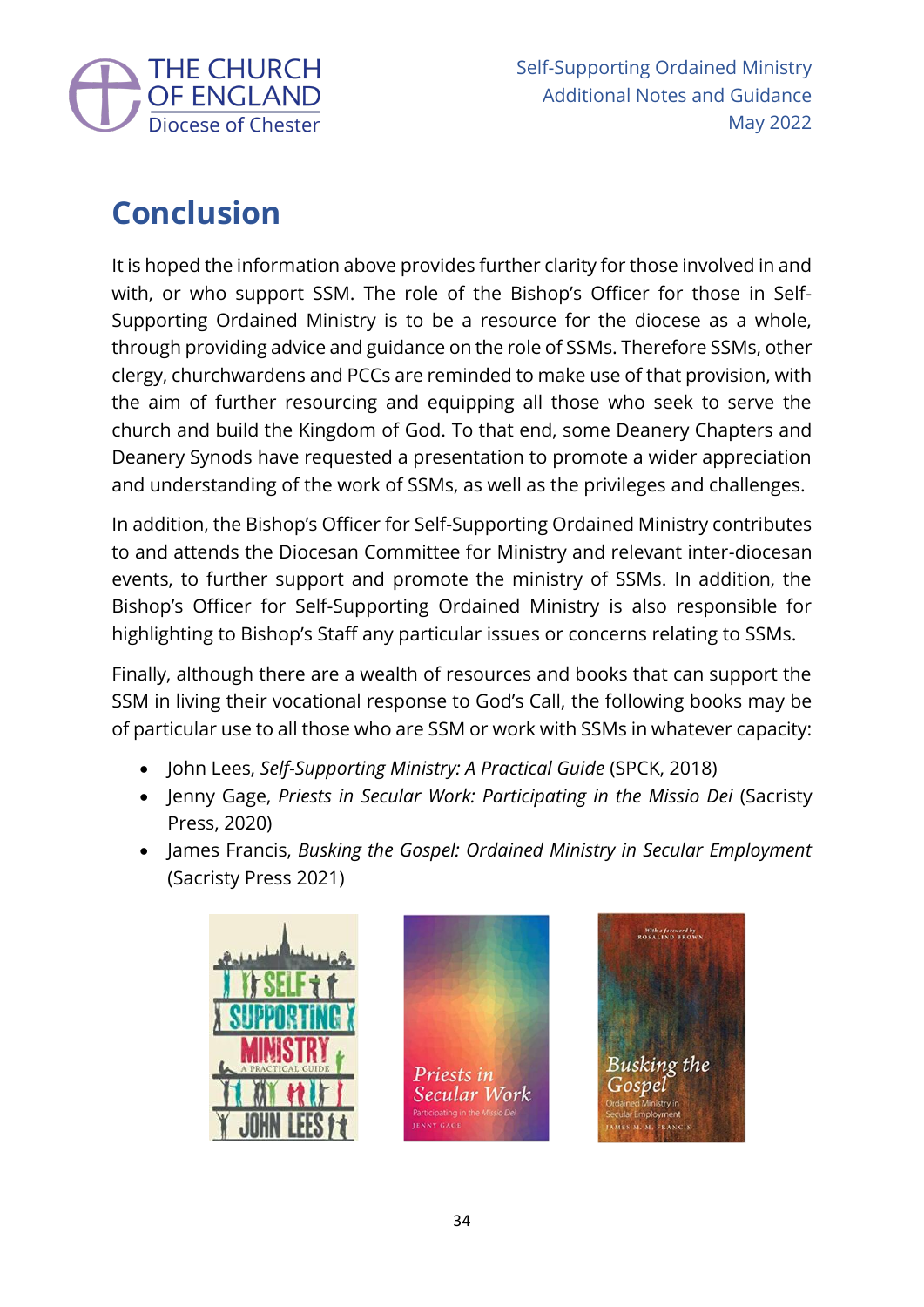

## **Appendix 1: Outline Role Description for the Bishop's Officer for Self-Supporting Ordained Ministry**

**The outline role-description below is provided to inform SSMs and those who minister with and alongside them, of the remit of the Bishop's Officer for Self-Supporting Ordained Ministry:**

### **Pastoral Support for SSMs**

- To be a resource for SSMs, including the provision of advice on specific challenges of this role;
- To facilitate the provision of events for SSMs to promote fellowship and sharing of good practice;
- To circulate, via email, any such information relating to their role(s), to help SSMs feel part of the wider mission and ministry of the diocese;
- To work with the CMD Officer to ensure that ongoing training and development is as accessible as possible to SSMs, and to be someone to whom those who are SSM can refer if they feel that they are being excluded from diocesan provision and/or if they feel their training needs are not being met;
- To be available alongside bishops, archdeacons and rural deans, as a resource to help with the resolution of conflicts involving SSMs.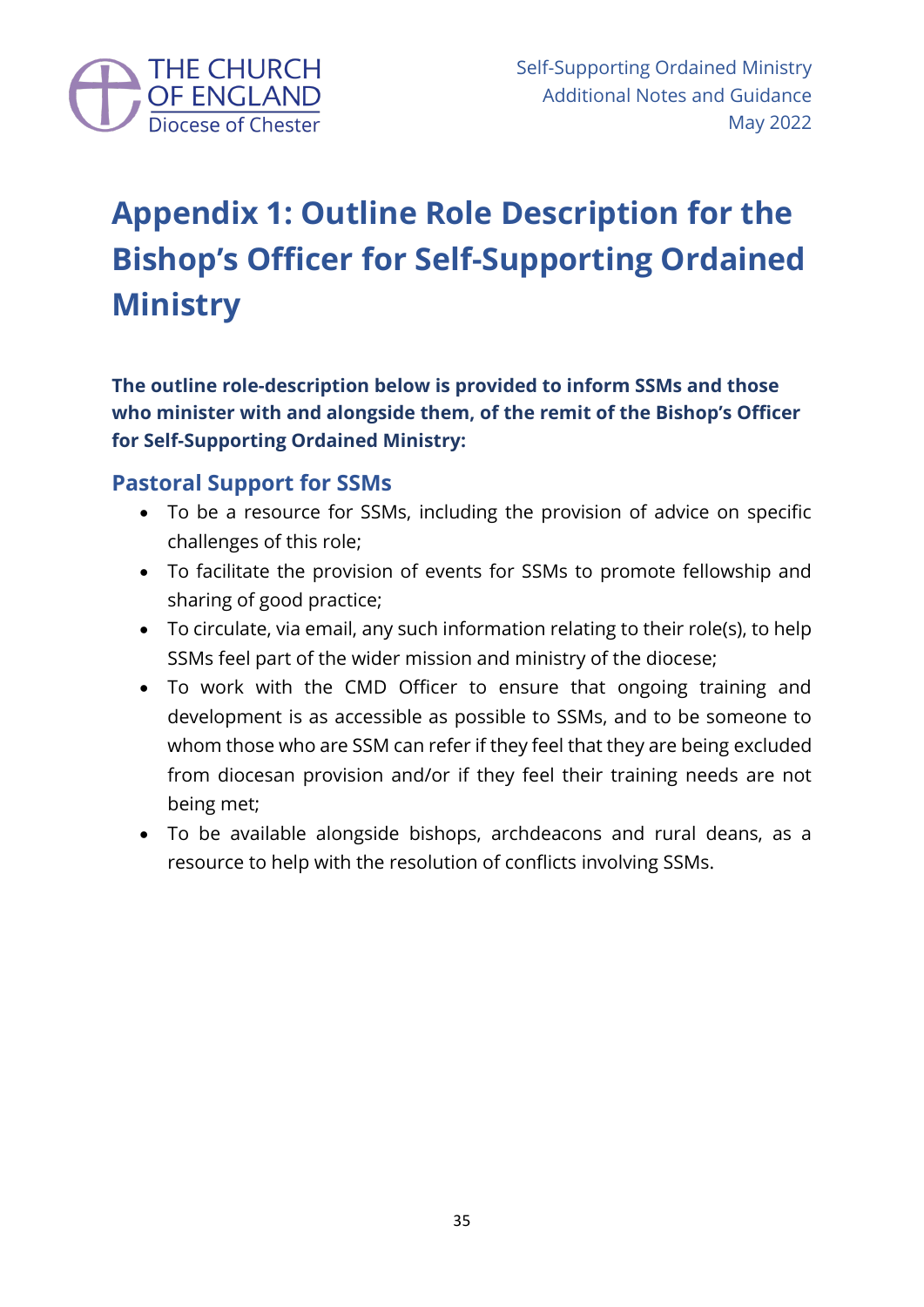

### **Selection & Training of SSMs**

- To work alongside and under the direction of the DDO in supporting and assisting those exploring self-supporting ministry with the discernment process;
- To offer all Ordinands who have been selected for self-supporting ministry the possibility of at least one conversation during their training on an individual basis;
- To advise training incumbents and SSMs as requested on the contents of SSM role descriptions, including the specific expectations of scale and nature of parish responsibilities;
- To attend where possible, the key events in the induction process for new deacons, such as the residential for training incumbents and curates;
- To work with the MDR, CMD and IME officers to facilitate continuing ministerial development opportunities for SSMs, with particular attention to those who are Ministers in Secular Employment and to those who have work (or care) commitments, and with particular attention to those in IME Phase 2;
- To ensure that SSMs are being proactive in their IME and making the most of the opportunities available to them.

### **Wider Policy Matters**

- To contribute to the work of the Committee for Ministry, including through Officers' Meetings and through attendance as appropriate at meetings of the Committee;
- To attend relevant inter-diocesan events including conferences;
- To highlight to Bishop's Staff any particular issues of concern to SSMs;
- To bring insights from the role of SSM to the attention of the wider diocese, for example in the area of whole-life discipleship;
- To attend where practical and desirable, Deanery Chapters and Deanery Synods to raise awareness of SSM issues and promote a wider understanding of the role(s), as well as the privileges and challenges.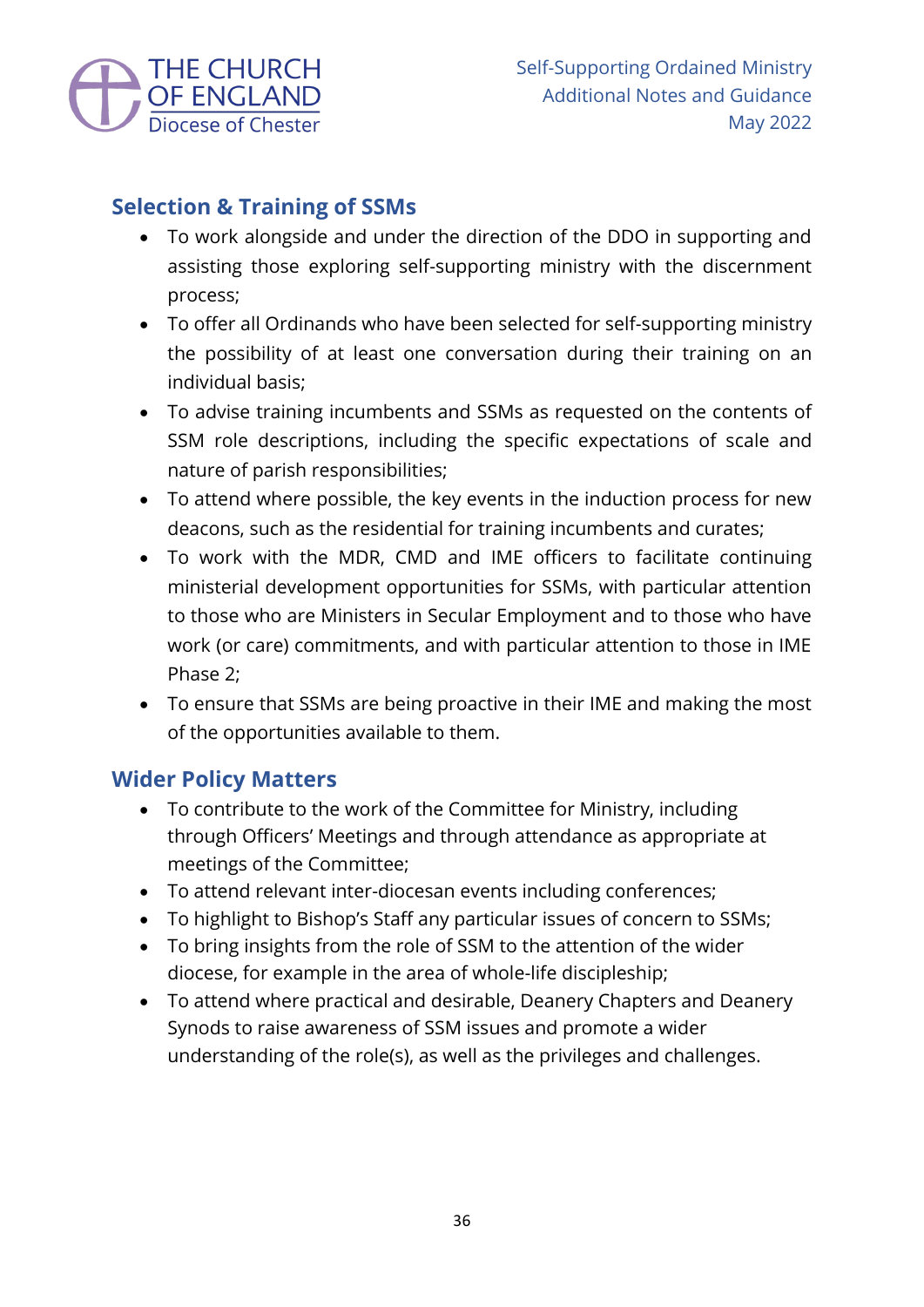

## **Appendix 2: Ministry & Training Agreement Template for Self-Supporting Curates - MSEs (for those undertaking IME)**

The Agreement Template below can be downloaded from the Diocesan website but is reproduced here for information purposes. Ideally, this is the template that should be used for those undertaking Initial Ministerial Education, who have a 'Supervising Minister' (usually the Incumbent / Priest-in-Charge of their parish to which they are licenced).

### **NB, this template is for Curates / those undertaking IME who consider themselves as Ministers in Secular Employment – MSEs.**

When drawing up the Ministry & Training Agreement, please always refer to the above notes, especially the sections entitled:

- Common Tenure
- Ministry & Training Agreements

**For SSMs not MSEs who are undergoing IME , please refer to Appendix 3 and for SSMs/MSEs who are 'post-IME clergy', please refer to Appendix 4.**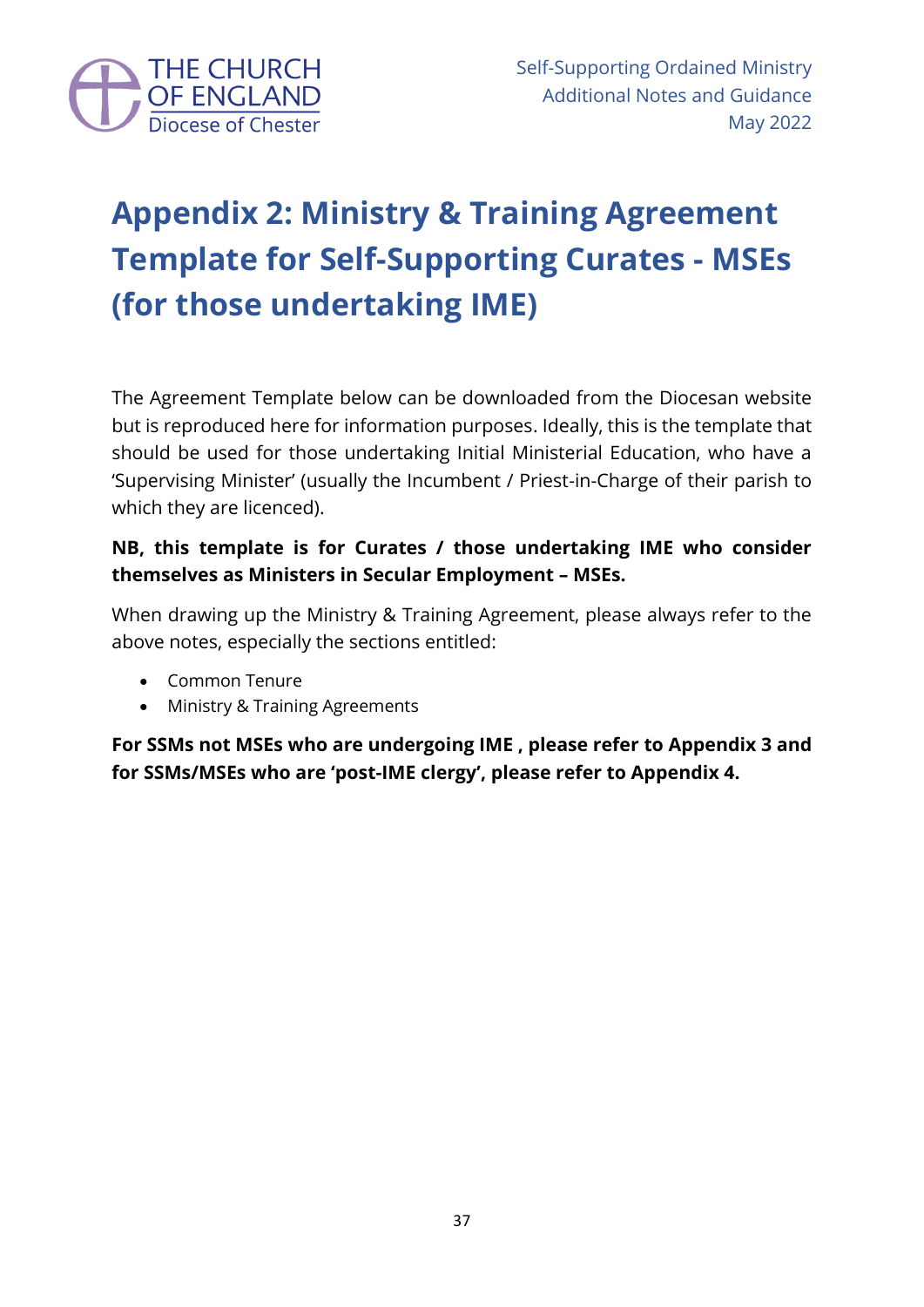

### **Ministry and Training Agreement (MTA) for MSE Curates in IME 2**



*Please note that this template is for use by curates in training, and not those who have completed IME2.*

| <b>Name of curate</b>                                                                     | Name of training incumbent |
|-------------------------------------------------------------------------------------------|----------------------------|
|                                                                                           |                            |
| Date of MTA                                                                               | <b>Agreed review date</b>  |
|                                                                                           |                            |
| <b>Sponsorship category (delete as applicable):</b> Incumbent / Assistant / MSE / Pioneer |                            |

This document is not a contract, but acknowledges the discussion and agreement between the curate and training incumbent of the following:

#### **MSE curates will have:**

- At least one regular full day off each week
- Protected time for IME 2 events, placements and meetings
- A retreat of up to 3 days each year
- At least six weeks holiday including six Sundays each year

#### **Provision will be made for:**

- Regular times of prayer together and for each other
- Spiritual Direction / pastoral supervision / mentoring
- Business / staff / diary / planning meetings
- Regular supervision time
- Attendance at Chapter, Deanery and Diocesan meetings where possible
- Attendance at other CMD events as appropriate
- Full expenses to be paid

The incumbent and curate will work with the IME 2 Officer and others to engage in all aspects of training for formation and professional and personal development. Where opportunities for training are not readily available (e.g., a parish with few weddings), arrangements can be made for experience beyond the parish.

The MTA will be **reviewed and updated every 6 months** and will evolve depending on the curate's training needs and availability. MTAs should be sent annually with end of year reports to the IME 2 Officer.

The MTA is intended to describe a working relationship, manage expectations, check assumptions and anticipate areas of tension or role conflict. It is not a contract. It complements the more generic *Role Description for the Post* and the *Statement of Particulars of Office*. This MTA should be read and interpreted in light of the SSM guidance notes (available on the Diocesan website, or from the Bishop's Officer for SSM or the IME 2 Officer). **Any questions or concerns should be raised at the earliest opportunity with the IME 2 Officer or the Bishop's Officer for SSM.**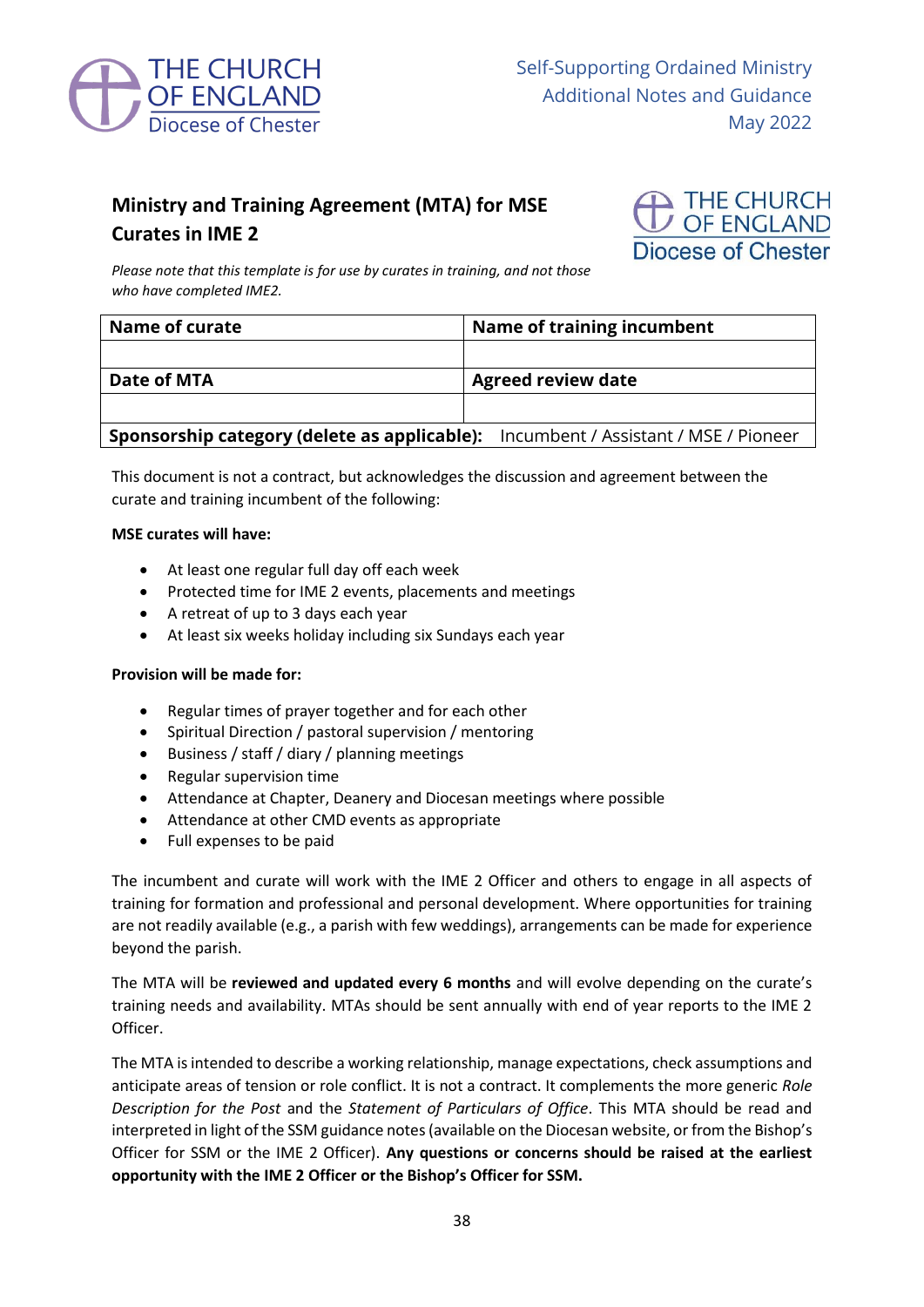

#### **Part 1:**

#### **To be completed as the curacy is arranged, and then amended as necessary**

#### **Employment and other commitments**

For Ministers in Secular Employment, what is the place of work and employment status (e.g. parttime or full-time)? What are the basic responsibilities? Who will oversee and facilitate ministerial formation within the MSE's workplace context? *(This might be the parish training incumbent or another suitable person: advice can be sought from the IME 2 Officer if necessary).*

#### **Prior experience**

What are the particular skills and experience that the curate brings with him/her which should be accounted for in terms of his/her formation and in terms of what he/she can offer in ministry?

#### **Time commitment within the parish**

Questions to consider:

- *Roughly how many hours per week is the curate realistically able to commit to their curacy? (This should be detailed on the Statement of Particulars, which is issued just prior to ordination)*
- What are the expectations about how the curate will use their time in the curacy?
- *What will be the weekly pattern of expectation as regards attendance and involvement in services, occasional offices, and parish events?*
- *What time will the curate have for preparation, planning, reading, and prayer?*
- *How will holidays and other time off be arranged and communicated?*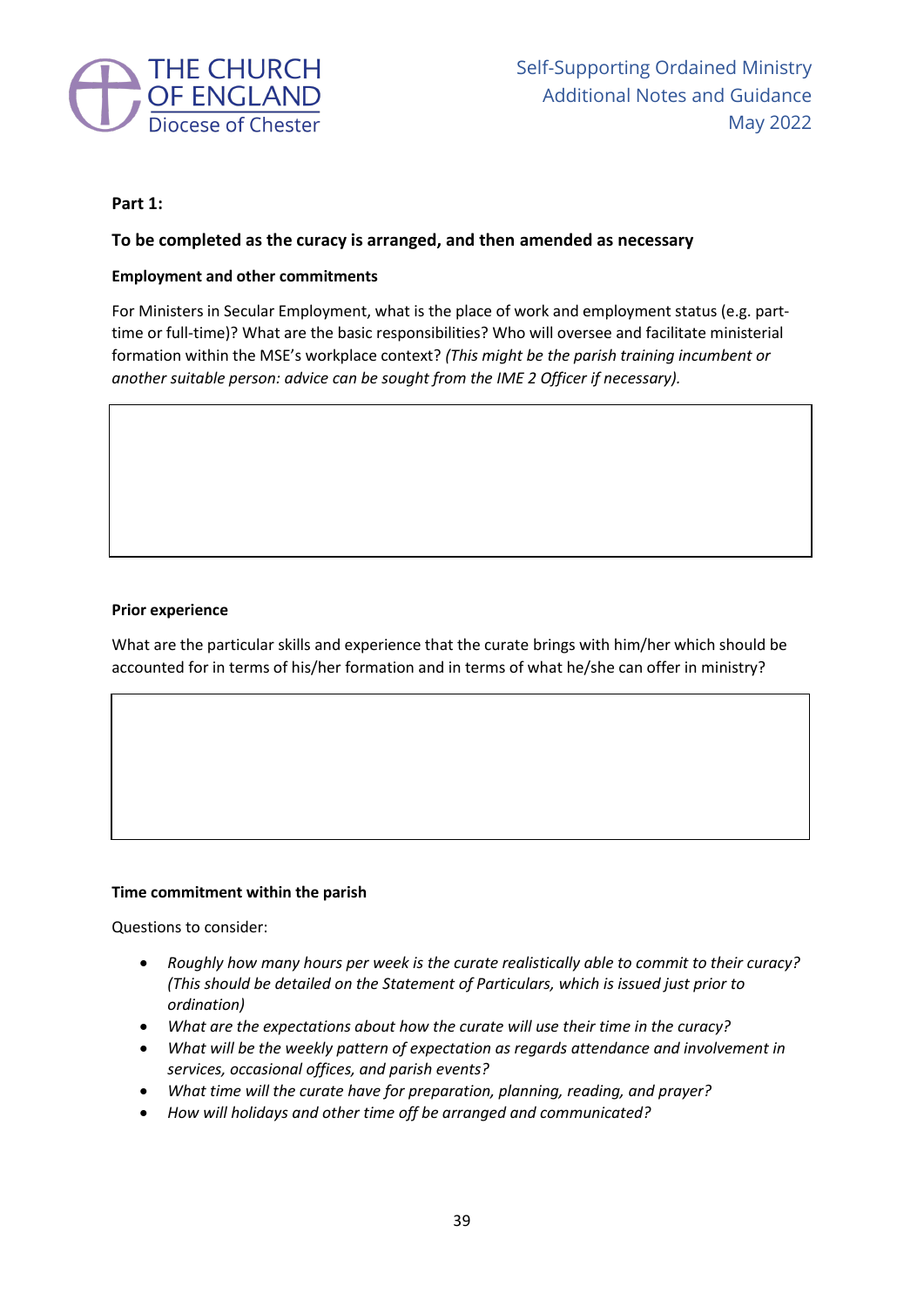

#### **Meetings**

Questions to consider:

- *When will the curate and incumbent/others meet?*
- *How regularly will supervision take place, and where?*
- *How will the curate and incumbent prepare for and follow up on topics discussed at supervision?*
- *What additional meetings will the curate attend?*

#### **Other things to consider**

| What office/meeting space will the curate     |  |
|-----------------------------------------------|--|
| have?                                         |  |
| What is normal/expected liturgical dress?     |  |
| What other expectations are there             |  |
| regarding dress code?                         |  |
| How will the curate claim expenses, what      |  |
| can they claim for, how frequently, and to    |  |
| whom? (Reference should be made to            |  |
| <b>Parochial Expenses of the Clergy 2017,</b> |  |
| available online)                             |  |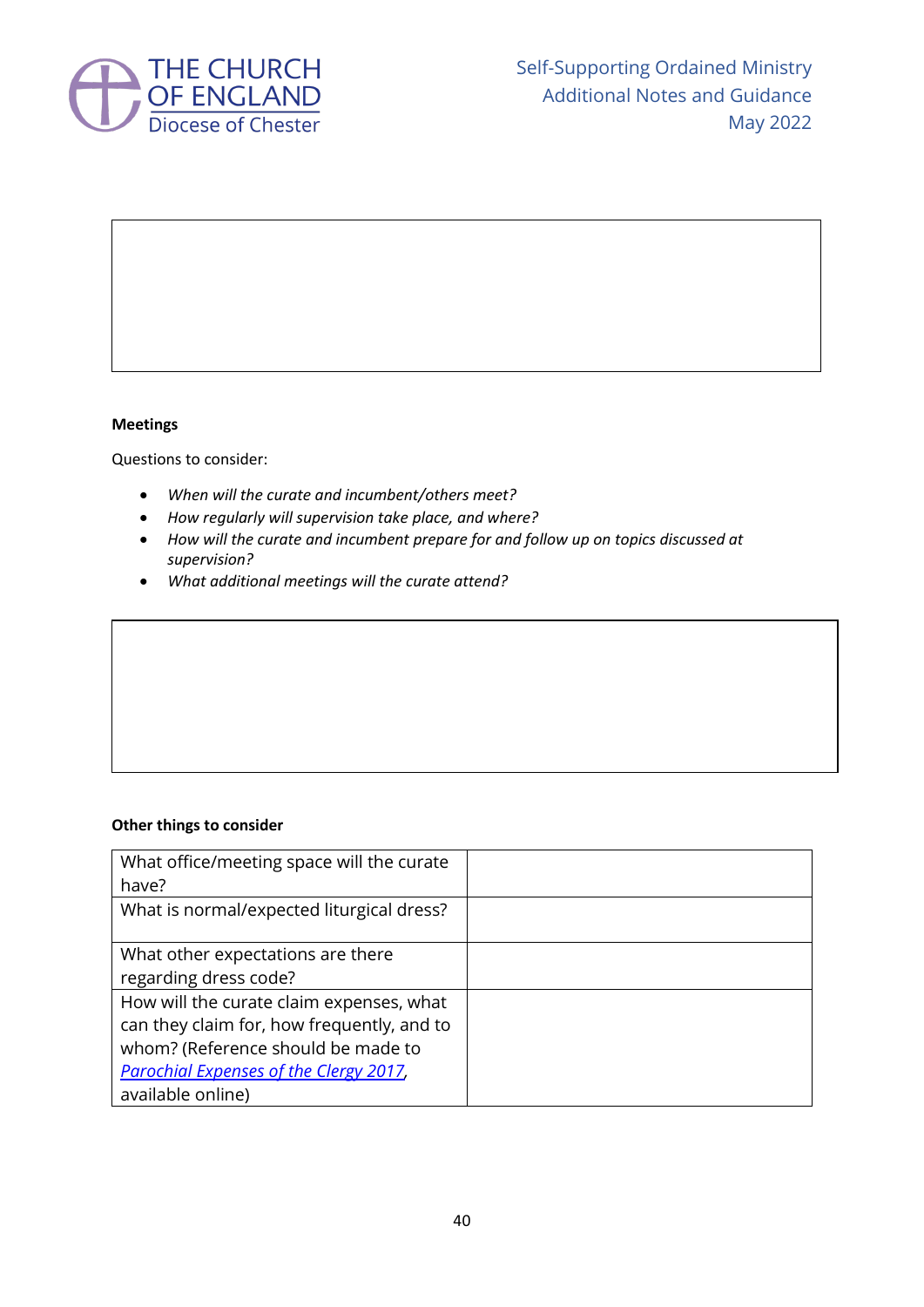

#### **Part 2:**

#### **To be completed as the curacy begins, and then kept up to date throughout the curacy**

What areas for development have been identified in the IME Phase 1 Final Report, and how might these be met in the curacy?

*Or, for curates in Years 2 and 3:*

With reference to the Formation Criteria for Ordained Ministry and the curate's envisaged future ministry: What areas for development have been identified in the first/second year of curacy, and how might these be met in the remaining time?

Will the Curate have any particular responsibilities within the parish? If so, what are they?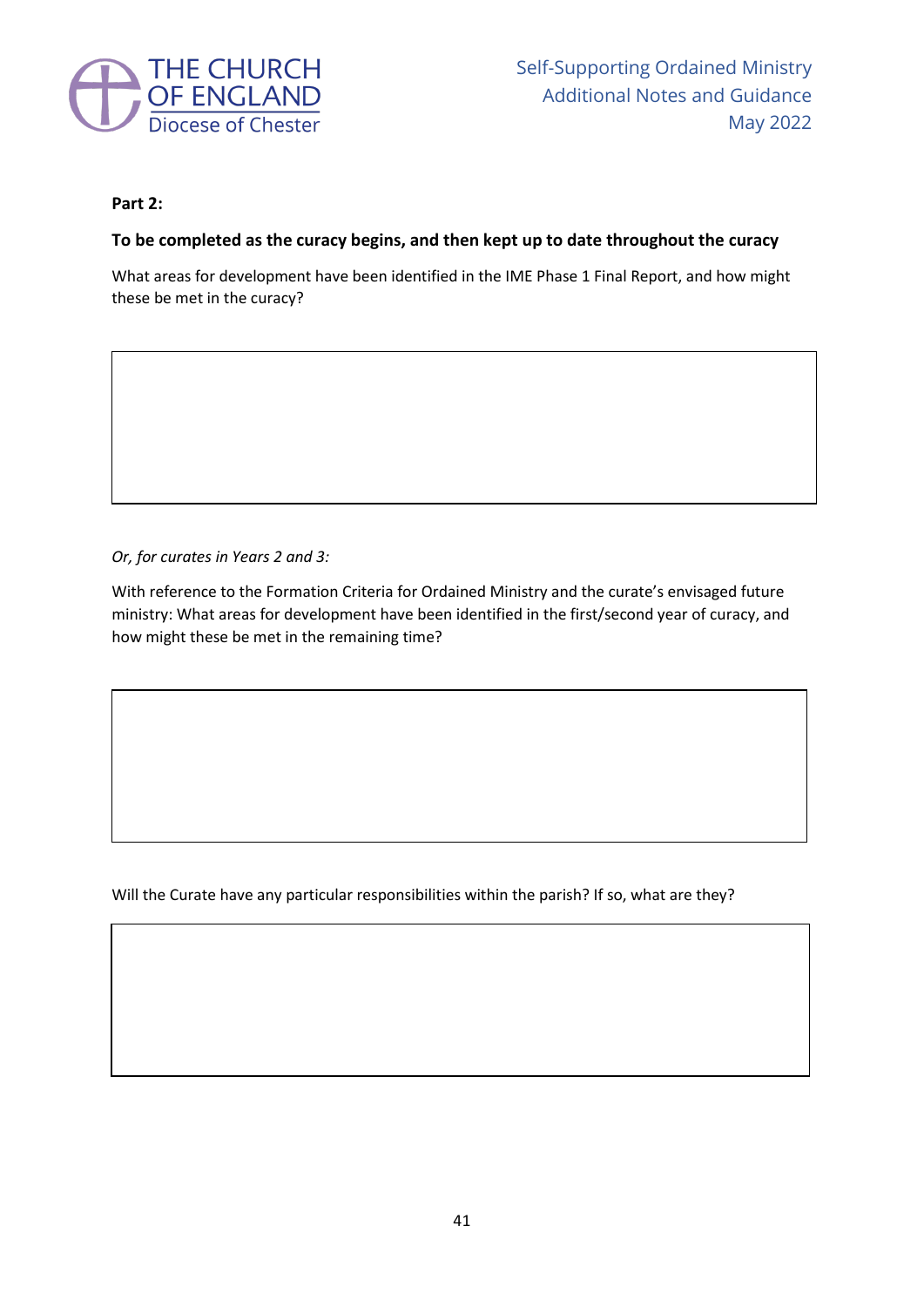

#### What arrangements are in place in terms of professional support in terms of mentoring, pastoral supervision, and spiritual direction?

**Signed (electronic signatures are acceptable):**

**Training incumbent Curate**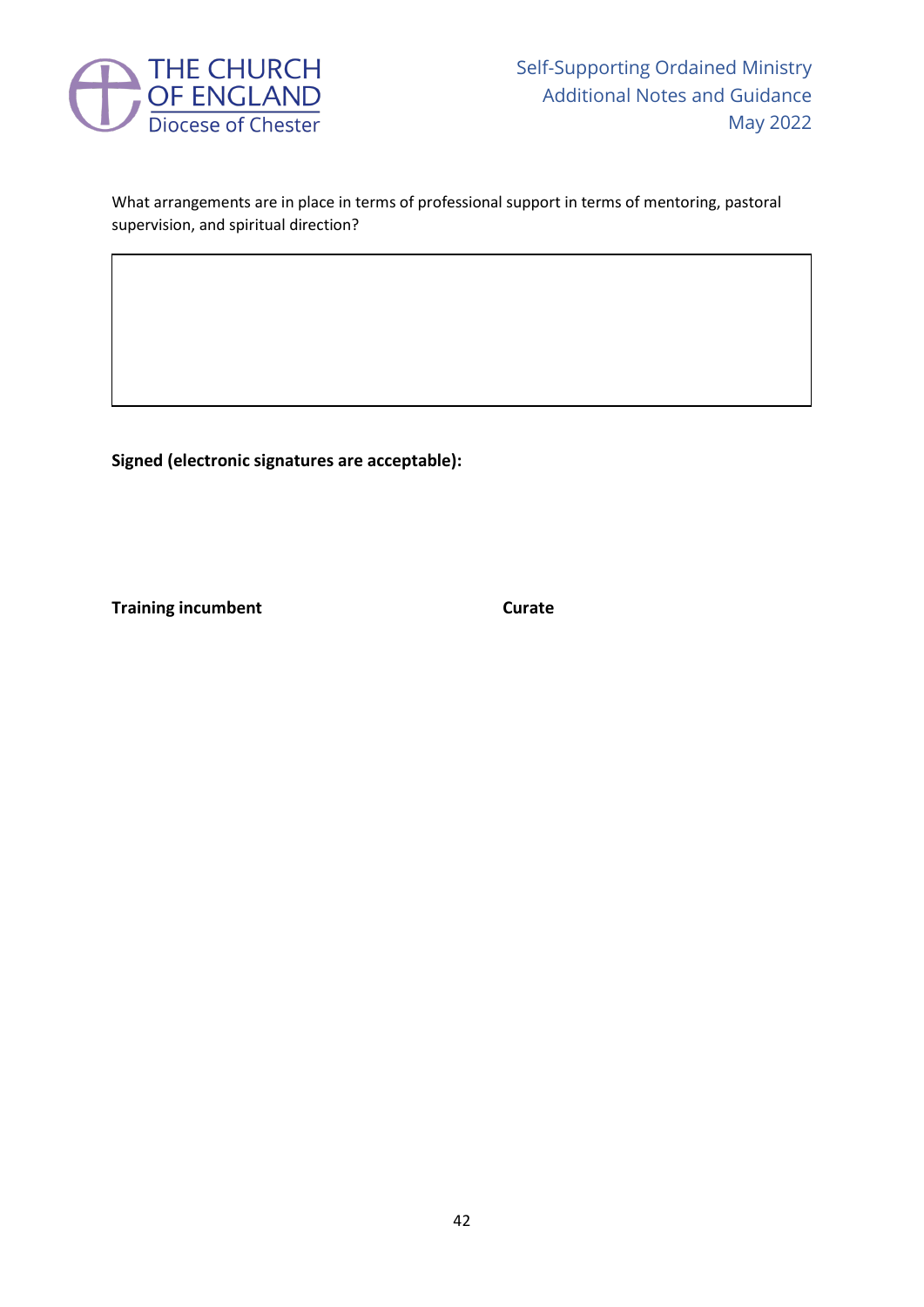

## **Appendix 3: Ministry & Training Agreement Template for Self-Supporting Curates - SSMs (for those undertaking IME)**

The Agreement Template below can be downloaded from the Diocesan website but is reproduced here for information purposes. Ideally, this is the template that should be used for those undertaking Initial Ministerial Education, who have a 'Supervising Minister' (usually the Incumbent / Priest-in-Charge of their parish to which they are licenced).

### **NB, this template is for Curates / those undertaking IME who are Self-Supporting Ministers, but do NOT consider themselves as Ministers in Secular Employment – MSEs.**

When drawing up the Ministry & Training Agreement, please always refer to the above notes, especially the sections entitled:

- Common Tenure
- Ministry & Training Agreements

**For SSMs who consider themselves to be MSEs who are undergoing IME , please refer to Appendix 2 and for SSMs/MSEs who are 'post-IME clergy', please refer to Appendix 4.**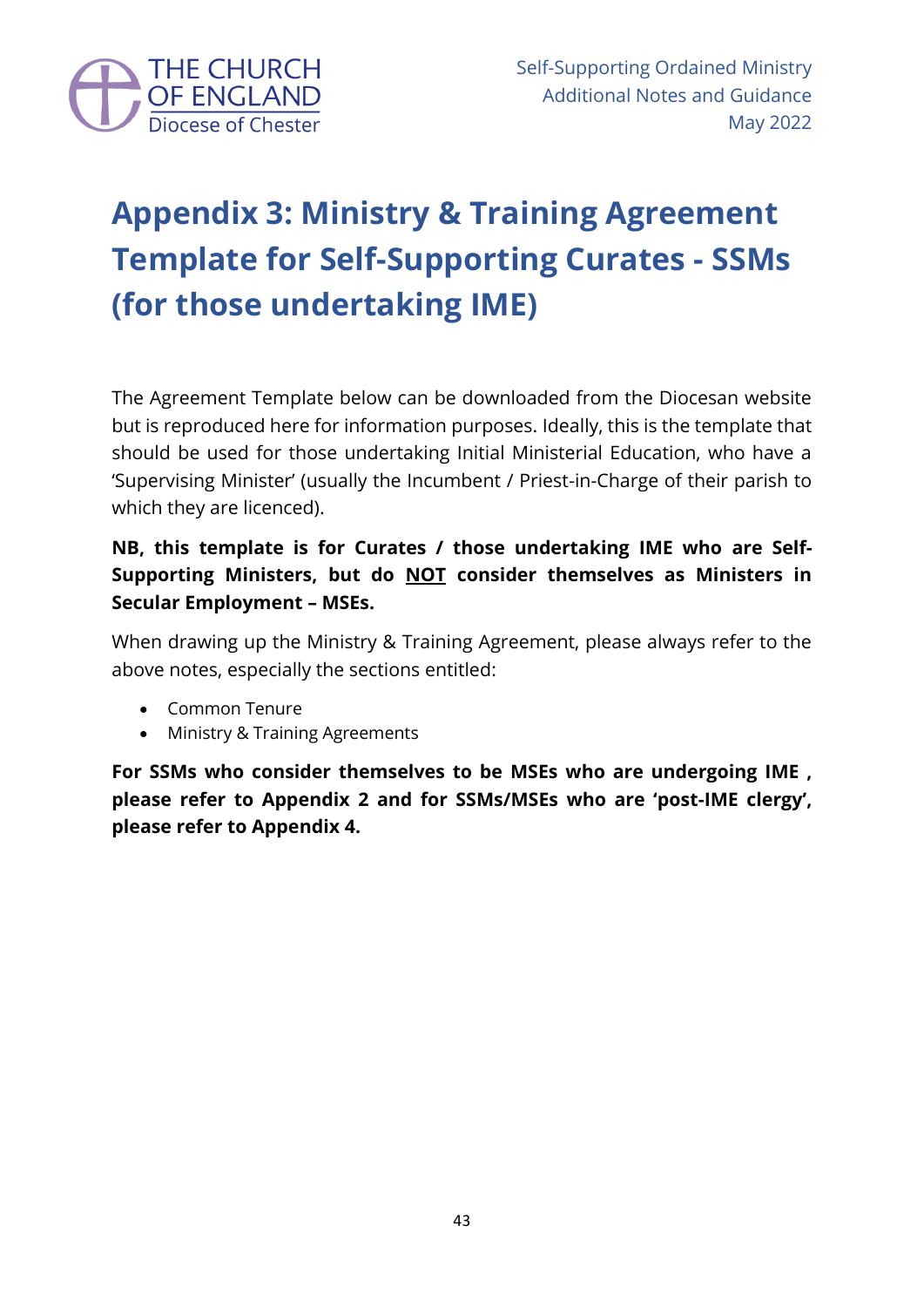

### **Ministry and Training Agreement (MTA) for Self-Supporting Curates in IME 2**



*Please note that this template is for use by curates in training, and not those who have completed IME2.*

| Name of curate     | <b>Name of training incumbent</b>                                                         |
|--------------------|-------------------------------------------------------------------------------------------|
|                    |                                                                                           |
| <b>Date of MTA</b> | <b>Agreed review date</b>                                                                 |
|                    |                                                                                           |
|                    | <b>Sponsorship category (delete as applicable):</b> Incumbent / Assistant / MSE / Pioneer |

This document is not a contract, but acknowledges the discussion and agreement between the curate and training incumbent of the following:

#### **Self-supporting curates will have:**

- At least one regular full day off each week
- Protected time for IME 2 events, placements and meetings
- A retreat of up to 3 days each year
- At least six weeks holiday including six Sundays each year

#### **Provision will be made for:**

- Regular times of prayer together and for each other
- Spiritual Direction / pastoral supervision / mentoring
- Business / staff / diary / planning meetings
- Regular supervision time
- Attendance at Chapter, Deanery and Diocesan meetings where possible
- Attendance at other CMD events as appropriate
- Full expenses to be paid

The incumbent and curate will work with the IME 2 Officer and others to engage in all aspects of training for formation and professional and personal development. Where opportunities for training are not readily available (e.g. a parish with few weddings), arrangements can be made for experience beyond the parish.

The MTA will be **reviewed and updated every 6 months** and will evolve depending on the curate's training needs and availability. MTAs should be sent annually with end of year reports to the IME 2 Officer.

The MTA is intended to describe a working relationship, manage expectations, check assumptions and anticipate areas of tension or role conflict. It is not a contract. It complements the more generic *Role Description for the Post* and the *Statement of Particulars of Office*. This MTA should be read and interpreted in light of the SSM guidance notes (available on the Diocesan website, or from the Bishop's Officer for SSM or the IME 2 Officer). **Any questions or concerns should be raised at the earliest opportunity with the IME 2 Officer or the Bishop's Officer for SSM.**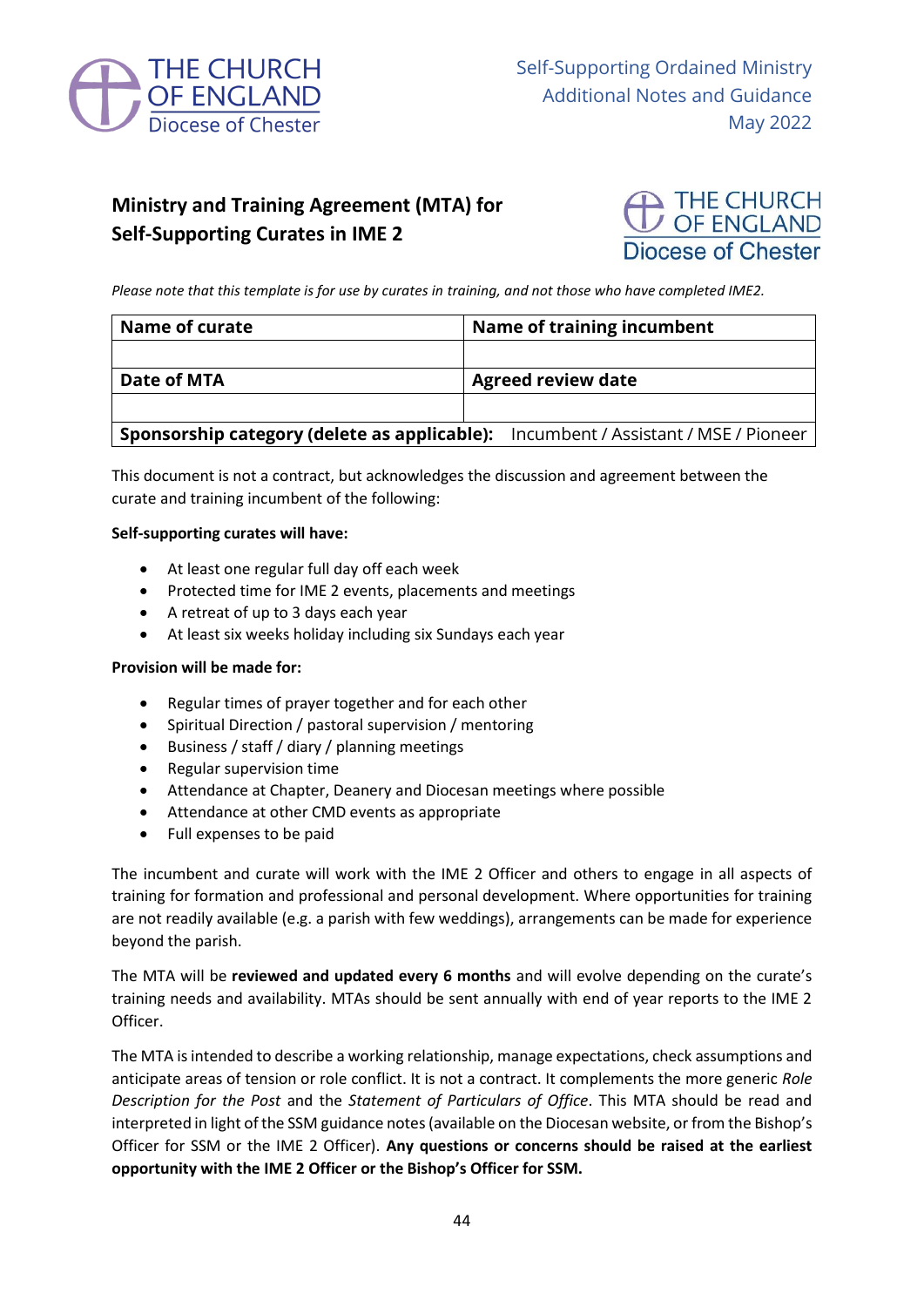

#### **Part 1:**

#### **To be completed as the curacy is arranged, and then amended as necessary**

#### **Employment and other commitments**

For self-supporting ministers who are otherwise employed or who have other commitments (e.g. caring or volunteering roles), what is the place of work and employment status (e.g. part-time or fulltime)? What are the basic responsibilities? Are these commitments seen as integral to ministerial formation, and if so, will they form part of supervision?

#### **Prior experience**

What are the particular skills and experience that the curate brings with him/her which should be accounted for in terms of his/her formation and in terms of what he/she can offer in ministry?

#### **Time commitment within the parish**

Questions to consider:

- *Roughly how many hours per week is the curate realistically able to commit to their curacy? (This should be detailed on the Statement of Particulars, which is issued just prior to ordination)*
- What are the expectations about how the curate will use their time in the curacy?
- *What will be the weekly pattern of expectation as regards attendance and involvement in services, occasional offices, and parish events?*
- *What time will the curate have for preparation, planning, reading, and prayer?*
- *How will holidays and other time off be arranged and communicated?*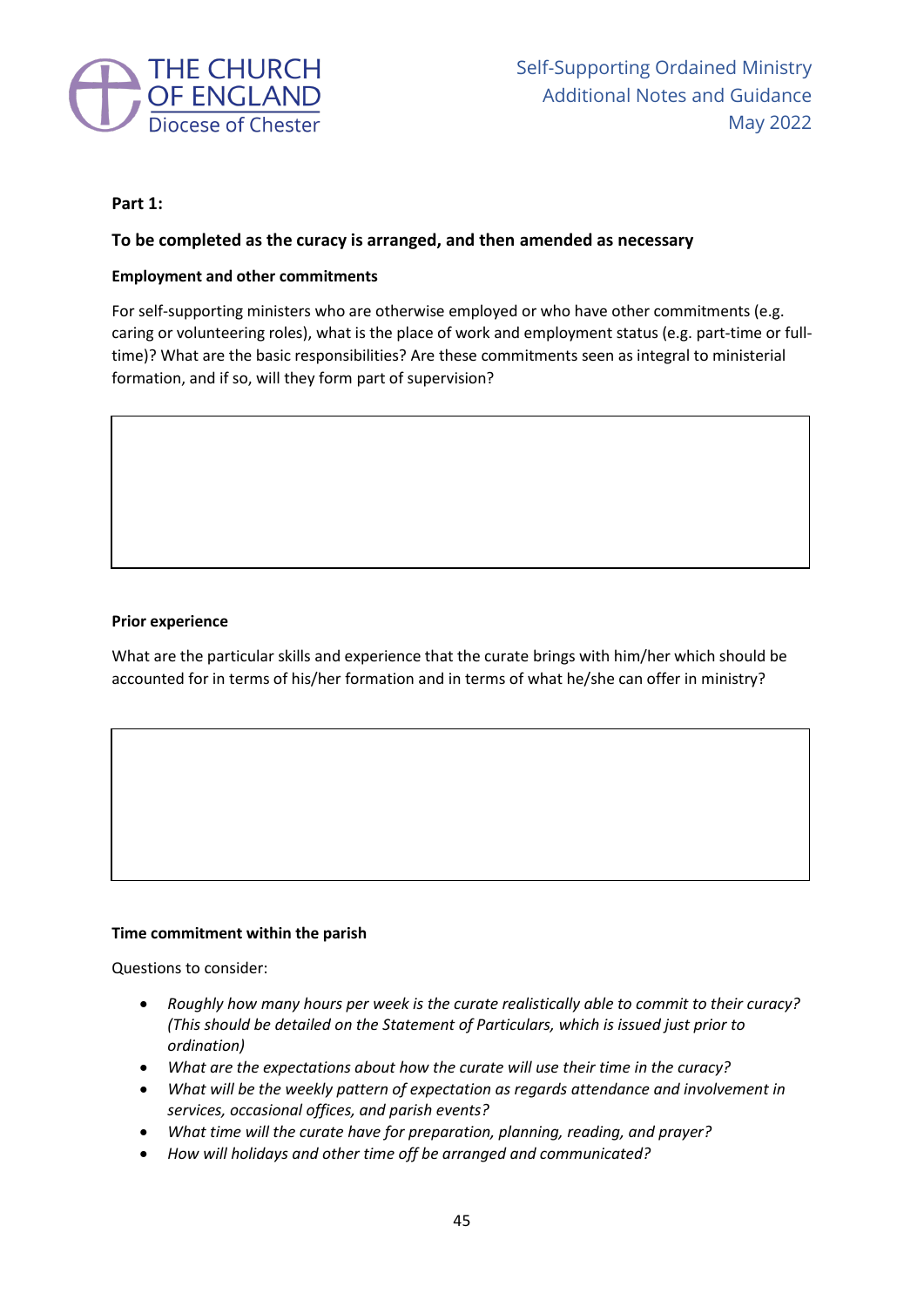

#### **Meetings**

Questions to consider:

- *When will the curate and incumbent/others meet?*
- *How regularly will supervision take place, and where?*
- *How will the curate and incumbent prepare for and follow up on topics discussed at supervision?*
- *What additional meetings will the curate attend?*

#### **Other things to consider**

| What office/meeting space will the curate     |  |
|-----------------------------------------------|--|
| have?                                         |  |
| What is normal/expected liturgical dress?     |  |
| What other expectations are there             |  |
| regarding dress code?                         |  |
| How will the curate claim expenses, what      |  |
| can they claim for, how frequently, and to    |  |
| whom? (Reference should be made to            |  |
| <b>Parochial Expenses of the Clergy 2017,</b> |  |
| available online)                             |  |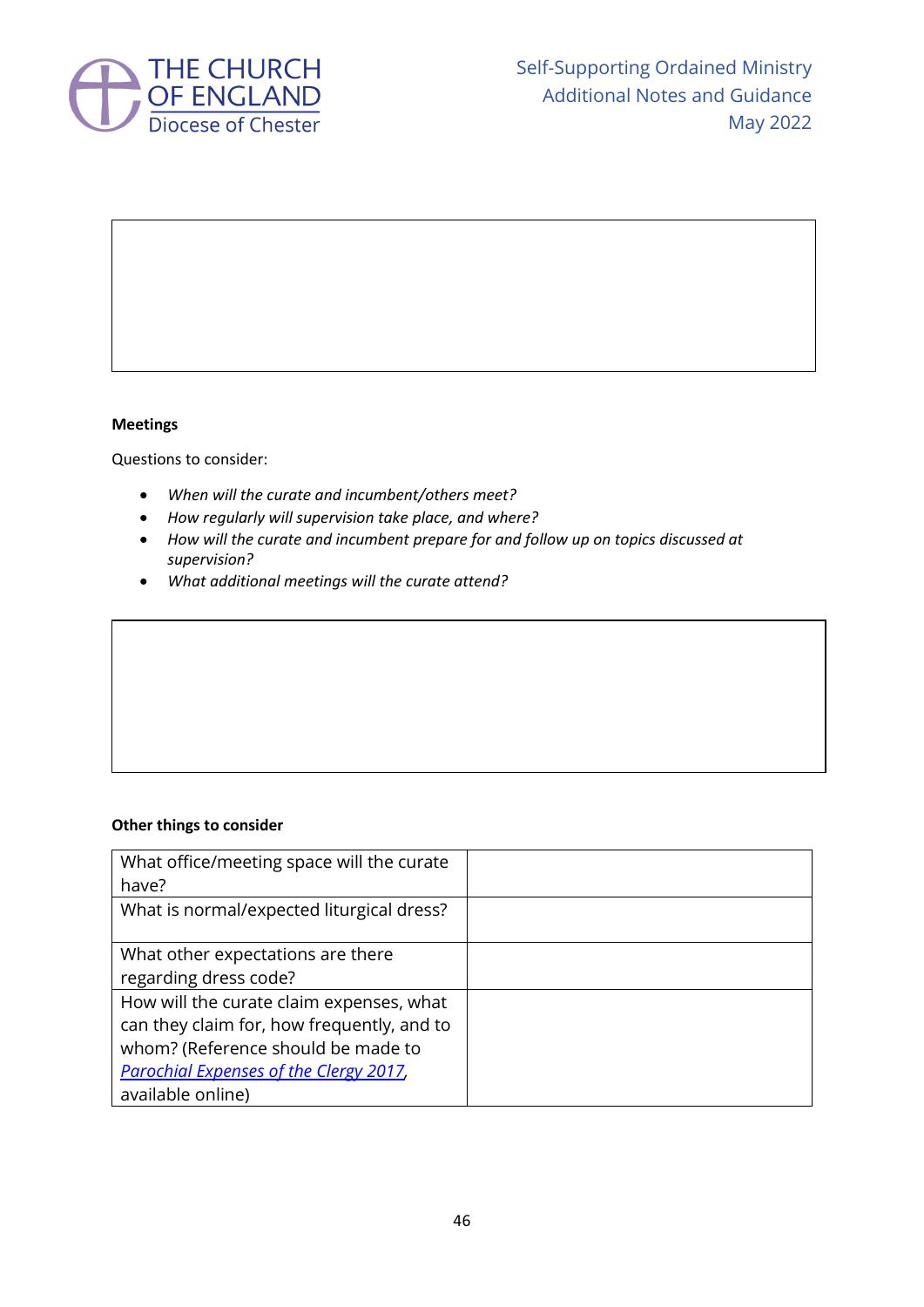

#### **Part 2:**

#### **To be completed as the curacy begins, and then kept up to date throughout the curacy**

What areas for development have been identified in the IME Phase 1 Final Report, and how might these be met in the curacy?

*Or, for curates in Years 2 and 3:*

With reference to the Formation Criteria for Ordained Ministry and the curate's envisaged future ministry: What areas for development have been identified in the first/second year of curacy, and how might these be met in the remaining time?

Will the Curate have any particular responsibilities within the parish? If so, what are they?

What arrangements are in place in terms of professional support in terms of mentoring, pastoral supervision, and spiritual direction?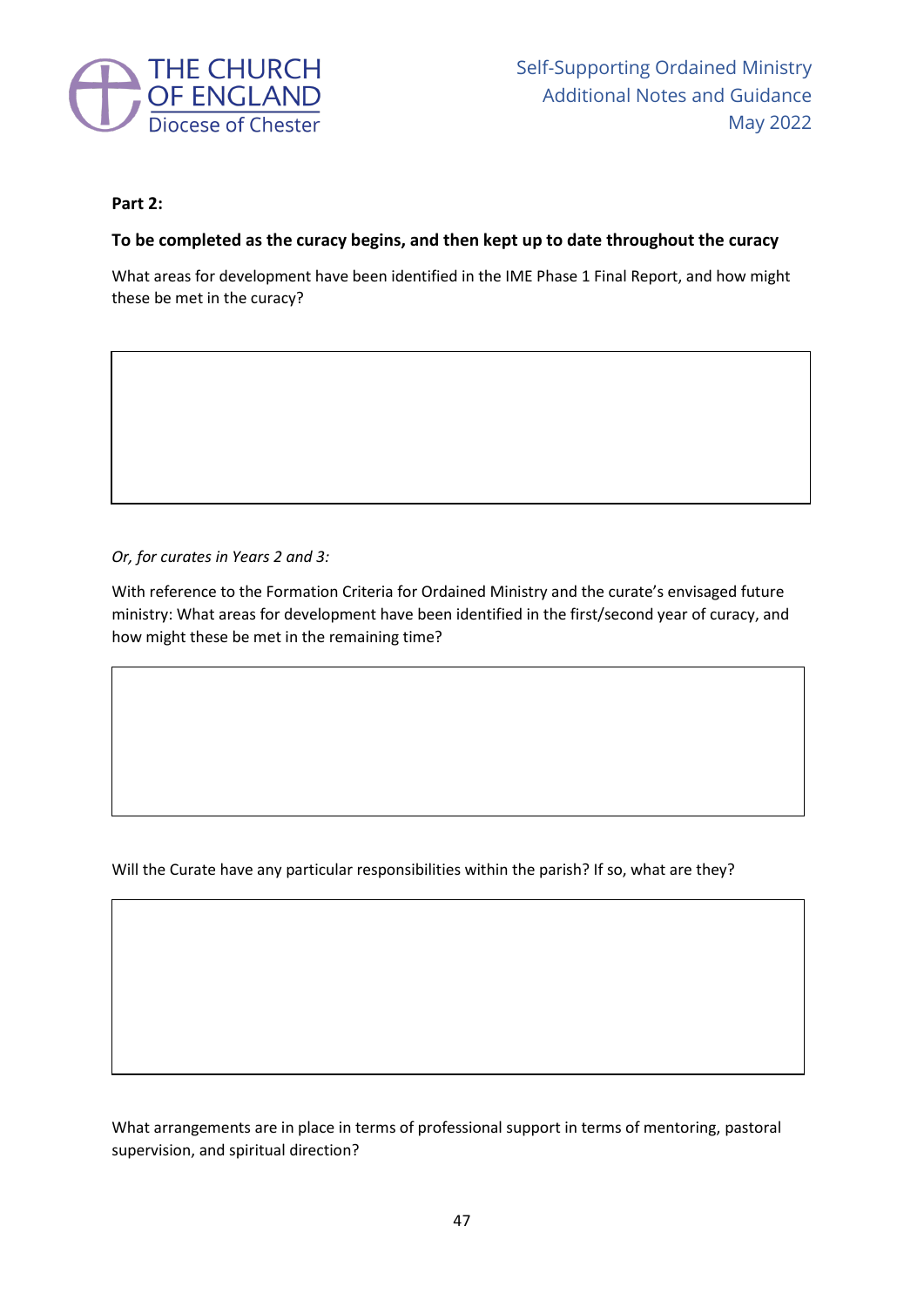

**Signed (electronic signatures are acceptable):**

**Training incumbent Curate**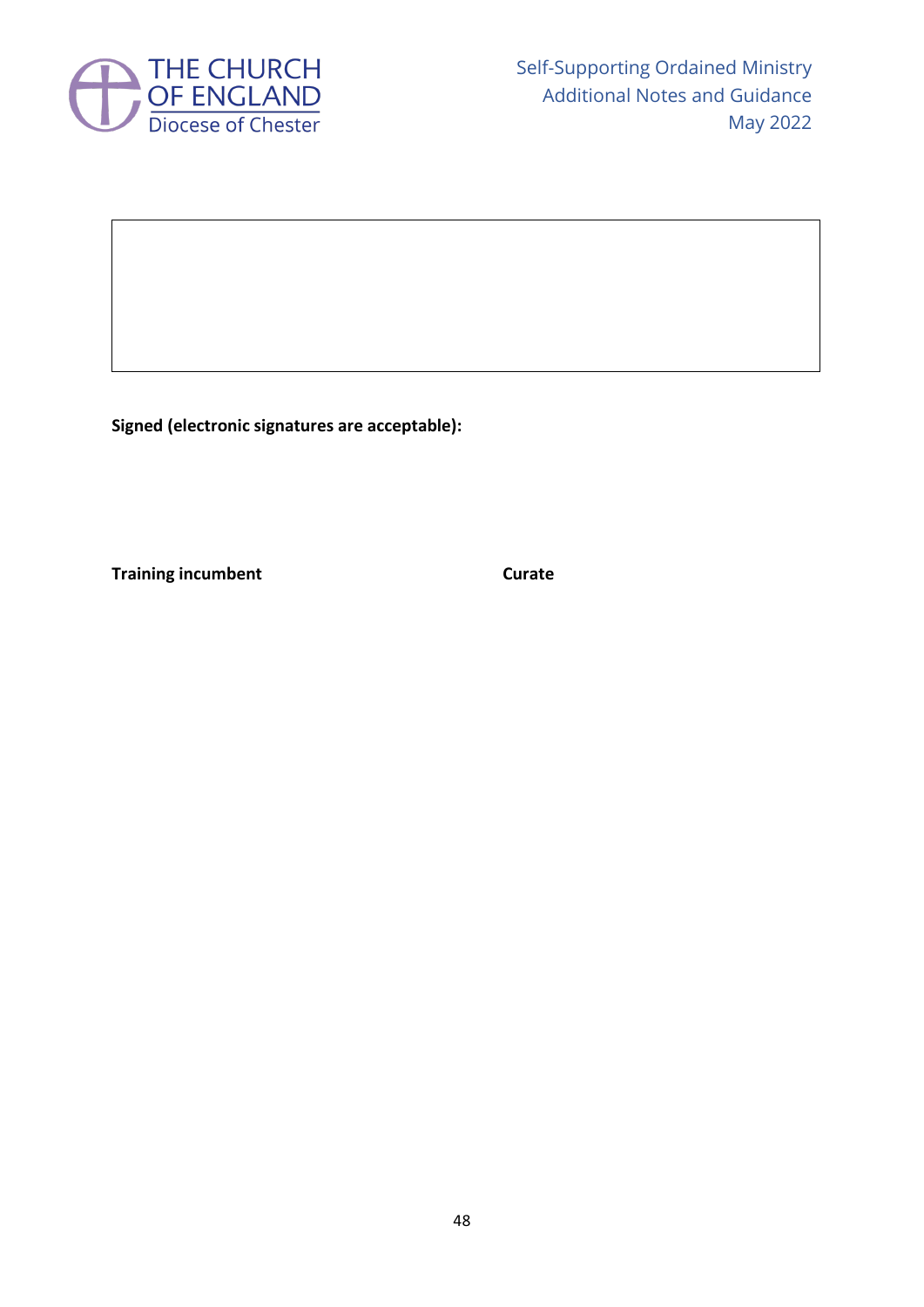

## **Appendix 4: Ministry & Training Agreement Template for SSM Clergy (for those post-IME)**

The Agreement Template below can be downloaded from the Diocesan website but is reproduced here for information purposes. This template should **NOT** be used for those undertaking Initial Ministerial Education, who have a 'Supervising Minister' (usually the Incumbent / Priest-in-Charge of their parish to which they are licenced).

### **NB, this template is for SSMs and MSEs who are post-IME, regardless of whether they have moved parishes or not.**

When drawing up the Ministry & Training Agreement, please always refer to the above notes, especially the sections entitled:

- Common Tenure
- Ministry & Training Agreements

**For SSMs who are undergoing IME, please refer to Appendix 2 for SSMs who consider themselves to be MSE or Appendix 3 for SSMs who do not consider themselves to be MSE.**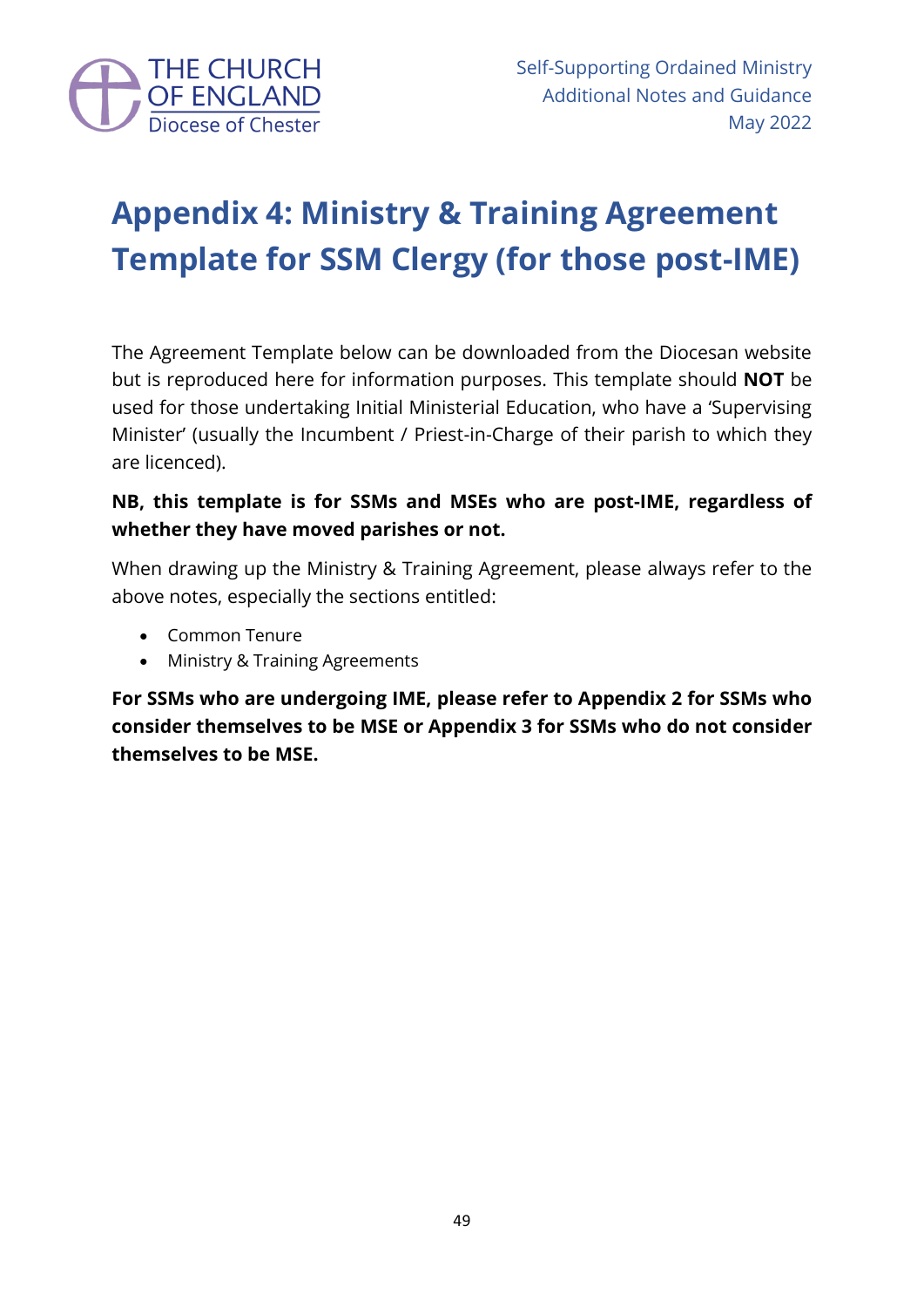

## Ministry and Training Agreement for Self-Supporting Clergy



### The Ministry and Training Agreement (post-IME)

*When drawing up a 'local' Ministry & Training Agreement (MTA), clergy are reminded to read the 'SSM Guidance Notes' pertaining to Common Tenure and MTAs on the Diocesan website.*

#### *It is important that MTAs reflect the SSMs Statement of Particulars (SOP).*

*NB, this template is for use by SSMs who have completed the IME phase of training. A separate template for those undertaking IME is available from the IME Officer. All text in italics can be deleted.*

| Name of SSM                                 | Enter name here                                  |
|---------------------------------------------|--------------------------------------------------|
| In the Parish, the SSM is to<br>be known as | Curate, Assistant Priest, Associate minister etc |
| Name of Incumbent / P-i-C                   | Enter name here                                  |

| <b>Contact details (preferred</b><br>email and phone details for | Home:<br>Mobile: |
|------------------------------------------------------------------|------------------|
| contact regarding parish                                         | Email:           |
| matters)                                                         |                  |

#### **Employment / Other Commitments**

*Enter details of employment and how this can / could impact upon availability in the Parish. If not employed, there may well be other demands on your time, such as childcare or care commitments etc. Indicate also, any non-Parochial commitments in the Diocese, such as spiritual director, or community commitments, such as school governor etc.*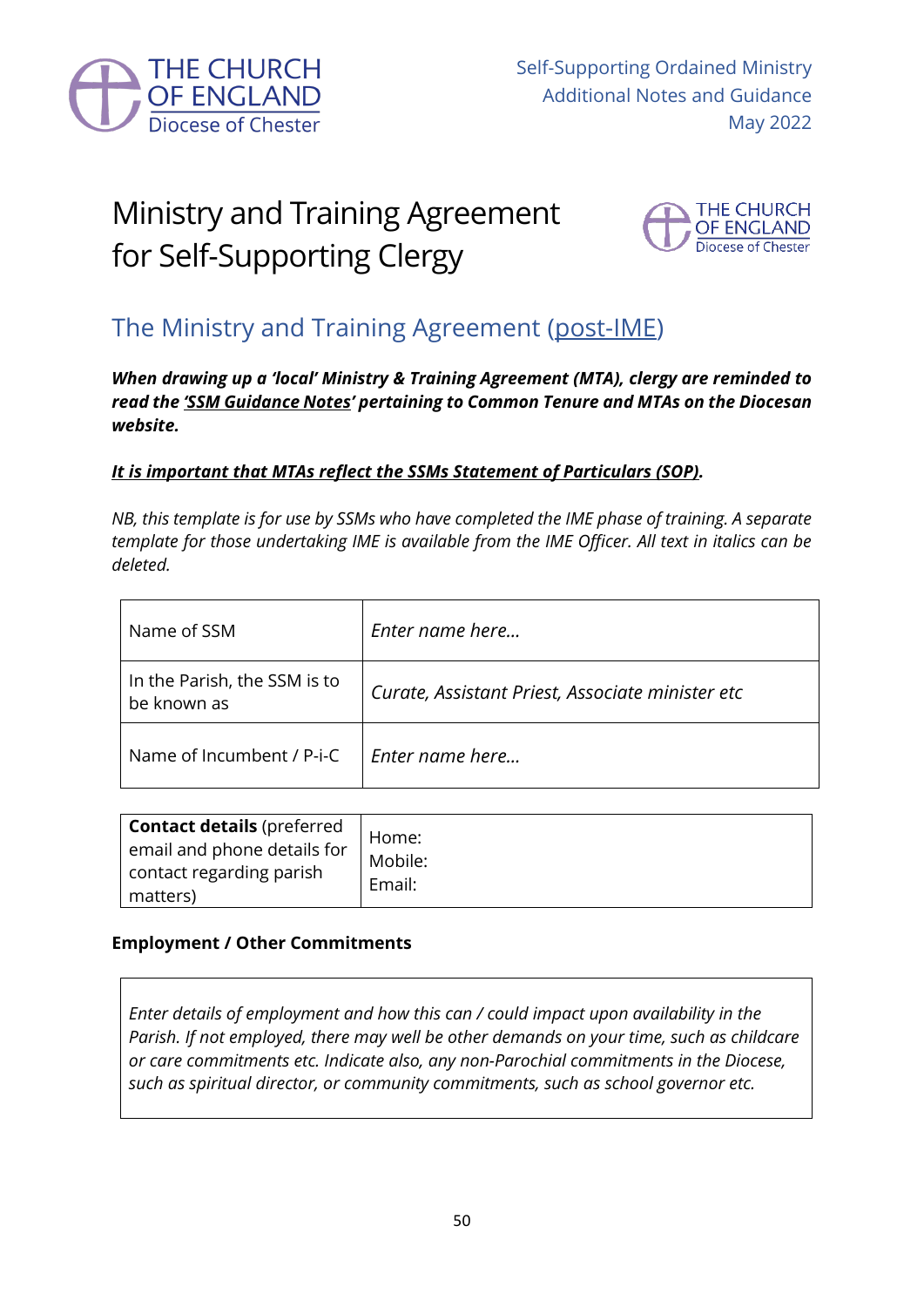

#### **Skills and Experience**

*Enter in this box any specific skills that the Parish could utilise, such as funeral ministry, working with children etc. also indicate your experience as a whole, such as ordained for 12 years'...* 

#### **Time commitment within the parish**

The self-supporting minister's time spent on parochial duties will include time for leading worship, taking occasional offices (including preparation and follow-up), meetings, reading, prayer and sermon preparation. Time spent within the parish must take account of special responsibilities and commitments outside the faith community, as well any at a Diocesan level.

| How many hours per week<br>is the SSM offering to the<br>parish?                                        | Refer to the SOP                                                                                        |
|---------------------------------------------------------------------------------------------------------|---------------------------------------------------------------------------------------------------------|
| How many Sundays per<br>month will he/she be<br>leading worship?                                        | This needs not be a 'hard and fast' rule, but more a<br>generalisation, such as 'at least' or 'at most' |
| How many times per<br>month will he/she be<br>preaching, including<br>homilies and other<br>addresses?  | This needs not be a 'hard and fast' rule, but more a<br>generalisation, such as 'at least' or 'at most' |
| Approximately how many<br>funerals, weddings and<br>baptisms will the SSM be<br>doing through the year? | This needs not be a 'hard and fast' rule, but more a<br>generalisation, such as 'at least' or 'at most' |
| What are the expectations<br>regarding the daily offices?                                               | Work commitments may prohibit saying the Offices with<br>other clergy within the Parish                 |
| When will the SSM and<br>Incumbent / P-i-C pray<br>together?                                            | Indicate when, where, frequency etc                                                                     |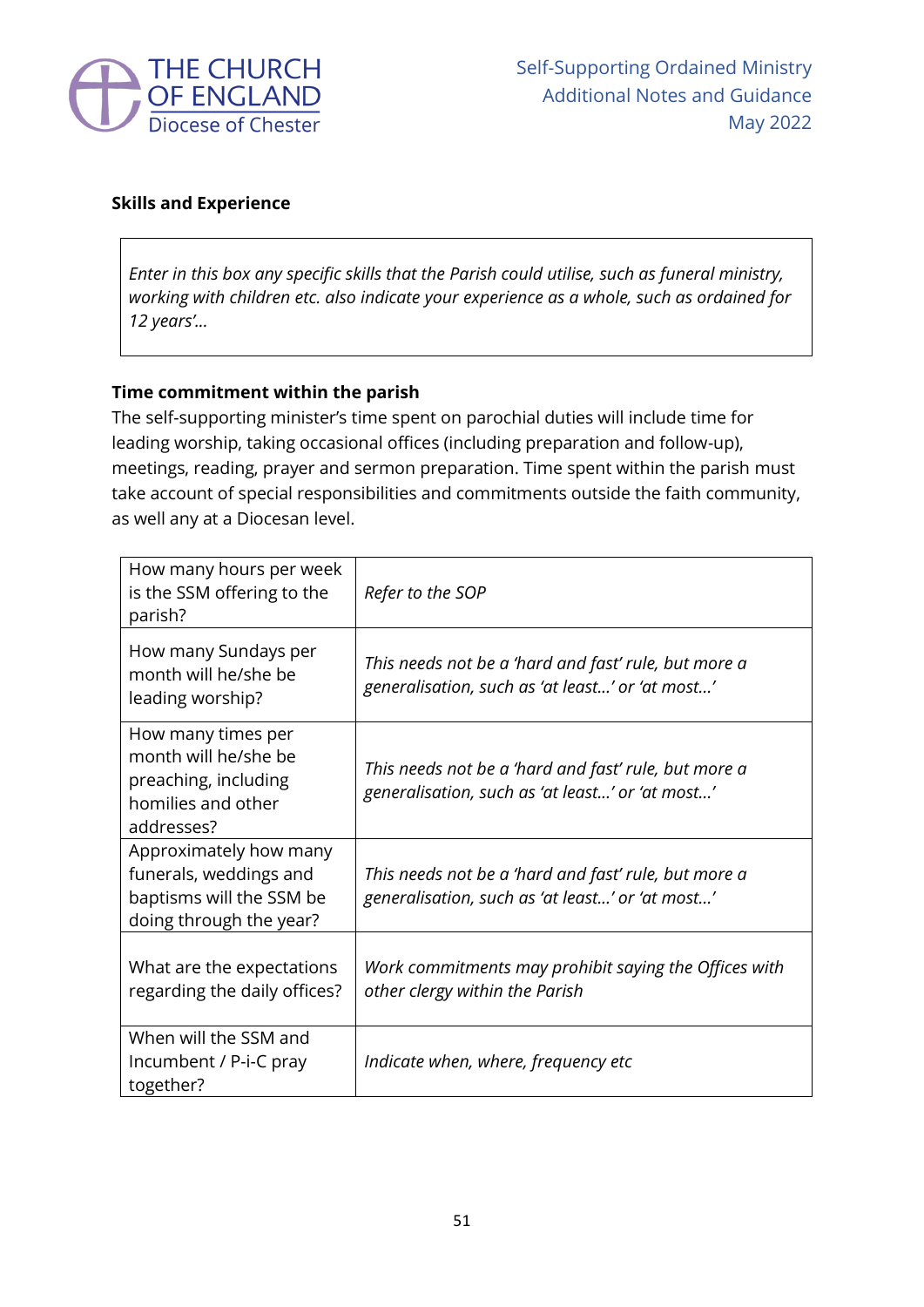

#### **Time off**

| What is the day off? | Or even days |
|----------------------|--------------|
|                      |              |

#### **Holidays**

What holidays will be taken, and how will holiday dates be coordinated between the SSM and Incumbent / P-i-C?

*Refer to the Guidance Notes. It is important that holidays are taken by SSMs, in addition to however many Sundays per year may be given as 'time off'. It is unhelpful for SSMs to be limited to only six Sundays per year off, especially if they are in fulltime employment*

#### **Meetings for supervision**

These meetings are for mutual support, personal review and growth, and theological reflection.

| How often will they take<br>place?      | Suggest at least four times per year? |
|-----------------------------------------|---------------------------------------|
| Where will they take place?             | Indicate where and when               |
| What will the "rules" of<br>meeting be? | These may include standing items      |

#### **Other meetings**

At what meetings (e.g., ministry team, Chapter, Synod) will attendance be expected (subject to availability)?

*Be realistic in terms of time commitment. These meetings 'count' towards the 'hours per week' allocation / agreement*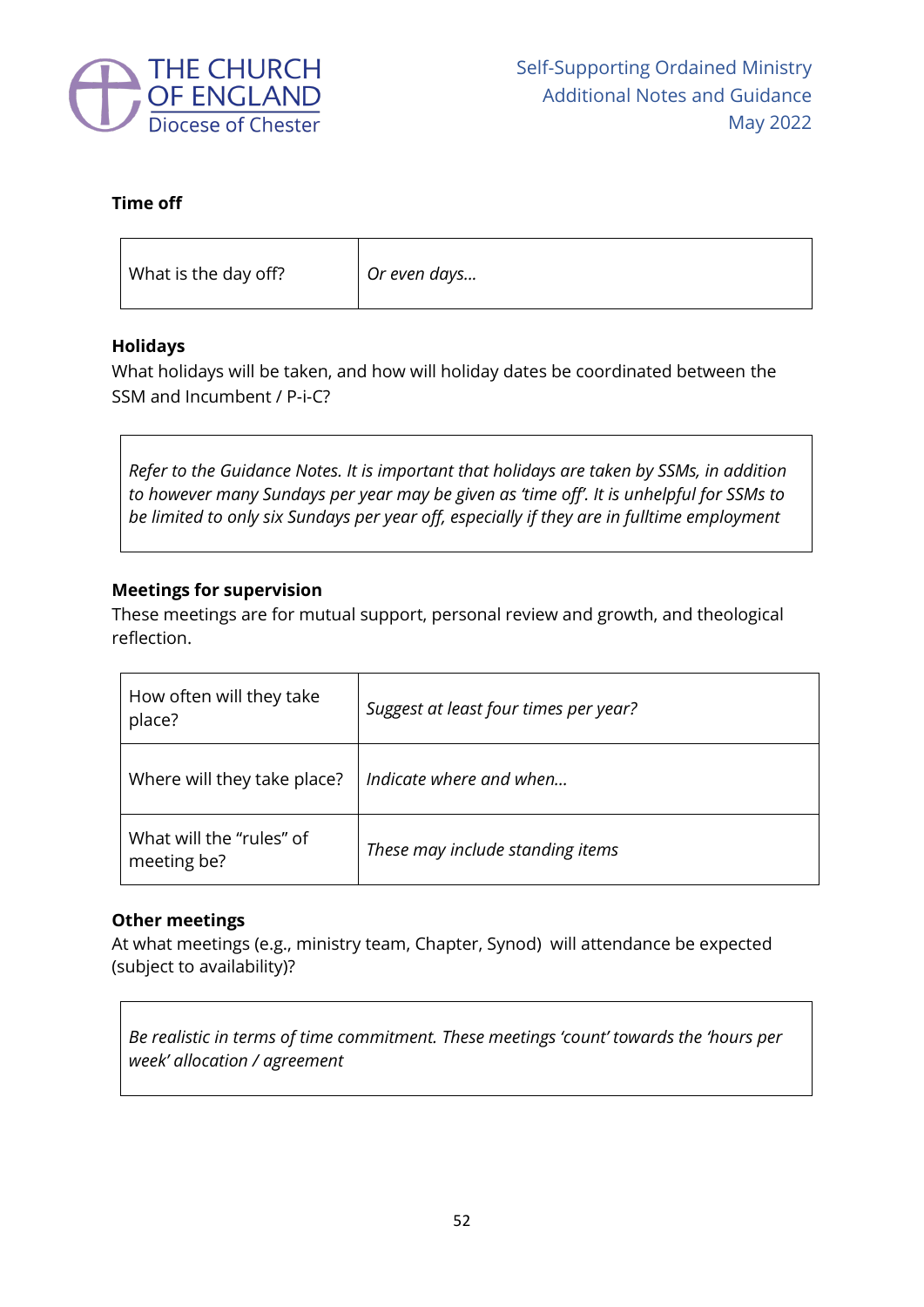

#### **Special responsibilities within the parish**

| Will the SSM have any<br>particular responsibilities<br>within the parish? If so,<br>what are they? | Such as pastoral ministry, children's work etc         |
|-----------------------------------------------------------------------------------------------------|--------------------------------------------------------|
| Will the SSM have<br>opportunity for pioneering<br>ministry? If so, how?                            | State how, and what format this will take if necessary |

#### **Office space**

What office space and/or administrative support will the SSM have?

*This can include support towards the purchase of consumables etc.*

#### **Clerical dress**

What is normal liturgical dress? What other expectations are there regarding dress code?

*Within the Parish generally, when undertaking ministry (e.g., clerical collar), and for services – cassock, stole, chasuble etc.*

#### **Expenses**

Reference should be made to *Parochial Expenses of the Clergy 2017* (available online) which gives guidance to clergy and Treasurers about the reimbursement of expenses.

| How will the SSM claim<br>expenses? How frequently<br>and to whom? | Also, will a claim for be used?                    |
|--------------------------------------------------------------------|----------------------------------------------------|
| What can the SSM claim<br>for?                                     | The SSM should never be out of pocket for ministry |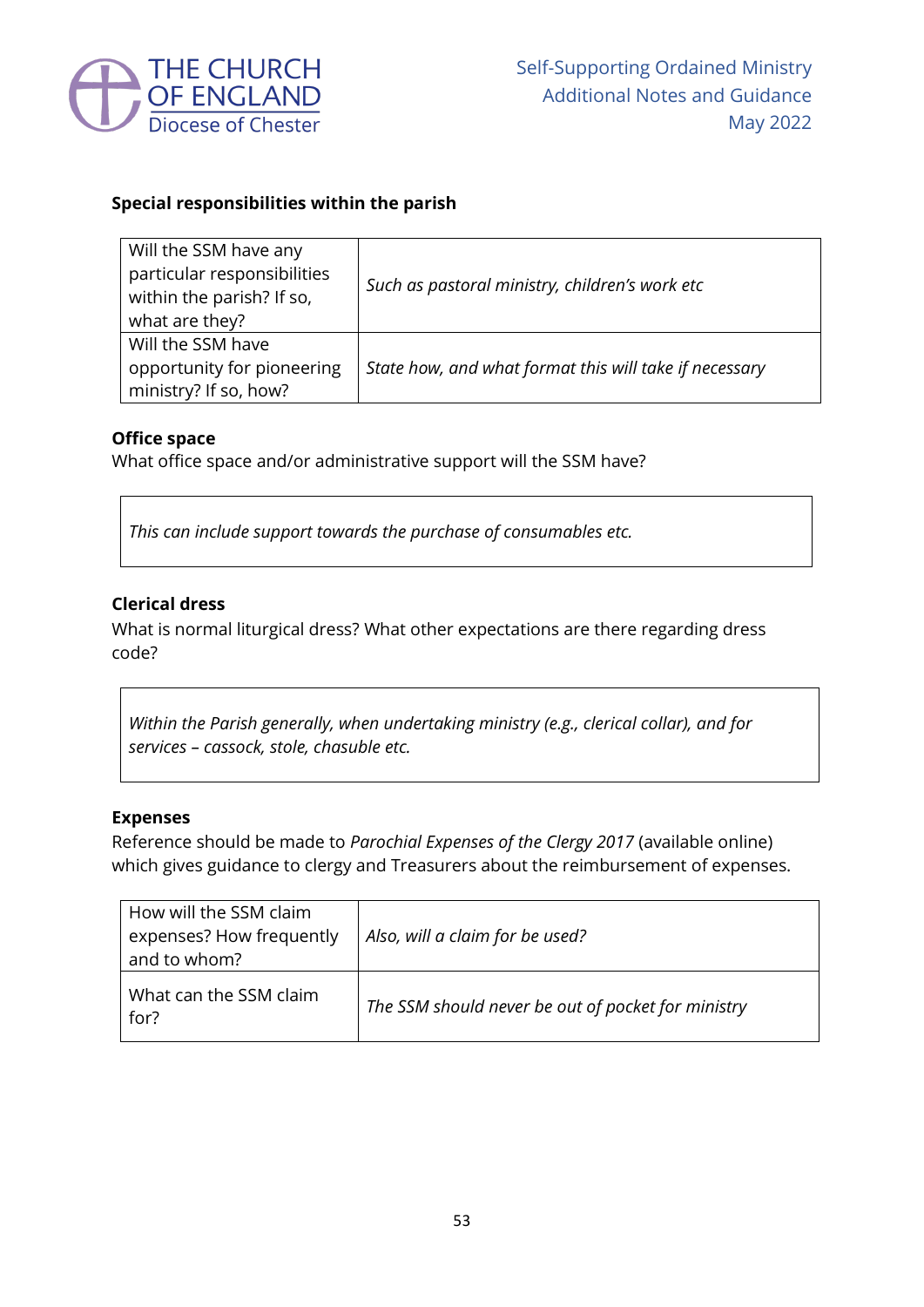

#### **Ministerial formation and continuing ministerial development**

The SSM should take responsibility for his/her own professional / ministerial development, and be supported by their Incumbent / P-i-C:

| What time is to be<br>allocated to learning<br>events, ministerial<br>formation and study? | This should be included in the hours per week offered to<br>the Parish         |
|--------------------------------------------------------------------------------------------|--------------------------------------------------------------------------------|
| What plans are there for<br>making a retreat and<br>attending conferences?                 | Additionally, can / will the parish pay anything towards<br>the cost of these? |

NB, all clergy, whether stipendiary or self-supporting are required to attend Safeguarding training as and when requested by the Diocese, as well as be subject to enhanced DBS checks, as per Diocesan cycle / requirements.

#### **Ministerial support**

What arrangements are in place in terms of professional support in terms of mentoring, coaching and spiritual direction?

*How can the Parish support and facilitate this? Additionally, if MSE, how can the Parish support you in this sphere?*

*Other boxes can be added at this point to capture any aspects not covered elsewhere in this template*

#### **Insurance**

SSMs and their Incumbent should check arrangements re: insurance of the SSM whilst engaged in parochial activities.

*Enter insurance details in this box*

#### **Confidentiality**

Parishioners should be made aware by the SSM and the Incumbent / P-i-C that all matters disclosed to one another may be shared between them, for the purposes of pastoral oversight and ministerial provision, although professional / ministerial judgement will be used accordingly.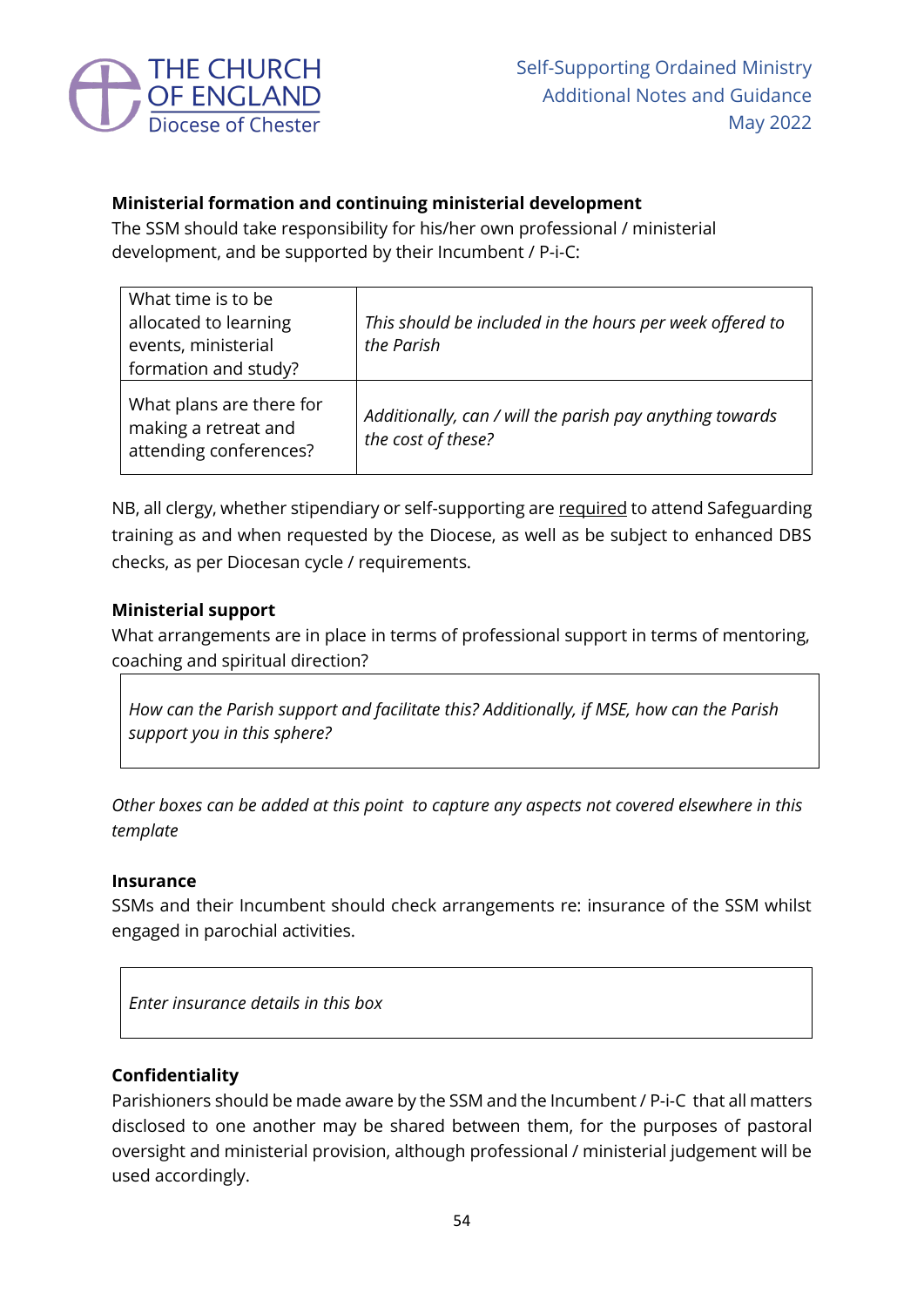

In the case of any safeguarding matters, all disclosures will be dealt with in line with Diocesan guidelines and confidentially will **NOT** be maintained.

#### **Grievance procedures**

The SSM and the Incumbent / P-i-C agree that any misunderstandings and/or grievances they experience will be discussed in private, never in public, although it may be appropriate to invite Churchwardens to any meetings. The SSM should be free to contribute openly and with integrity to discussions within the parish but should also demonstrate loyalty to colleagues and church officers, as well as be afforded the same loyalty back.

The SSM and Incumbent / P-i-C therefore agree to support each other publicly but maintain their individual viewpoints and contributions. If any issue cannot be resolved and is too fundamental for colleagues simply to agree to differ, then advice should be sought from the Bishop's Officer for Self-Supporting Ordained Ministry in the first instance, or the relevant Rural Dean, before approaching the Archdeacon and/or Bishop.

| Signed<br>and<br>dated: | Enter name | Date |
|-------------------------|------------|------|
| Signed<br>and<br>dated: | Enter name | Date |

| Agreed date for reviewing this agreement | Generally, annually |
|------------------------------------------|---------------------|
|------------------------------------------|---------------------|

\_\_\_\_\_\_\_\_\_\_\_\_\_\_\_\_\_\_\_\_\_\_\_\_\_\_\_\_\_\_\_\_\_\_\_\_\_\_\_\_\_\_\_\_\_\_\_\_\_\_\_\_\_\_\_\_\_\_\_\_\_\_\_\_\_\_\_